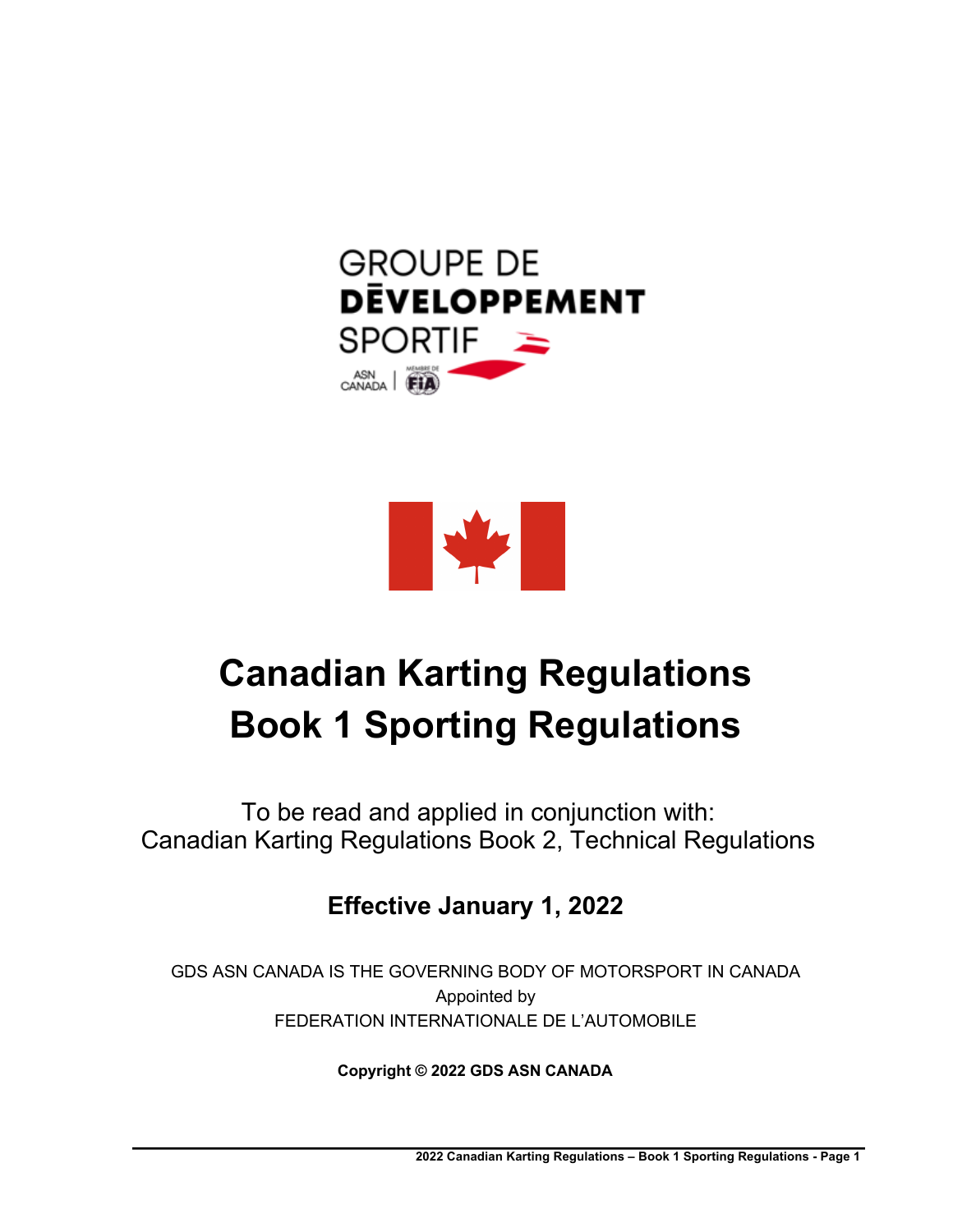These regulations govern all National Competitions sanctioned by GDS ASN CANADA.

# **Published by:**

GDS ASN CANADA

200 Circuit Gilles-Villeneuve

Montréal, Québec, H3C 1A9 Canada

(514) 350-8203

info@asncanada.ca

https://www.asncanada.ca

All enquiries regarding these Regulations should be addressed to:

GDS ASN CANADA

.

Kart racing is a dangerous sport.

These regulations are intended to assist in the conduct of competitions and to further general safety. They are a guide, and in no way a guarantee against injury or death to participants, spectators or others.

No express or implied warranties of safety or fitness for a particular purpose shall be intended or result from publication of or compliance with these Regulations.

Participants are encouraged to inspect the racing facilities and to bring to the attention of the organizers and officials anything that is of a concern to their personal safety. If a participant is not comfortable with the facility they should consider withdrawing from the event. If the driver is under the age of majority, then the parents, guardians and/or handlers should inspect the facilities as above.

Karting Organizations, Clubs or Series may adopt these Sporting Regulations and the Technical Regulations in Book 2 for use within their own competitions.

**Changes to the Regulations for 2022 indicated in a narrow bold font.**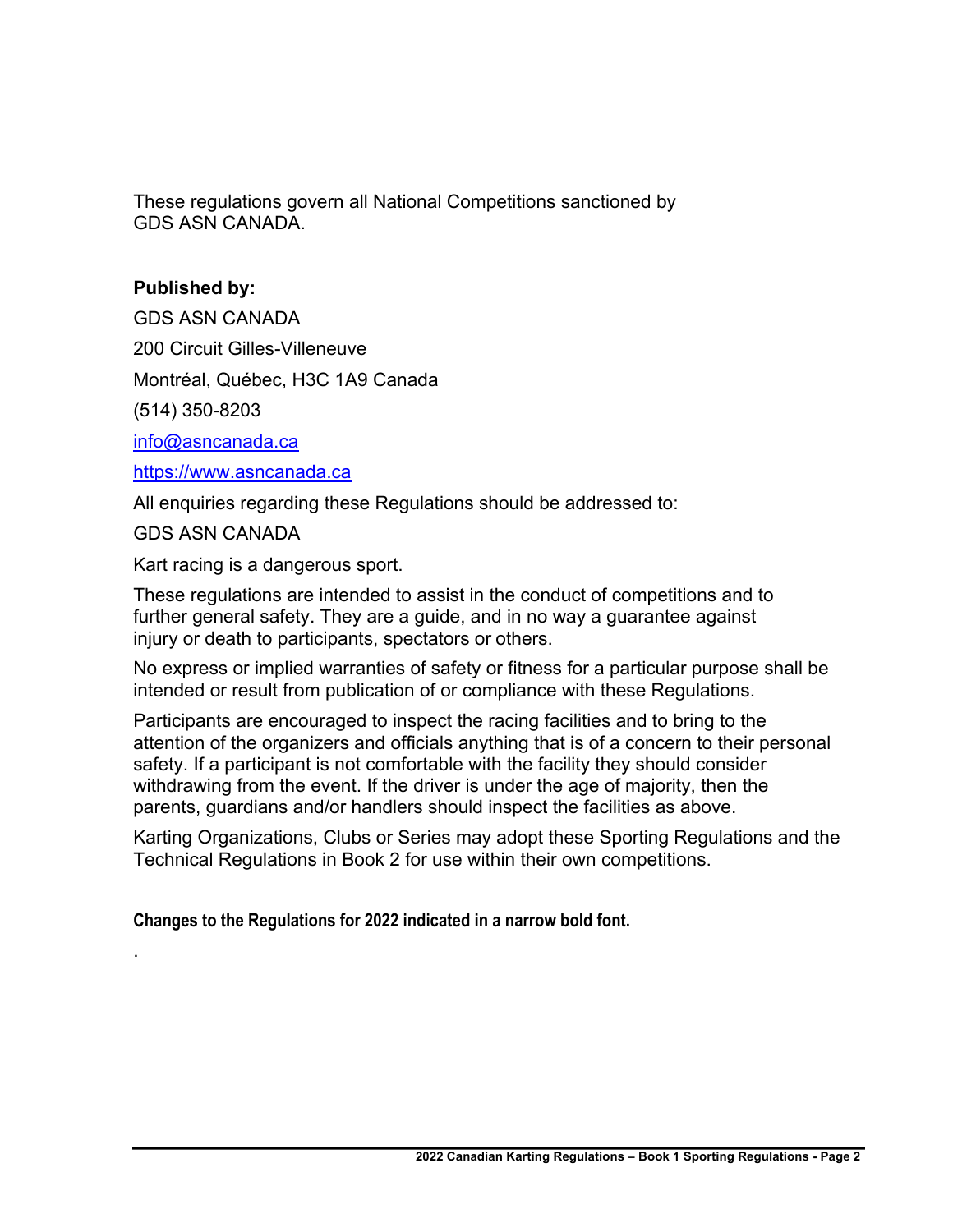# **Table of Contents**

| $\mathbf{1}$ . |       |  |
|----------------|-------|--|
|                |       |  |
|                |       |  |
|                |       |  |
|                |       |  |
|                |       |  |
|                |       |  |
|                |       |  |
|                |       |  |
|                |       |  |
| 2.             |       |  |
|                |       |  |
|                |       |  |
|                |       |  |
|                |       |  |
|                |       |  |
|                |       |  |
|                |       |  |
|                |       |  |
|                | 2.10. |  |
|                | 2.11. |  |
|                | 2.12. |  |
|                | 2.13. |  |
|                | 2.14. |  |
| 3.             |       |  |
|                |       |  |
|                |       |  |
|                |       |  |
|                |       |  |
|                |       |  |
|                |       |  |
|                |       |  |
|                |       |  |
|                |       |  |
|                | 3.10. |  |
| 4.             |       |  |
|                |       |  |
|                |       |  |
| 5.             |       |  |
|                |       |  |
|                |       |  |
| 6.             |       |  |
| 7.             |       |  |
|                |       |  |
| 8.             |       |  |
|                |       |  |
|                |       |  |
|                |       |  |
|                |       |  |
|                |       |  |
| 9.             |       |  |
|                |       |  |
|                |       |  |
|                |       |  |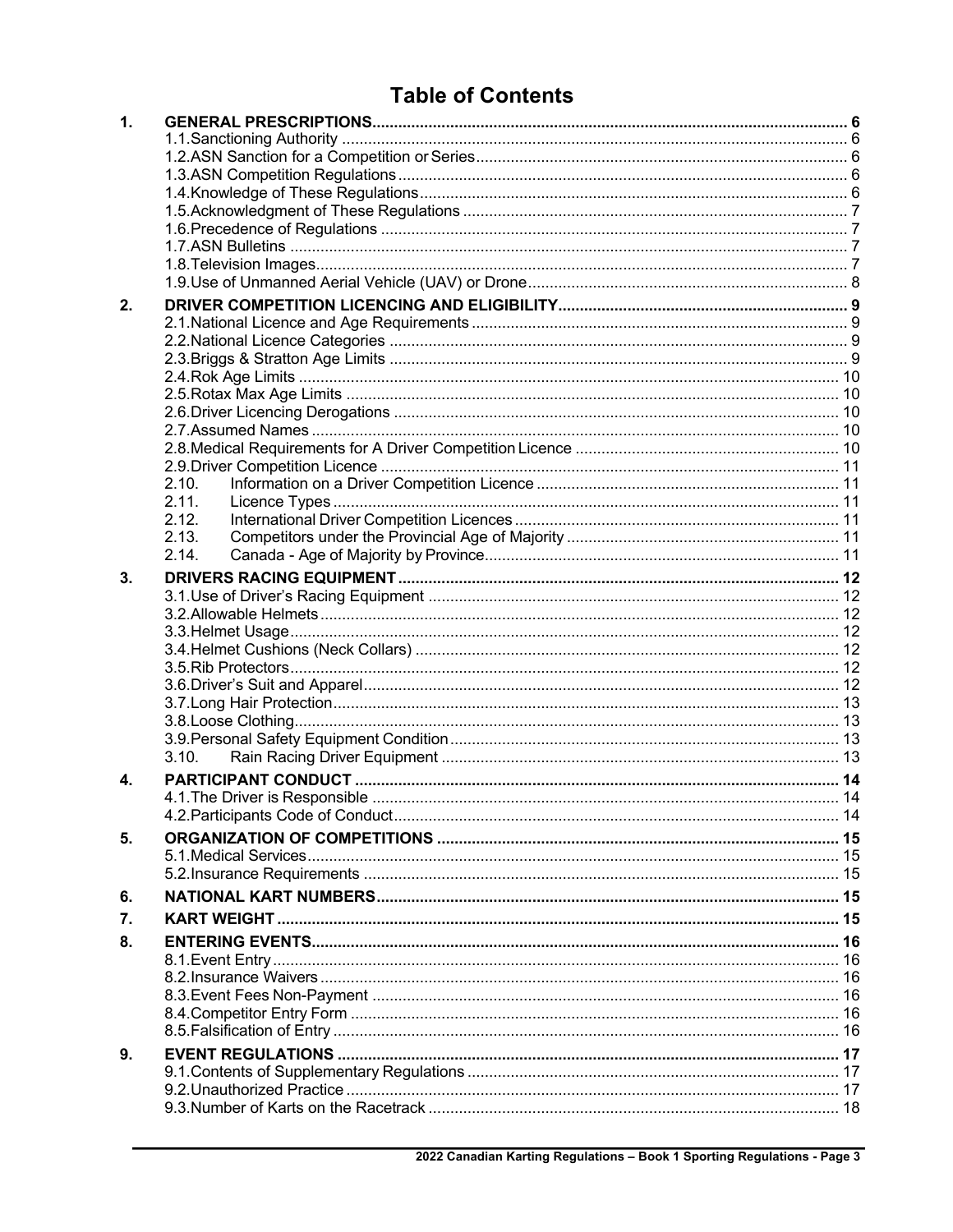|     | 9.10.<br>9.11. |  |
|-----|----------------|--|
|     | 9.12.          |  |
|     | 9.13.          |  |
|     | 9.14.          |  |
|     |                |  |
| 10. | 10.1.          |  |
|     | 10.2.          |  |
|     | 10.3.          |  |
|     | 10.4.          |  |
|     | 10.5.          |  |
|     | 10.6.          |  |
|     | 10.7.          |  |
| 11. |                |  |
|     | 11.1.          |  |
|     | 11.2.          |  |
|     | 11.3.          |  |
|     | 11.4.          |  |
|     | 11.5.          |  |
|     | 11.6.          |  |
|     | 11.7.          |  |
|     | 11.8.          |  |
|     |                |  |
|     |                |  |
| 12. | 12.1.          |  |
|     | 12.2.          |  |
|     |                |  |
| 13. | 13.1.          |  |
|     | 13.2.          |  |
|     | 13.3.          |  |
|     | 13.4.          |  |
|     | 13.5.          |  |
|     | 13.6.          |  |
|     | 13.7.          |  |
|     | 13.8.          |  |
|     | 13.9.          |  |
|     | 13.10.         |  |
|     | 13.11.         |  |
| 14. |                |  |
|     | 14.1.          |  |
|     | 14.2.          |  |
| 15. |                |  |
| 16. |                |  |
|     | 16.1.          |  |
|     | 16.2.          |  |
|     | 16.3.          |  |
|     | 16.4.          |  |
|     | 16.5.          |  |
|     | 16.6.          |  |
|     | 16.7.<br>16.8. |  |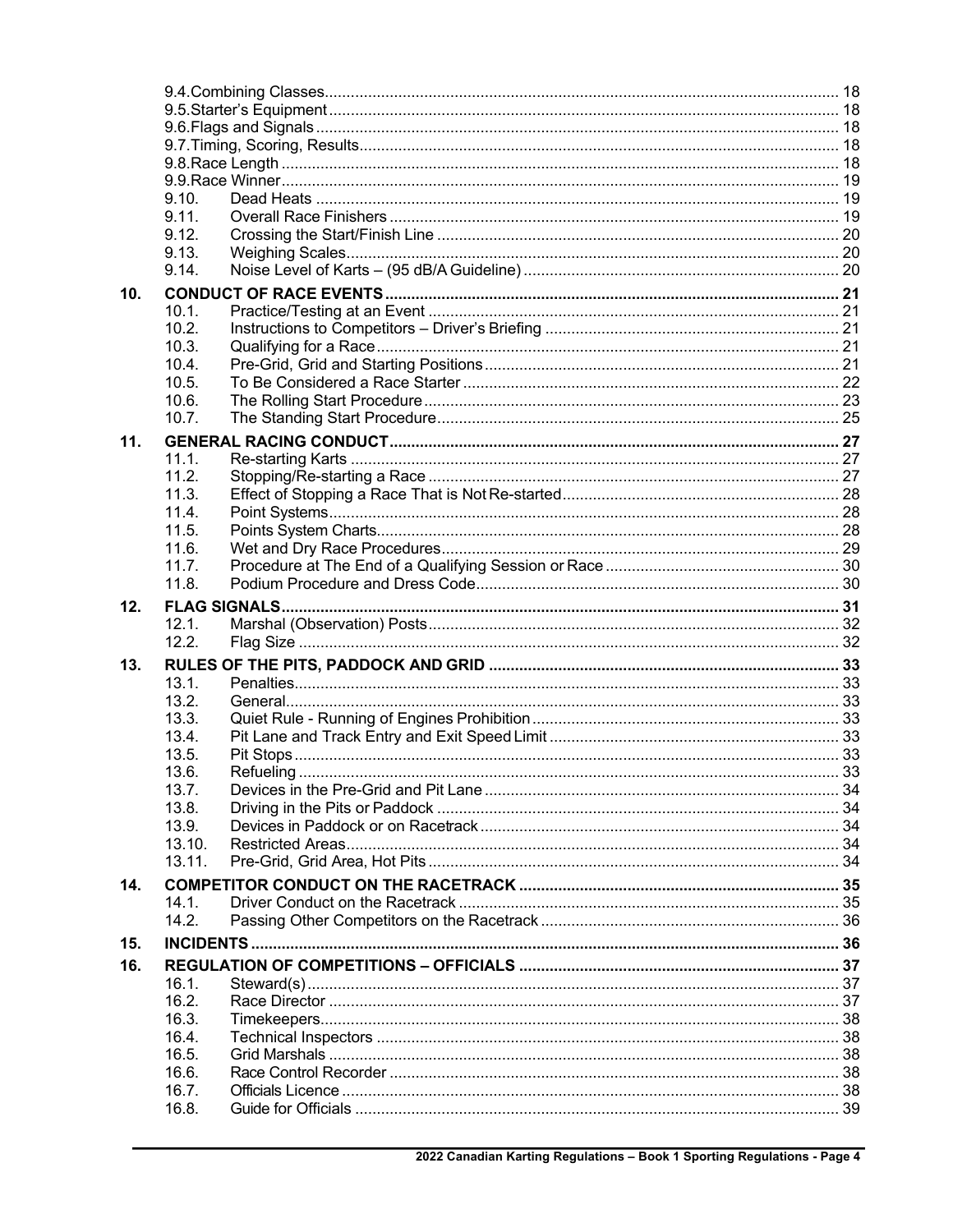| 17. |        |  |  |
|-----|--------|--|--|
|     | 17.1.  |  |  |
|     | 17.2.  |  |  |
|     | 17.3.  |  |  |
|     | 17.4.  |  |  |
|     | 17.5.  |  |  |
| 18. |        |  |  |
|     | 18.1.  |  |  |
|     | 18.2.  |  |  |
|     | 18.3.  |  |  |
|     | 18.4.  |  |  |
|     | 18.5.  |  |  |
|     | 18.6.  |  |  |
|     | 18.7.  |  |  |
|     | 18.8.  |  |  |
|     | 18.9.  |  |  |
|     | 18.10. |  |  |
|     | 18.11. |  |  |
|     | 18.12. |  |  |
|     | 18.13. |  |  |
|     | 18.14. |  |  |
| 19. |        |  |  |
|     | 19.1.  |  |  |
|     | 19.2.  |  |  |
|     | 19.3.  |  |  |
|     | 19.4.  |  |  |
|     | 19.5.  |  |  |
|     | 19.6.  |  |  |
|     | 19.7.  |  |  |
|     | 19.8.  |  |  |
|     | 19.9.  |  |  |
| 20. |        |  |  |
|     | 20.1.  |  |  |
|     | 20.2.  |  |  |
|     | 20.3.  |  |  |
|     | 20.4.  |  |  |
|     | 20.5.  |  |  |
|     | 20.6.  |  |  |
|     | 20.7.  |  |  |
|     | 20.8.  |  |  |
|     | 20.9.  |  |  |
|     | 20.10. |  |  |
|     | 20.11. |  |  |
| 21. |        |  |  |
| 22. |        |  |  |
|     |        |  |  |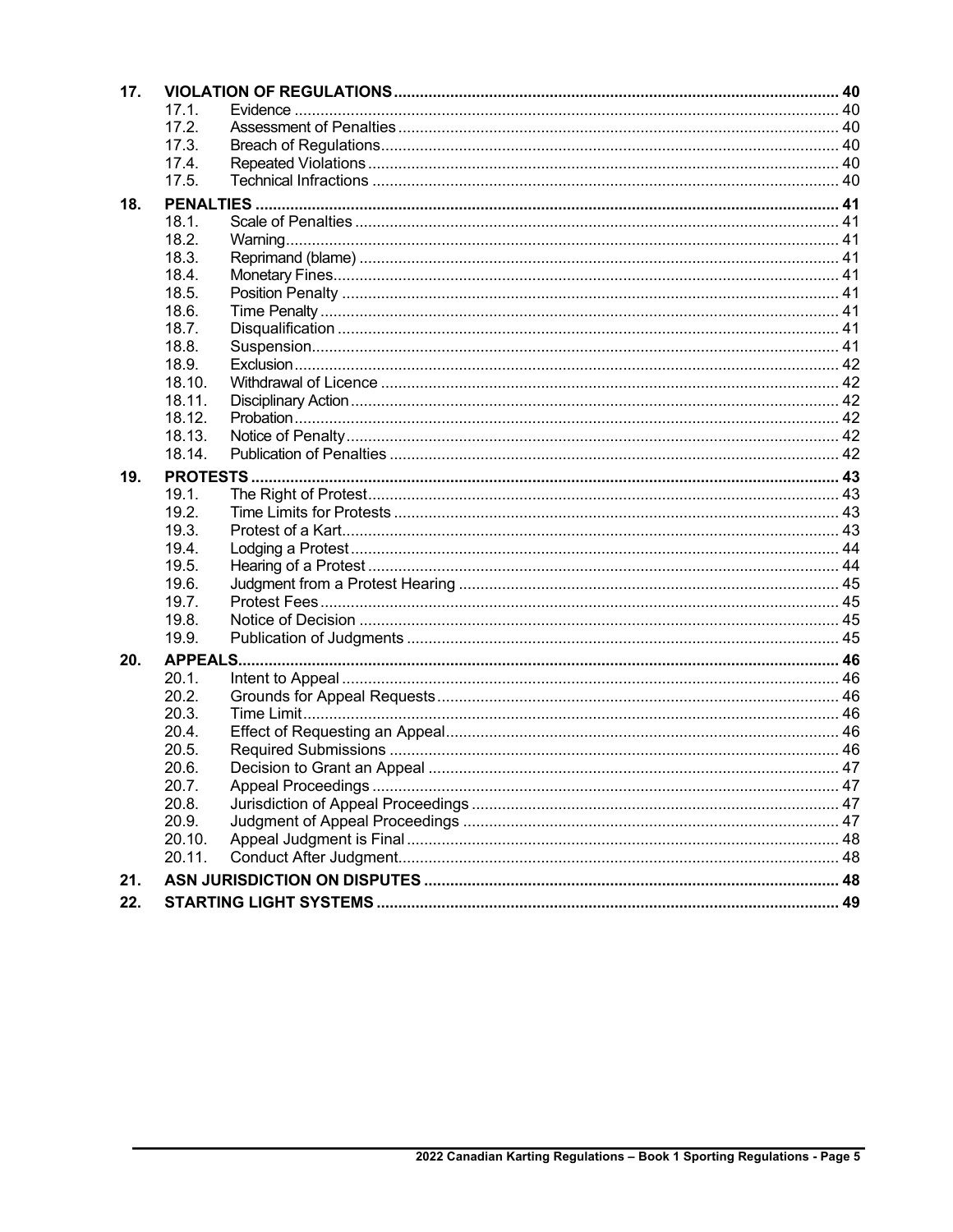# **1. GENERAL PRESCRIPTIONS**

# **1.1. Sanctioning Authority**

GDS (Groupe de développement sportif) ASN CANADA referred to as ASN hereafter, has drawn up these Regulations referred to herein as "these Regulations" for the Canadian Karting Community.

ASN or the affiliated Karting Organization having jurisdiction shall render all decisions concerning these Regulations; determine eligibility for participation in competitions; appoint Officials; issue and withdraw licences; apply penalties for violation of these Regulations; do any and all things deemed in its judgement to be in the best interests of the conduct of Karting sport.

Sanction for the establishment of a National Competition or National Series and individual events forming a National Series is granted only by ASN.

Sanction for the establishment of a Regional Competition or Regional Series and individual events forming a Regional Series is granted only by an ASN affiliated Region.

ASN may sanction any Event held within Canada that forms part of a Series approved by another country's ASN (National Sporting Authority) or its delegate.

ASN may sanction any Canadian event held outside of Canada and ASN shall regulate such competitions in conjunction with the subject country's National Sporting Authority, or its designate.

# **1.2. ASN Sanction for a Competition or Series**

To receive sanction to promote/organize an ASN Competition or Series, a promoter/organizer must make a detailed written application to ASN or the affiliated Karting Organization having jurisdiction documenting all of the administrative, technical and financial particulars of the proposed Competition, including race track technical and safety details, and be able to demonstrate overall financial responsibility, and set forth any proposed special requirements for the eligibility and conduct of the entrant, driver or kart, and be prepared to enter into formal agreement with ASN or the affiliated Karting Organization having jurisdiction.

ASN or the affiliated Karting Organization having jurisdiction reserves the right to refuse sanction of a proposed Competition or Series without stating the reason.

# **1.3. ASN Competition Regulations**

ASN reserves the right to alter these Regulations at any time. ASN Bulletins become part of these Regulations.

If a Karting Organization, Club or Series adopts these regulations they should draft their own Club, Series and Event Supplementary Regulations. Such Regulations should not conflict with these Regulations if they have been adopted.

These Regulations have been prepared in English only.

# **1.4. Knowledge of These Regulations**

Every person, body, group of persons, etc., promoting, organizing or participating in a competition or event, by and upon applying for an agreement, sanction or permit or licence of any kind from a karting organization shall by doing so be deemed to and recognize that:

They have acquainted themselves with these Regulations.

They have submitted themselves without reservation to the consequences resulting from the application of these Regulations.

Have renounced, under pain of exclusion, the right to have recourse to any arbitrator or judicial tribunal not provided for in these Regulations.

Have agreed to exonerate and keep indemnified all bodies; sponsors and their agents, racetrack owners, race organizers and their officials and agents, karting organization and its directors, officers, officials and its subsidiaries, agents and associate members, from and against all liability whatsoever to any such person or body or group of persons respectively in respect of, or in connection with any meeting, competition, or event held under these Regulations, from whatever cause arising or alleged to arise and notwithstanding that the same may have been contributed to, or occasioned by, the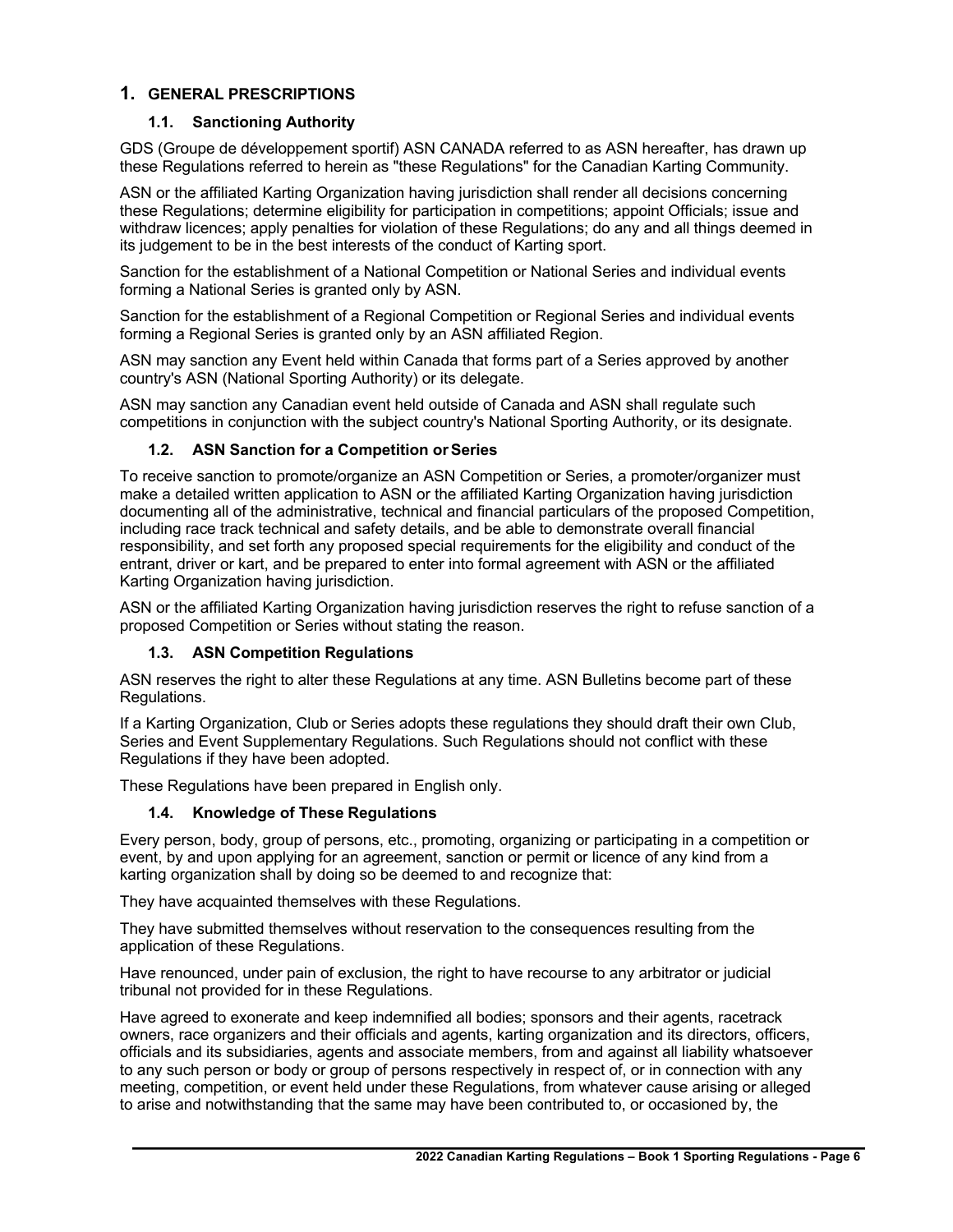negligence of the said bodies, their agents, officials, servants, or representatives.

In the case of entrants and drivers in events, have agreed in the circumstances (as set out in the preceding paragraph) to exonerate and keep indemnified all and any other competitors, their servants and agents, from and against any liability whatsoever, including direct liability, to such entrants or drivers in connection with the driving of karts or any other act, omission, or occurrence during the course of a competition or official practice.

Have agreed as set out in this Regulation with each and all the persons and bodies referred to in these Regulations and so that each and any of those persons or bodies shall be entitled to the benefit of such agreements.

# **1.5. Acknowledgment of These Regulations**

Every driver, entrant, official, promoter, organizer or other participant in a karting organization sanctioned event, and every person who is issued a karting organization licence agrees, without reservation, to conduct themselves in accordance with these Regulations.

In case of a disagreement or dispute regarding the meaning or application of these Regulations, the interpretation and application by karting organization officials present at an event shall prevail.

In order to promote the sport of kart racing and to achieve prompt finality in competition results, all karting organization members and licence holders expressly agree that decisions by karting organization officials as to the applicability and interpretation of these Regulations are not subject to litigation.

Karting organization members and licence holders covenant that they will not initiate or maintain litigation of any kind against the karting organization or anyone acting on behalf of the karting organization, with the intention of reversing, modifying or obtaining relief from such decisions.

If a member or licence holder initiates or maintains litigation in violation of this covenant, the member or licence holder agrees to reimburse the karting organization for all the costs of such litigation, including attorney's fees.

#### **1.6. Precedence of Regulations**

The precedence of Regulations shall be as follows (in order of precedence);

- 1. These Regulations.
- 2. ASN Canadian Karting Regulations Bulletins.
- 3. Rok, Rotax Max Challenge Canada and Canadian Briggs & Stratton Regulations.
- 4. Club or Series Regulations.
- 5. Club or Series Bulletins.
- 6. Event Supplementary Regulations.
- 7. Event Bulletins.
- 8. Instructions from approved Officials.

#### **1.7. ASN Bulletins**

ASN Canadian Karting Regulations Sporting and Technical Bulletins become effective on the date published. Bulletins published on the ASN website are deemed to be the official notification to all affiliated organizations, Clubs and participants.

#### **1.8. Television Images**

The karting organization having jurisdiction is the holder of all rights to the use of television images at their karting organization events.

ASN is the holder of all rights to the use of television images at all National Events.

Promoters and organizers shall co-operate in making available to the karting organization any photographs, film or videotapes, digital video and digital still images of a competition for sporting administration purposes by the karting organization having jurisdiction.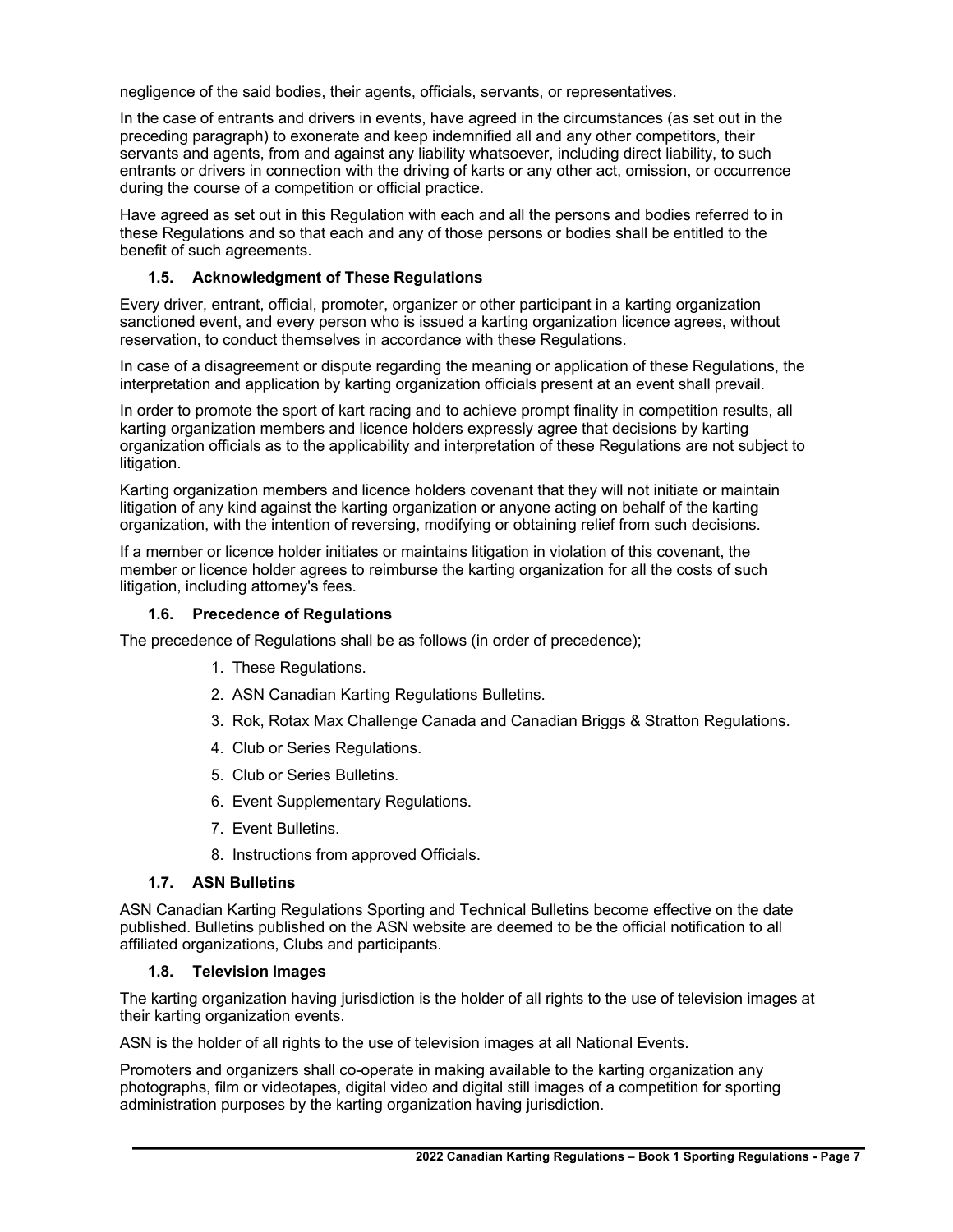# **1.9. Use of Unmanned Aerial Vehicle (UAV) or Drone**



Refer to the Transport Canada website regarding the use of UAV (Drone) Unmanned Aerial Vehicle.

https://www.tc.gc.ca/en/services/aviation/drone-safety/flying-drone-safely-legally.html

The use of an unmanned aerial vehicle (UAV), commonly known as a drone, for any purpose is prohibited at all times. The exception is a licenced commercial drone operator with a current Special Flight Operations Certificate and a valid liability insurance certificate (minimum of \$100,000). Both the Operations Certificate and valid Certificate of Insurance must be made available to the track owner, event organisers and Officials. Drones must be flown within the Transport Canada Regulations. Failure to provide this documentation will result in the drone(s) not able to be used or flown. Racetrack owners may prohibit the use of drones completely.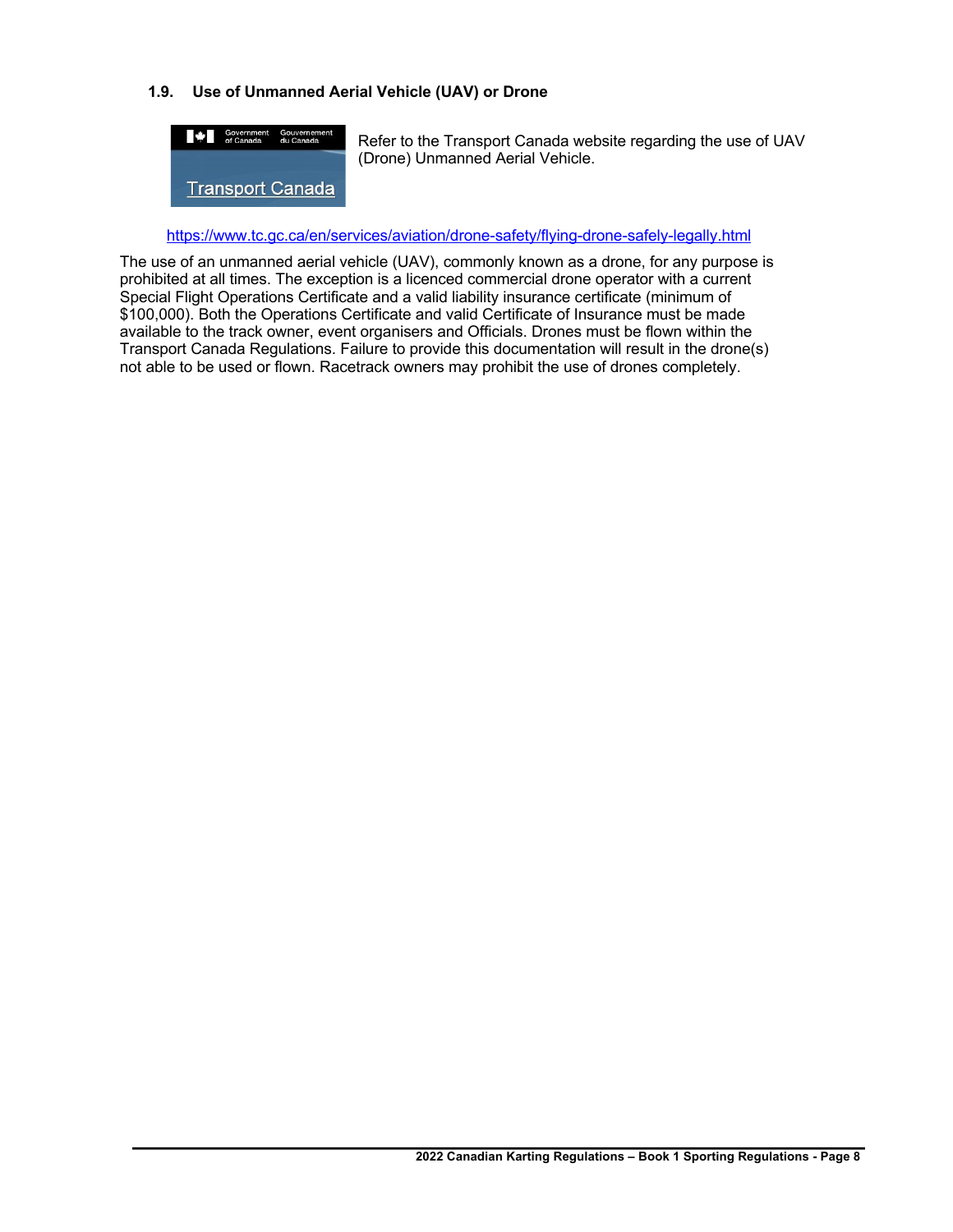# **2. DRIVER COMPETITION LICENCING AND ELIGIBILITY**

#### **2.1. National Licence and Age Requirements**

- a) Bona-Fide Proof of Age: This must be available at all times and is required to be shown to a Race Official if requested.
- b) National Age Requirements: Age categories are based on the calendar year. The driver must reach the minimum age and not exceed the maximum age during the calendar year.

A Junior driver who turns age 8 during the calendar year can start racing while age 7.

A Junior driver who turns age 15 during the calendar year can start racing as a Senior while age 14.

A Junior driver who turns age 15 during the calendar year may remain a Junior for the remainder of the calendar year. A Junior driver cannot be age 16.

- c) World Final Age Requirements: To compete in a World Final in Rotax or Rok a driver requires an International licence. Age requirements to compete in a World Final may differ from the age requirements for a National licence.
- d) Rookie: A "Rookie" is a driver of any age, having 3 or less race events of experience. Rookies must mark an "X" on the rear of the kart and start at the back of the grid. After 3 race events a rookie driver may be granted an unrestricted kart racing licence of the appropriate grade.

| Licence<br>Grade | <b>Class</b>                                                                                                                                             |
|------------------|----------------------------------------------------------------------------------------------------------------------------------------------------------|
| D                | Briggs & Stratton Cadet, Rok Mini, Rotax Micro                                                                                                           |
| С                | Briggs & Stratton Cadet, Briggs & Stratton Junior Lite, Rok Mini,<br><b>Rotax Mini</b>                                                                   |
| в                | Briggs & Stratton Junior, Rok Junior, Rotax Junior                                                                                                       |
| A                | Briggs & Stratton Senior, Briggs & Stratton Masters, Rok Senior, Rok Masters, Rok Shifter, Rotax Max, Rotax Max Masters, Rotax<br>DD2, Rotax DD2 Masters |

#### **2.2. National Licence Categories**

#### **2.3. Briggs & Stratton Age Limits**

| Licence<br>Grade | <b>Class</b>       | Age     | <b>Birth Year</b>                        |
|------------------|--------------------|---------|------------------------------------------|
| D or C           | Cadet              | 8 to 11 | 2011, 2012, 2013, 2014                   |
| C                | <b>Junior Lite</b> | 9 to 15 | 2007, 2008, 2009, 2010, 2011, 2012, 2013 |
| в                | <b>Junior</b>      | 9 to 15 | 2007, 2008, 2009, 2010, 2011, 2012, 2013 |
| A                | <b>Senior</b>      | $15+$   | 2007 or before                           |
| A                | <b>Masters</b>     | $30+$   | 1992 or before                           |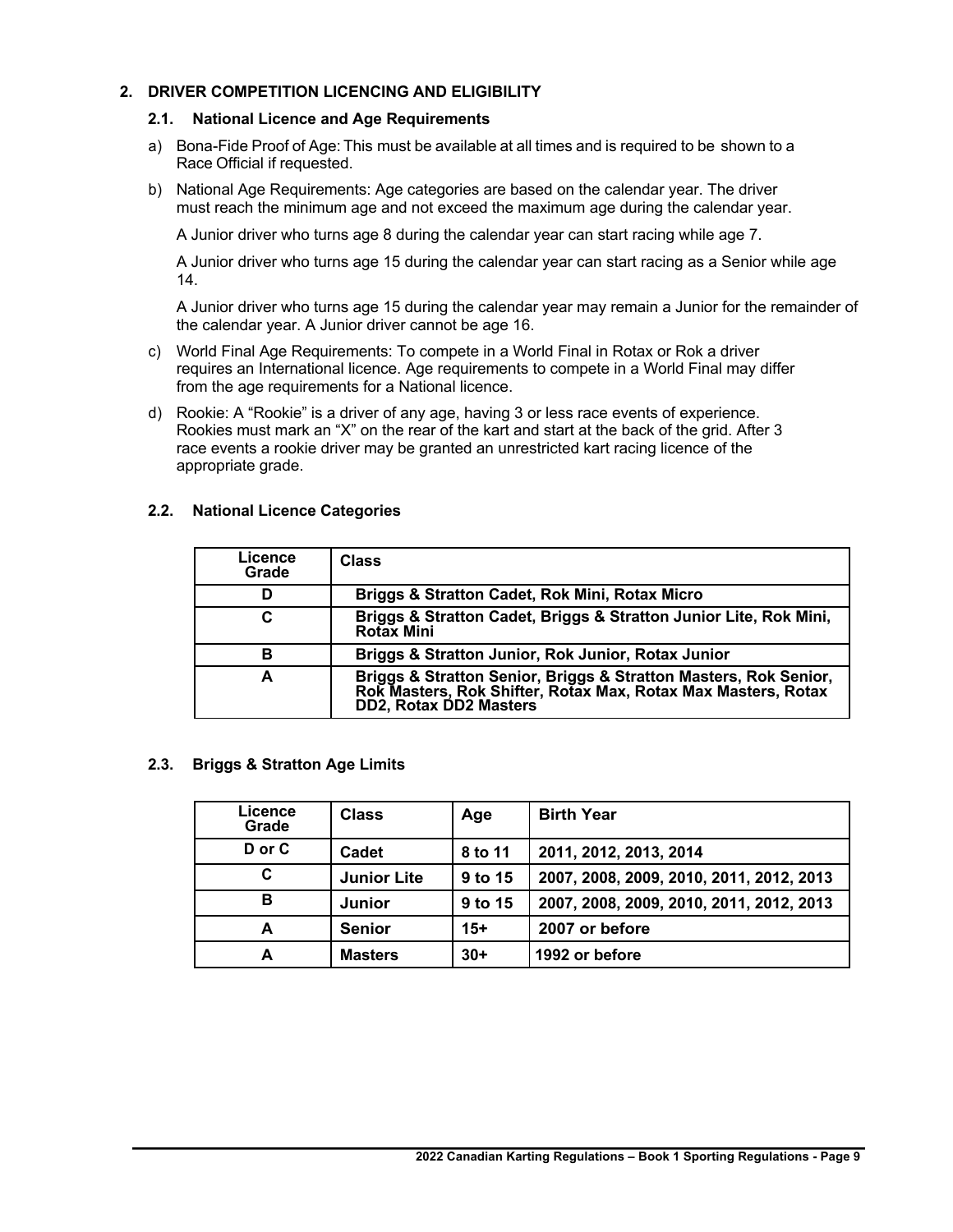# **2.4. Rok Age Limits**

| Licence<br>Grade | <b>Class</b>   | Age      | <b>Birth Year</b>                  |
|------------------|----------------|----------|------------------------------------|
| D or C           | Mini           | 8 to 13  | 2009, 2010, 2011, 2012, 2013, 2014 |
| B                | Junior         | 12 to 15 | 2007, 2008, 2009, 2010             |
| A                | <b>Senior</b>  | $15+$    | 2007 or before                     |
| A                | <b>Shifter</b> | $15+$    | 2007 or before                     |
| A                | <b>Masters</b> | $30+$    | 1992 or before                     |

# **2.5. Rotax Max Age Limits**

| Licence<br>Grade | <b>Class</b>       | Age      | <b>Birth Year</b>      |
|------------------|--------------------|----------|------------------------|
| D                | <b>Micro</b>       | 8 to 11  | 2011, 2012, 2013, 2014 |
| C                | Mini               | 10 to 13 | 2009, 2010, 2011, 2012 |
| в                | <b>Junior</b>      | 12 to 15 | 2007, 2008, 2009, 2010 |
| A                | <b>Max</b>         | $15+$    | 2007 or before         |
| A                | DD <sub>2</sub>    | $15+$    | 2007 or before         |
| A                | <b>Max Masters</b> | $32+$    | 1990 or before         |
| A                | <b>DD2 Masters</b> | $32+$    | 1990 or before         |

For age requirements to compete in the RMCGF (Rotax MAX Challenge Grand Finals) contact Rotax Max Challenge Canada https://maxchallenge.ca

# **2.6. Driver Licencing Derogations**

Exemptions to driver licencing regulations, based on age or physical condition, are prohibited.

# **2.7. Assumed Names**

No participant shall enter an event or sign the waiver and release with an assumed or fictitious name unless first authorized in writing by the karting organization. The use of assumed or fictitious names shall not relieve the individual of any obligations, liabilities or penalties under these Regulations or those of a Series or Event.

#### **2.8. Medical Requirements for A Driver Competition Licence**

The karting organization reserves the right to request a medical examination of a driver by a physician at any time. Such requests are at the expense of the driver.

Drivers shall not participate in any competition unless they meet, and continue to meet, the medical requirements of the competition licence.

- a) **All Applicants:** At the time of application for a competition licence, drivers shall submit a completed and signed Medical Self Declaration. This must be signed by a Parent or Guardian if the applicant is under the age of majority in the province of application. The form is available at https://www.asncanada.ca
- b) **Applicants Age 50 and Older:** All Licence applicants 50 years of age and older are required every two years to pass a medical examination by a physician. The form is available at https://www.asncanada.ca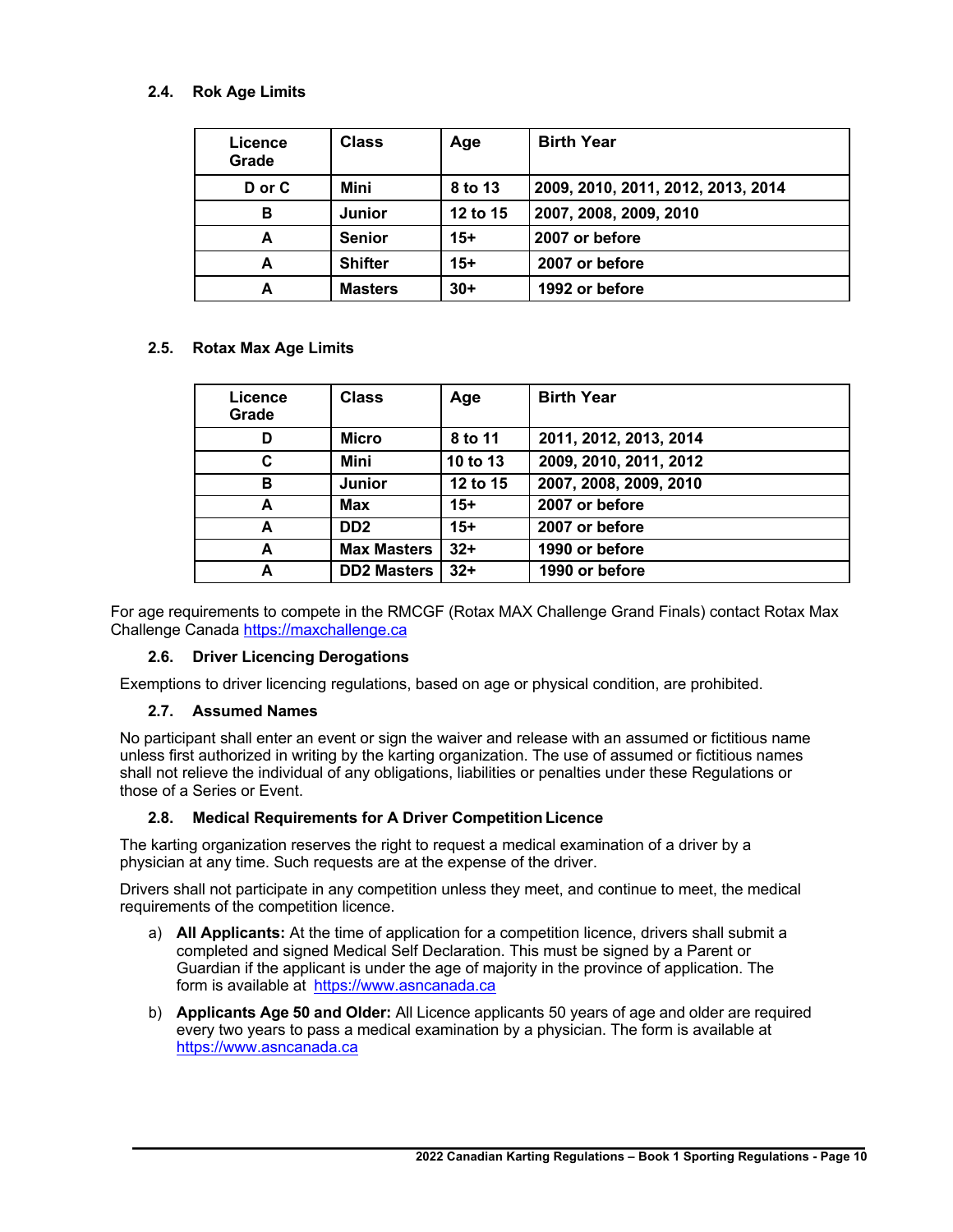# **2.9. Driver Competition Licence**

The holding of a Kart Driver Competition Licence is a privilege and not a right. It is a privilege granted to an individual by the karting organization. A driver's competition licence may be withdrawn or suspended at any time.

**Club or Regional Membership Is Required:** It is a requirement that each licenced driver be a member in good standing **of** an ASN affiliated karting Club **or Region** in order to compete in ASN affiliated or sanctioned events.

**Proof of Club or Regional Membership and Competition Licence:** It is the responsibility of the competitor to show proof of membership in an ASN affiliated Club **or Region** and their competition Licence upon request.

**Providing Information:** Falsification of age, or any information required on the membership application form or licence application, will subject the applicant to Disqualification and/or suspension of membership privileges.

**Foreign Drivers:** For all classes, foreign drivers must hold a Karting Licence from their country of residence and have a Letter Permission/Visa issued by their ASN. It is the drivers' responsibility to provide proof of racing experience before being allowed to compete in sanctioned events

**Racing abroad**: Qualified drivers who wish to race outside Canada, may do so, if they have a Letter of Permission from ASN, or their International Entry Form endorsed by ASN. A Letter of Permission, for National and International events, may be obtained by request, from ASN for a fee.

#### **2.10. Information on a Driver Competition Licence**

Every licence shall display the following information including:

Club-Regional or National LICENCE Licence # Kart # (Optional) Licence Holder First and Last Name Grade of Licence Issue Date Expiry Date (all licences must expire on December 31, of the year they were issued)

#### **2.11. Licence Types**

**Club-Regional:** Issued by an ASN affiliated Club, Regional Organization or Series. Club-Regional licences to be recognized by all other affiliated Clubs, **Regions or Series**.

**National:** Issued by ASN.

# **2.12. International Driver Competition Licences**

Applications for all International kart racing licences must be made through ASN.

#### **2.13. Competitors under the Provincial Age of Majority**

Such competitors must submit a fully completed Annual Parental Waiver with their Licence Application.

# **2.14. Canada - Age of Majority by Province**

| <b>Province</b>         | Age | <b>Province</b>             | Age |
|-------------------------|-----|-----------------------------|-----|
| Alberta                 | 18  | Nova Scotia                 | 19  |
| <b>British Columbia</b> | 19  | Ontario                     | 18  |
| Manitoba                | 18  | <b>Prince Edward Island</b> | 18  |
| <b>New Brunswick</b>    | 19  | Quebec                      | 18  |
| Newfoundland            | 19  | Saskatchewan                | 18  |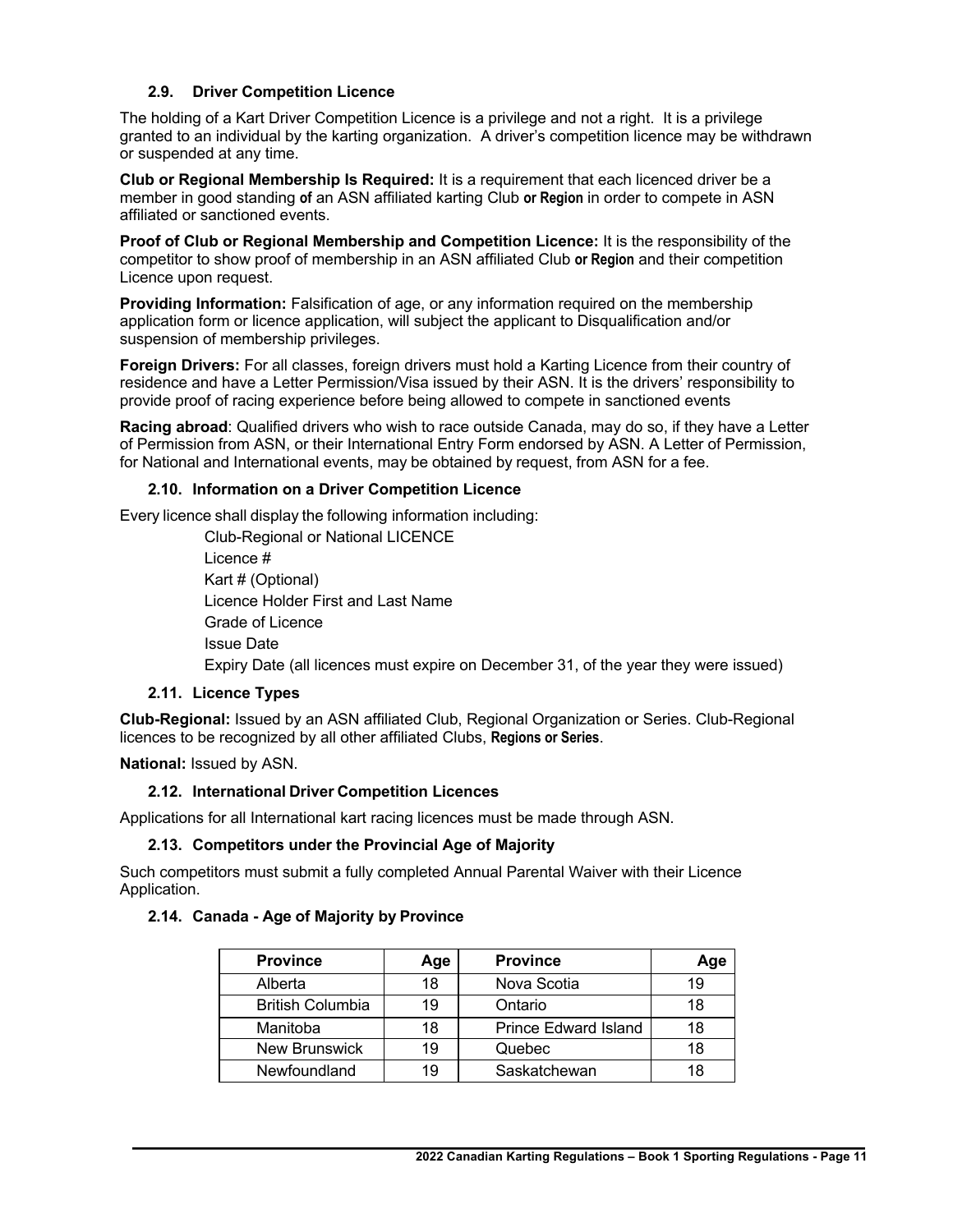# **3. DRIVERS RACING EQUIPMENT**

# **3.1. Use of Driver's Racing Equipment**

During all on track sessions drivers must at all times wear the required driver's racing equipment as defined in these regulations.

# **3.2. Allowable Helmets**

The document 2022-ASN-CDN-Karting-Helmets.pdf with a list of acceptable helmets is available at https://www.asncanada.ca

# **3.3. Helmet Usage**

Helmets should fit according to the manufacturer's specifications. Helmets must be worn and properly fastened during all track sessions. Damaged helmets may be refused at any time.

The helmet visor must be in the down (closed) position any time a kart is in motion.

It must be noted that certain types of helmets must not be painted or carry adhesive material. In accordance with Appendix L to the International Sporting Code (Chapter III, Article **1.4 and 1.6**), any addition of devices, whether aerodynamic or other, to helmets is forbidden if they have not been homologated with the helmet concerned.

**HANS:** (Head and Neck Restraint System) devices or similar devices are not allowed for kart racing.

# **3.4. Helmet Cushions (Neck Collars)**

Use of helmet cushions (neck collars) is optional. The karting organization reserves the right to prohibit devices that in its opinion may adversely affect safety.



# **3.5. Rib Protectors**

Rib protector devices, designed for motorsport use, are mandatory in all classes. They must fit properly and remain in place at all times when a driver is on the track.

**FIA Standard 8870-2018 rib protectors are recommended for 2022 and will be required for 2023.**





# **3.6. Driver's Suit and Apparel**

Drivers are required to wear racing suits designed for karting use for all events. CIK-FIA Level 2 homologated racing suits are recommended. Homologated driver's suits remain valid for 5 years after their date of homologation and manufacture. They must cover the whole body, legs and arms included. Abrasion resistant shoes and **abrasion resistant** gloves that completely cover both hands are mandatory. The suit must be completely fastened as designed. A driver with exposed skin on arms or legs may be shown the Black Flag with Orange Disk with Kart Number.

Leather overalls complying with the standards defined by the FIM (Fédération Internationale de Motocyclisme) are authorized.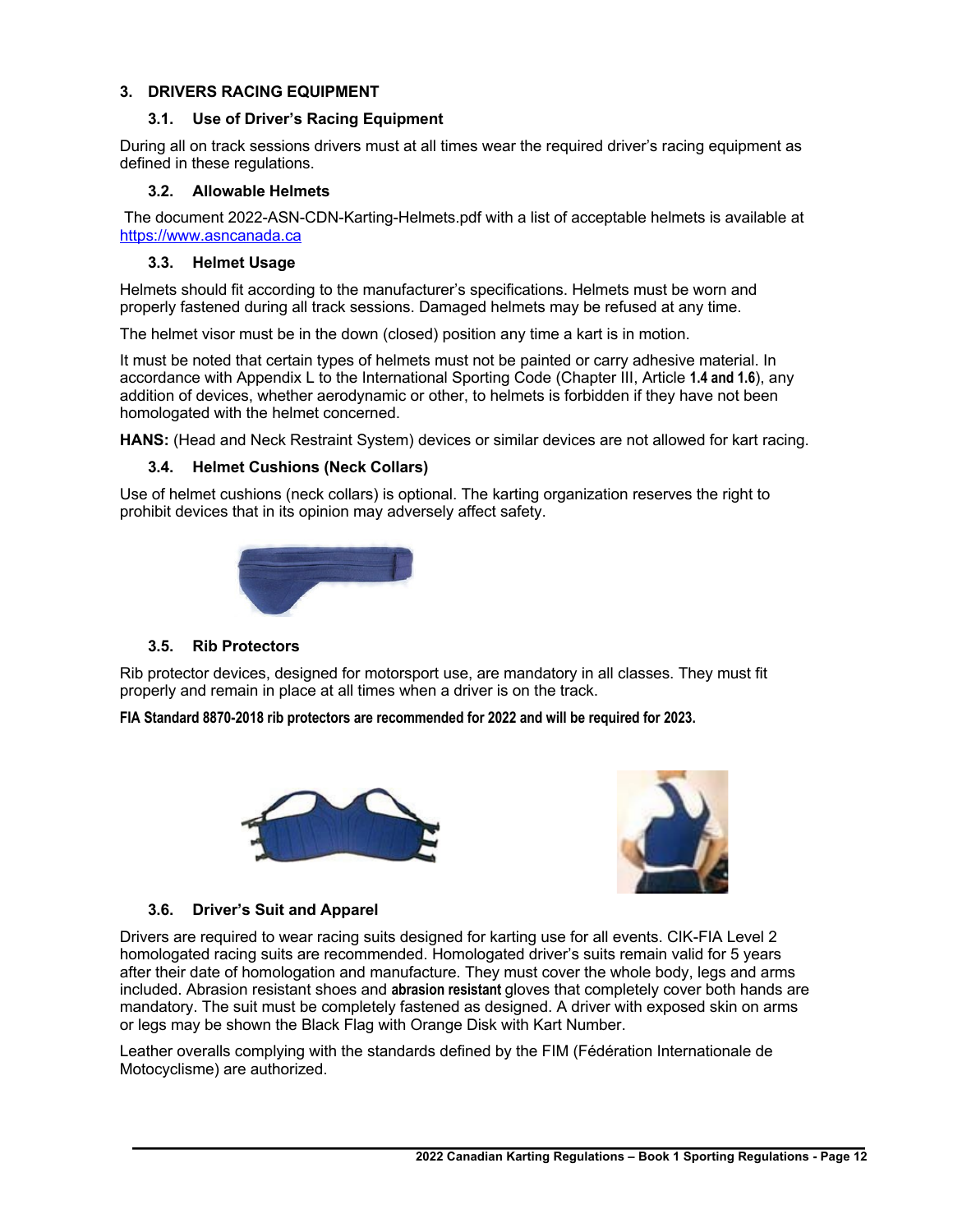# **3.7. Long Hair Protection**

If hair extends appreciably from beneath helmet level so as to present a safety concern in the opinion of event race officials, it is mandatory that participants wear a balaclava or head-sock to prevent hair from extending outside thehelmet.

#### **3.8. Loose Clothing**

No apparel items such as bandanas, sweater hoods, loose belts, etc., are permitted.

# **3.9. Personal Safety Equipment Condition**

All driver personal safety equipment must be in good condition and may be subject to pre-race inspection prior to any on-track activities at each event and throughout an event. **A Technical Inspection Self-Declaration including Driver Protection must be completed and submitted to a Technical Inspector.**

# **3.10. Rain Racing Driver Equipment**

Competitors may use a spinner type helmet visor device fitted to their helmet and visor. When a spinner is used, provided it is an accessory offered by the specific helmet manufacturer, the driver's face must be fully protected by a full-face shield. Fully protected means that debris from the air cannot enter the helmet.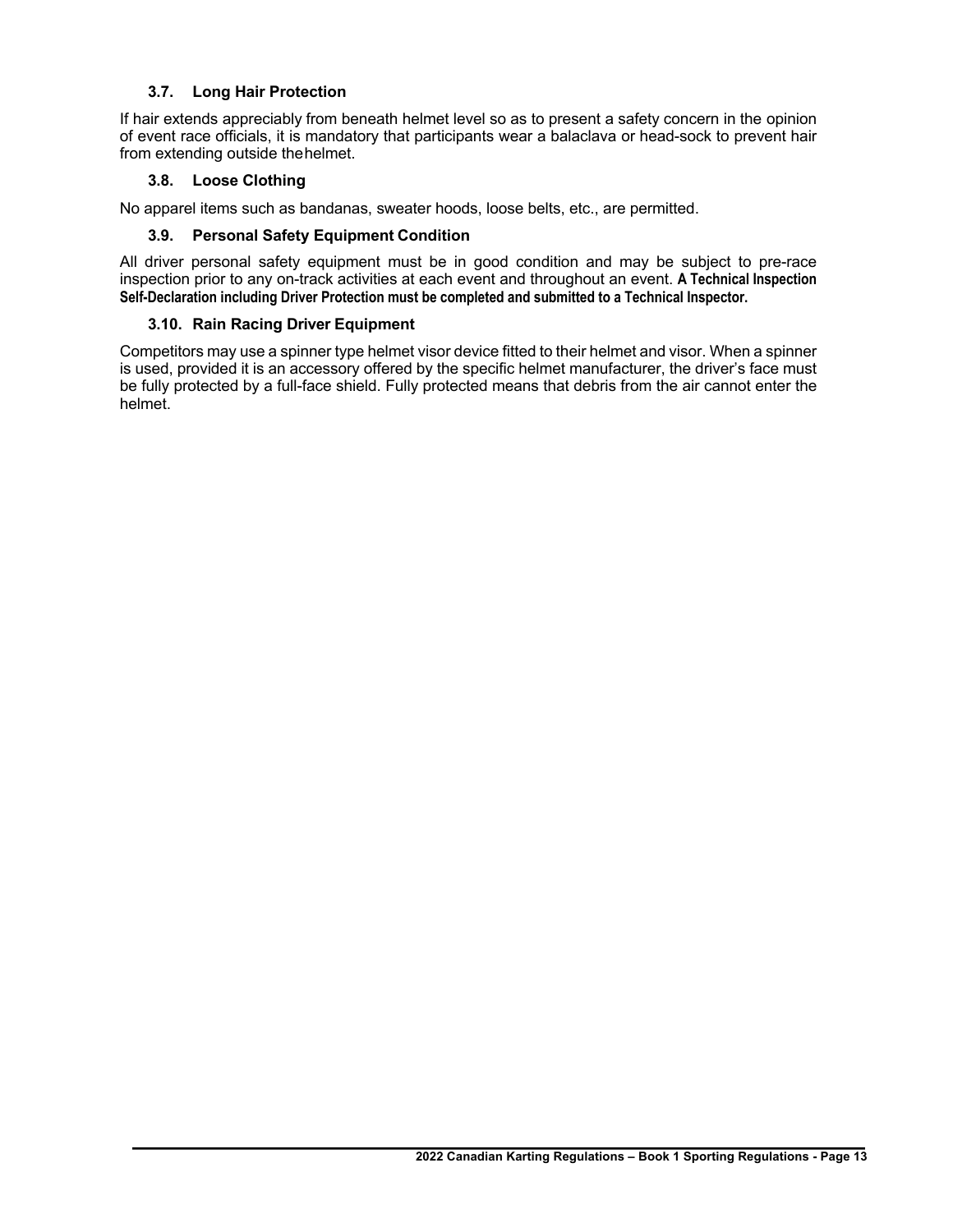# **4. PARTICIPANT CONDUCT**

#### **4.1. The Driver is Responsible**

Drivers are at all times responsible for the conduct of their mechanics/tuner, parents/guardians,team members **or guests**. When drivers are under the age of majority, their mechanics/tuner, parents/guardians, team members **or guests** are responsible at all times.

A violation of these Regulations committed by a driver, mechanic/tuner, parent/guardian, team members **or guests** may be directly chargeable to the driver and result in penalties that may ultimately affect the outcome of a competition.

#### **4.2. Participants Code of Conduct**

- a) All participants **(which includes drivers mechanics/tuner, parents/guardians, team members or guests)** must participate within the rules and respect race officials and their decisions.
- b) All participants must respect the rights, dignity and value of their fellow participants regardless of gender, ability, physical appearance, cultural background orreligion.
- c) All participants must encourage and takeresponsibility for their actions at all times.
- d) All participants must ensure their equipment is safe and race worthy, prior to taking part in training, testing or race

**TREAT PEOPLE THE WAY YOU** WANT TO BE TREATED. **TALK TO PEOPLE THE WAY** YOU WANT TO BE TALKED TO. **RESPECT IS EARNED NOT GIVEN.** 

events. Only approved racewear (e.g.: helmet, gloves, race boots and suit) to be used by the driver, according to the regulations.

e) It is the **driver's** own responsibility to identify and measure his/her own skill level against his/her competitors, and take responsibility for the risks associated with training, testing and or racing. It should be noted that a basic level of competence is required.

It is the **driver's** responsibility to declare, prior to any participation in training, testing or racing, of any medical condition or medication required that may be relevant in the event of an emergency.

- f) All participants are required to display courtesy and etiquette to other members and participants in training, testing and race events. Any disputes or problems that may arise during an event must be addressed in a respectful manner, to the correct person (official) at the event.
- g) The safety of children within the sport is a priority. Knowledge of the code of ethics surrounding care of children in sports will be promoted and encouraged. It is the participant's own responsibility to ensure the safety of children at training, testing or racing events.
- h) When taking part in any event, it is the responsibility of the driver to take the time to read and fully understand the posted rules, regulations and conditions for said event prior to start time, thus eliminating unnecessary delays at the beginning of the event. Requests for clarification of these rules, regulations or conditions, should be asked **after** the drivers meeting held before each event.
- i) All participants must have respect for the environment and the surrounding inhabitants. Responsibility must be taken to reduce excessive noise and keep all areas that are used as clean and pollution free as possible.
- j) All participants must respect that drugs and alcohol are strictly prohibited at training, testing and races. It is an offence and will not be tolerated. Offenders will be Disqualified from the event and face further disciplinary action.
- k) Any abusive comments on social media (Facebook, Twitter, **Instagram, YouTube. TikTok** etc.) between teams, competitors, officials, organizers, or any person associated with karting organization events are prohibited, and those doing so will be held responsible and liable for their actions.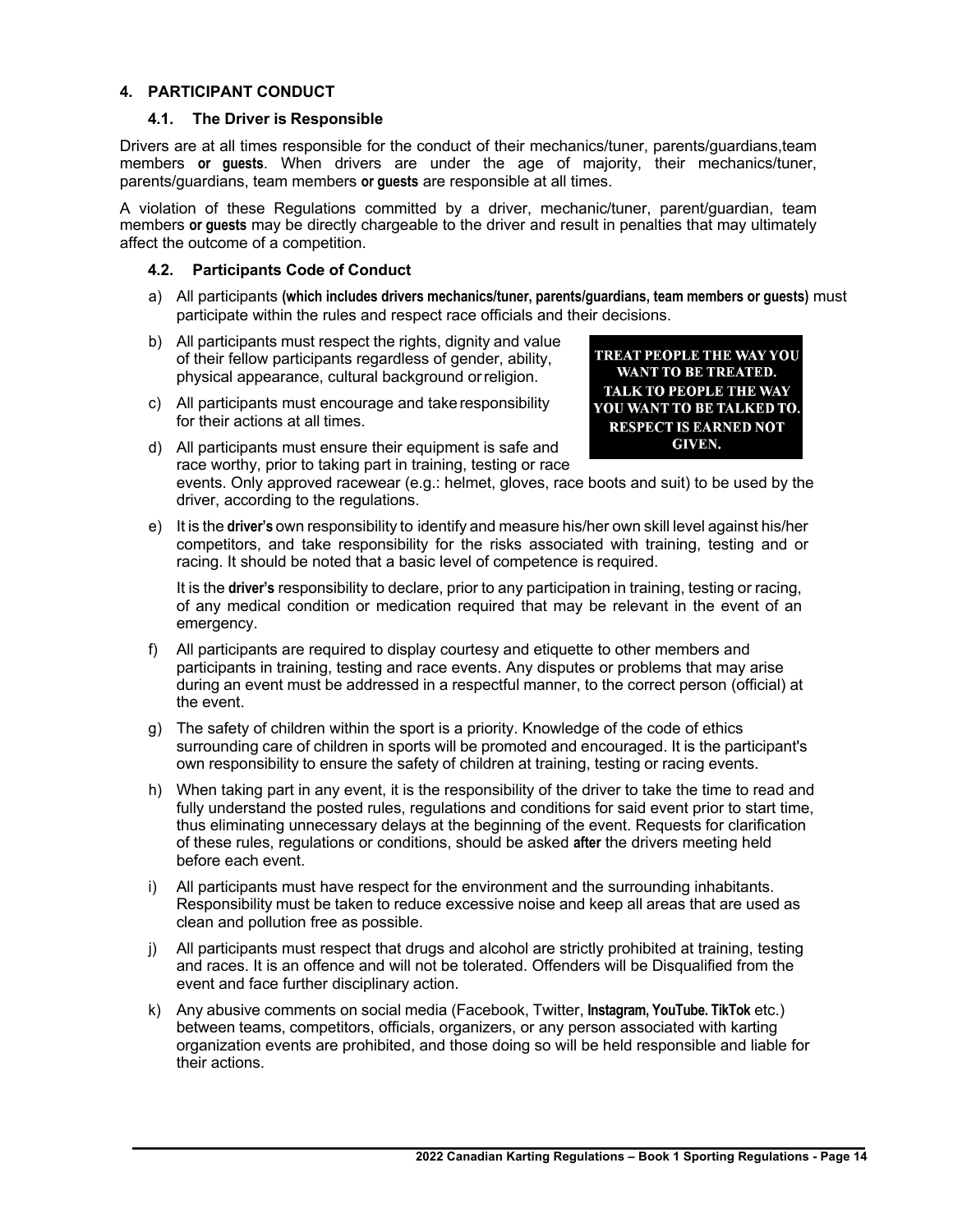# **5. ORGANIZATION OF COMPETITIONS**

# **5.1. Medical Services**

During race events, a minimum of one medical response vehicle with qualified attendants shall be in place prior to official practice. If the response vehicle is called to respond to a race event emergency, the race event will be suspended until the situation is resolved. The vehicle and medical emergency response team used should be licenced by the province in which the competition is being held.

# **5.2. Insurance Requirements**

**Club General Liability Insurance:** ASN requires that all affiliated karting organizations be insured for General Liability to cover the club meetings, banquets, and all club non-racing activity.

**Event Insurance:** This Insurance is mandatory for all speed events such as Test & Tune, Practice and Race Events.

#### **6. NATIONAL KART NUMBERS**

All karts must have a unique number of three digits made up of numerals only except as indicated below. The first digit in each three-digit number must correspond to the table below. No letters will be allowed.

| <b>Rok &amp; Rotax</b>                    | <b>Kart Numbers</b> |
|-------------------------------------------|---------------------|
| Rotax Micro                               | $2 - 99$            |
| Mini                                      | 102-199             |
| Junior                                    | 202-299             |
| Senior                                    | 302-399             |
| DD2, Rok Masters                          | 402-499             |
| DD2 Masters, Rok Shifter, Shifter Masters | 502-599             |
| Rotax Masters                             | 602-699             |
| <b>Briggs &amp; Stratton</b>              |                     |
| Cadet                                     | $2 - 99$            |
| Junior Lite                               | 102-199             |
| Junior                                    | 202-299             |
| Senior                                    | 302-399             |
| Masters                                   | 402-499             |
| <b>Senior Heavy</b>                       | 502-599             |

Kart numbers including 1, 101, 201, 301, 401, 501 and 601 may only be issued by ASN.

# **7. KART WEIGHT**

The kart is to be weighed as run on the track complying with all technical regulations and including all liquids, driver and all driver personal protective gear.

See series regulations and event supplementary regulations for exact class weights. Kart weights at an event must be in either pounds or kilograms, not both.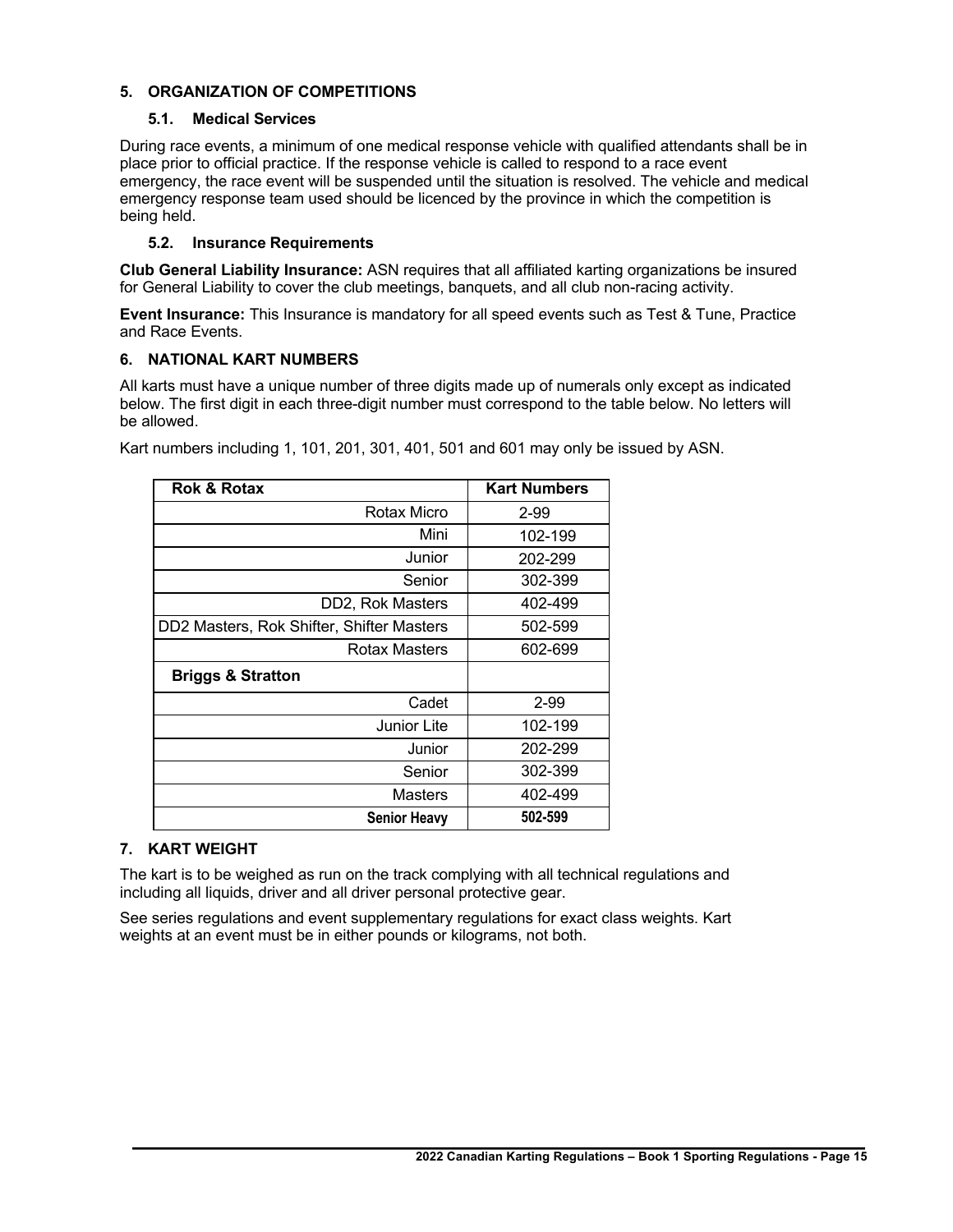# **8. ENTERING EVENTS**

#### **8.1. Event Entry**

At an event, drivers may not use the track unless they are officially entered for the event in the required class. Substitute or "test" drivers are prohibited. There may be only one entry per class per driver in any event. Pre-entries may be required for optionalclasses.

#### **8.2. Insurance Waivers**

It is a condition of the karting organization insurance policy, that waivers in the form specified by the karting organization be signed by all persons who participate in an event or who are permitted to enter areas normally closed to the public and/or paying spectators (ie. pit lane, pregrid, grid and track).

The signed digital and paper waiver forms must be kept in safe storage by the organizer for a period of not less than 4 years for adults and for minors 4 years after they reach the age of majority. The waivers shall be made available to the karting organization on request. Signed waiver forms may be stored in digital PDF format.

#### **8.3. Event Fees Non-Payment**

If a cheque or credit card is presented by a person for payment of entry and/or other event fees and is not honoured by the bank or credit card issuer or payment is subsequently withheld for any reason, a penalty of \$200.00 will be applied. Competition privileges will be suspended until the full amount owing is paid.

# **8.4. Competitor Entry Form**

Entry Forms either printed or electronic should contain the following:

Space for the full name and address of the Driver, full name of Grid Mechanic/Tuner, full names and addresses of the next of kin, with phone number of contact to be notified in case of emergency, kart number, class entered, transponder number, license number, name of ASN affiliated Club **or Region** the driver is a member of, driver contact mobile phone number, date of birth, email address, acknowledgement of any additional conditions of registration;

Space for the signature of the Driver and parent or legal guardian,

The following statement; "By signing **(**agreeing to the conditions of) this form, the Driver has agreed that they have read, accepted and understood the Karting Regulations and applicable Club, Series and Event Supplementary Regulations",

The following statement; "If a Driver is under the legal age of majority, this form must be countersigned (agreeing to the conditions of) by the appropriate parent or legal guardian".

# **8.5. Falsification of Entry**

An entry containing a false or incorrect statement shall be null and void and the entrant may be deemed in breach of these Regulations and the entry fee shall be forfeited.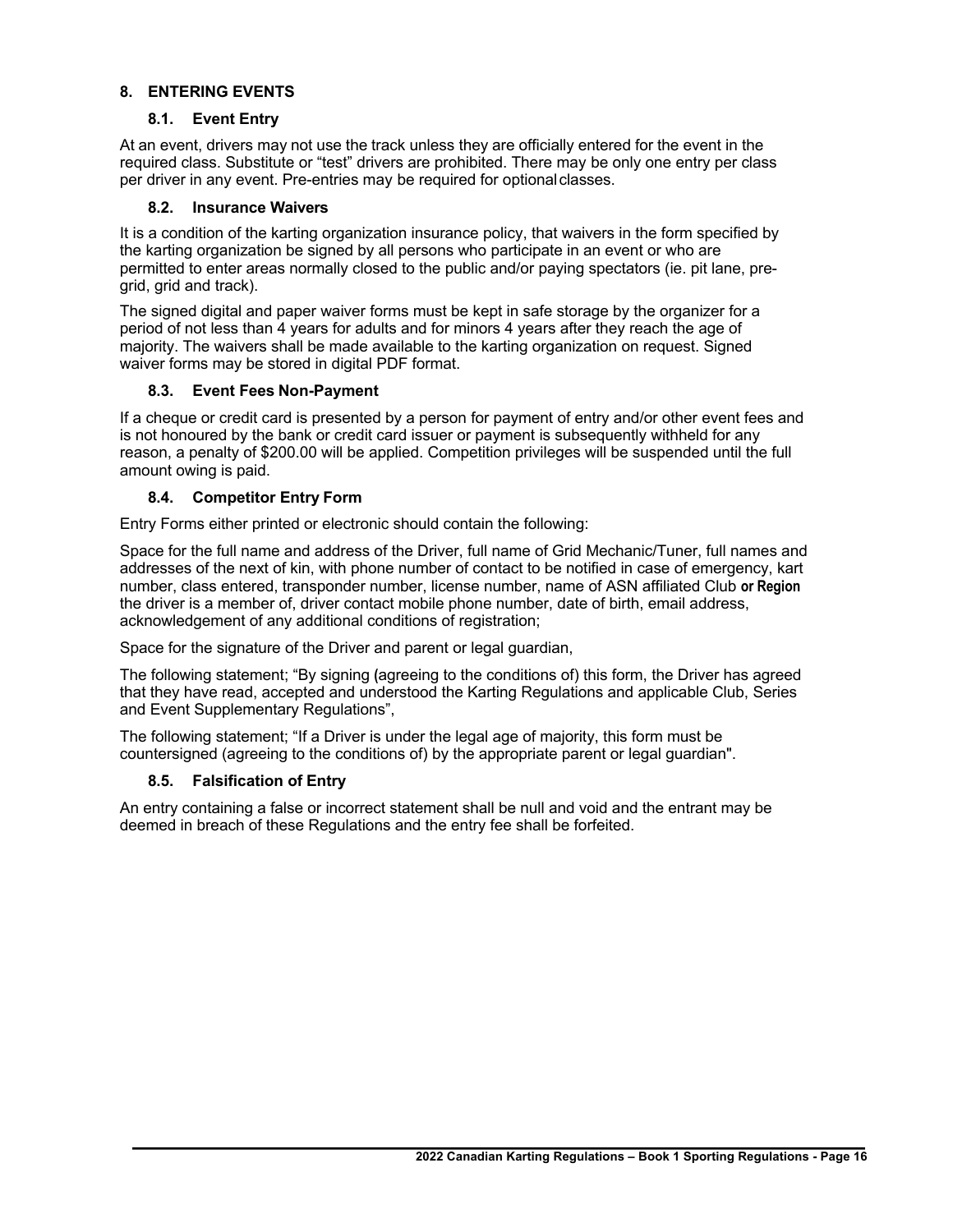# **9. EVENT REGULATIONS**

# **9.1. Contents of Supplementary Regulations**

Each Club or Series shall draft their own Club, Series or Event Supplementary Regulations. Such Regulations shall not conflict with these Regulations.

Event Supplementary Regulations cannot be changed after the start of an event without the approval of the Steward(s).

The Event Supplementary Regulations shall contain at least the following:

THE EVENT: The name, place and dates of the proposed competition(s). A full description of the proposed competition. A statement that the event organizer is affiliated to ASN and must include the ASN logo.

EVENT ORGANIZER: The name, address and phone number of the promoters and/or organizers.

THE RACETRACK: The length, number of corners and direction of the course.

EVENT OFFICIALS: The positions and names of the Event Officials.

REGULATIONS: Regulations in force and Precedence of Regulations.

ELIGIBLE ENTRIES AND LICENCE REQUIREMENTS: Driver eligibility and licence requirements.

CLASSES: A listing of all categories of karts stating any supplementary technical regulations and driver entry or licence requirements.

CHAMPIONSHIP POINTS AND AWARDS: The method of distribution for championship points and event awards.

ENTRY FEES: The dates of opening and closing of entries and how and where they shall be made, and the penalty for a late entry if applicable and the conditions under which entries may be refused. The amount of the entry fee, the passes provided and the cost of additional passes to the entrants.

REGISTRATION: The times and dates fixed for personnel registration at the track.

TECHNICAL INSPECTION: The method of Technical Inspection being used.

QUALIFYING PROCEDURES: The method of timing and scoring and how the starting grid is determined.

OFFICIAL NOTICE BOARD: The location of the Official Notice Board.

DESIGNATED FUEL STATION: The location of the fuel station and what type or grade of fuel is required for each class.

REGULATIONS THAT MUST BE SPECIFIED IN THE SUPPLEMENTARY REGULATIONS TO APPLY:

Which Start signal will be used (Green Flag displayed, or Red Lights turned off)

if the Blue with Red "X" overlap flag is to be used

if a Hot Pit is to be used

OFFICIAL SCHEDULE: The dates and times of the schedule of activities, including Registration, Technical Inspection, the Driver's Briefing(s), Practice, Qualifying and Racing.

Any other regulations not in the Canadian Karting Regulations, Bulletins, Club or Series Regulations that will be in force at the event.

#### **9.2. Unauthorized Practice**

During an event, the Organizer shall not permit any entered driver or kart, nor shall the driver or kart participate in, the use of the racetrack at any time other than during the scheduled track sessions for the competition entered. The only exception shall be for specific safety reasons and only with the approval of the Steward(s) and/or Race Director.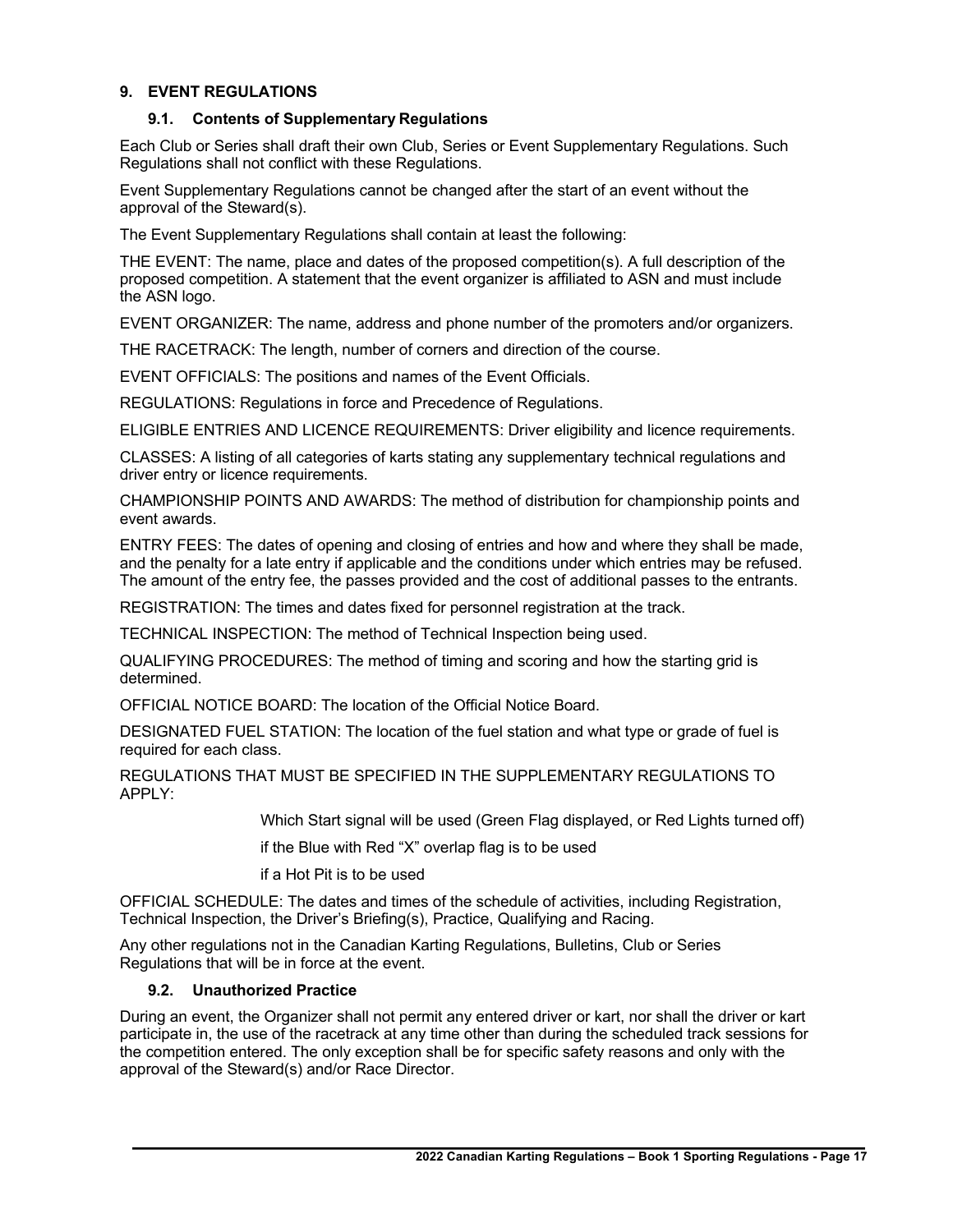# **9.3. Number of Karts on the Racetrack**

The Supplementary Regulations shall determine the maximum number of karts permitted to be simultaneously on the racetrack during track sessions.

The total number of karts on the track for practice, qualifying or racing **may only** exceed 36 **if authorized by Officials.**

Karts may be split into groups of approximately equal size for practice, qualifying or racing as specified in the Supplementary Regulations or at the discretion of the Steward(s) and/or the Race Director.

# **9.4. Combining Classes**

If necessary, the Steward(s) and/or Race Director may combine classes.

#### **9.5. Starter's Equipment**

The Starter shall be located at trackside behind a protective barrier.

The following equipment must be available to the Starter for competitions:

Direct voice communications with the Race Director and Corner Marshals, a complete set of signaling flags according to these Regulations,

A large flip-type signaling board to display 3-digit kart numbers concurrently with specific flag signals,

If required, a set of starting lights installed according to these Regulations.

#### **9.6. Flags and Signals**

Only the flags specified in these Regulations are to be used during competitions. Any other flag signals that may customarily be used locally are not to be used during karting organization competitions.

As a courtesy, the Starter may display to the race leader a "Last Lap" board indicatingthe driver has started the last lap and it may be displayed to each successive kart during that lap.

# **9.7. Timing, Scoring, Results**

For all races, counting of laps will begin at the end of the **last scheduled** Formation Lap (unless specified otherwise in the Supplementary Regulations) even if the START signal has not been given by the Starter.

If the Start Signal has not been given Racing has not yet started.

The Organizer shall be responsible for the accurate timing and scoring of the event and the timely publishing of such data. As a minimum the Organizer shall provide to the Race Officials the following information:

Results for each class time trial, heat, pre-final or final must be checked, signed and time/dated by the Chief Scorer, then checked and signed by the Steward(s) prior to posting on the Official Notice Board **or online.**

All penalties must be included and noted on the official results by the Steward(s).

#### **9.8. Race Length**

The recommended length of races for Regional or National events is indicated below. Cadet or Junior races to be run over a shorter distance when drivers are primarily age 11 or younger.

| Qualifying Heats (if held) | From 8 to 15 km    | Approximately 10 minutes |
|----------------------------|--------------------|--------------------------|
| Pre-Final Race             | From 10 to 20 $km$ | Approximately 15 minutes |
| Final Race                 | From 20 to 30 km   | Approximately 20 minutes |

The scheduled race length may only be altered by the Steward(s).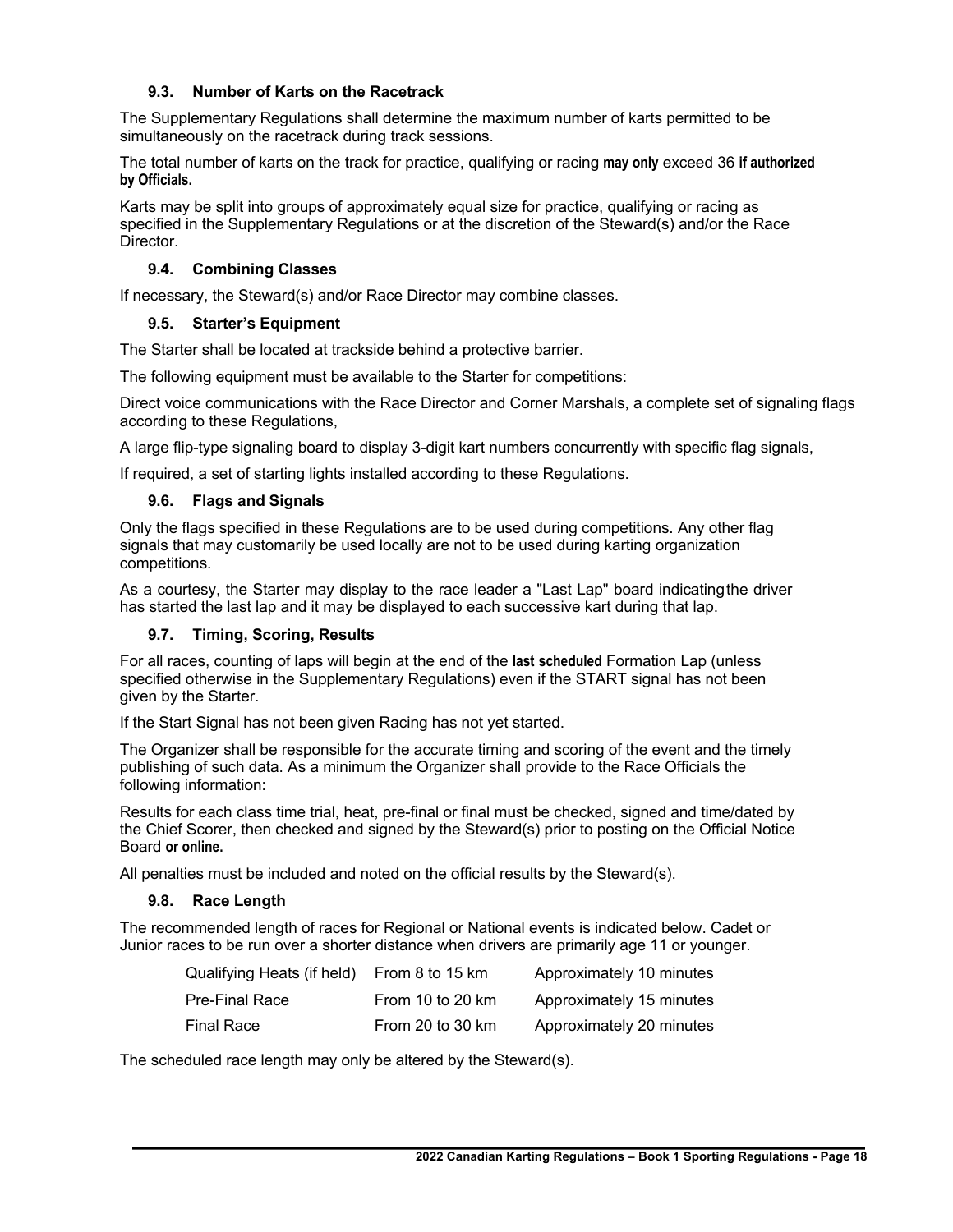#### **9.9. Race Winner**

The display of the CHECKERED flag means the race is finished.

The winner shall be the competitor that covers the scheduled distance of a race in the least time, or the greatest distance within a scheduled time for a race, and at that point receives the CHECKERED flag.

The CHECKERED flag normally shall be displayed first to the winner completing the scheduled distance or time of the race, and then to the other finishers as they cross the finish line.

Should the CHECKERED flag be displayed before the scheduled distance or time has been completed, the official number of laps or time shall be as at the time the CHECKERED flag is first displayed.

Should the CHECKERED flag be displayed after the scheduled distance or time has been completed, the race will be deemed to have finished when, under normal circumstances, the end of the race would have occurred.

#### **9.10. Dead Heats**

When using a transponder timing system, and two Karts have their transponders record the exact same time at the finish of the Final race, a dead heat shall be declared, and the competitors shall share equally the higher finishing position concerned. If a dead heat occurs in a Qualifying race or Pre-final the results of Qualifying shall be used to set the grid positions for the subsequent race.

When not using a transponder system and two or more karts cross the finish line at the same time with no perceptible portion of one kart ahead of the others, by a Race Official, it shall be declared a dead heat and the competitors shall share equally the higher finishing position concerned.

The official finishing position of the competitors in a dead heat shall be listed as being the same in the results, and the next position shall not be awarded. The Championship points for each of the competitors involved in a dead heat shall be the average of the points involved.

#### **9.11. Overall Race Finishers**

In order to be classified a race finisher, a kart must have completed a minimum of one/half of the total number of laps completed by the winner of the race. Only those laps completed at the time of receiving the checkered flag, or the end of the race, will be counted.

Finishing positions shall be determined according to the number of laps completed regardless of whether or not a kart is running at the display of the checkered flag.

Karts shall be ranked according to the number of laps completed. Karts running on the track at the time the checkered flag is first displayed must pass the checkered flag under their own power after display of the checkered flag in order to be credited with the lap.

Karts that receive the Start Signal and fail to complete the first lap of the race and any laps thereafter, shall be classified as failing to have finished the race with a designation of "DNF" in the official results.

Drivers having received a checkered flag must slow down, no passing allowed, and exit the track to the pits and not again pass the finish line, unless directed to do so by the race officials. Unauthorized passing of the finish line will result in a penalty (see Penalty Guidelines document) that is not subject to protest or appeal.

Drivers will be scored in the following order:

Race Finishers

Drivers classified as DNF (Did Not Finish)

Drivers classified as DNS (Did Not Start)

Disqualifications. Drivers who are Disqualified will be scored with 0 points.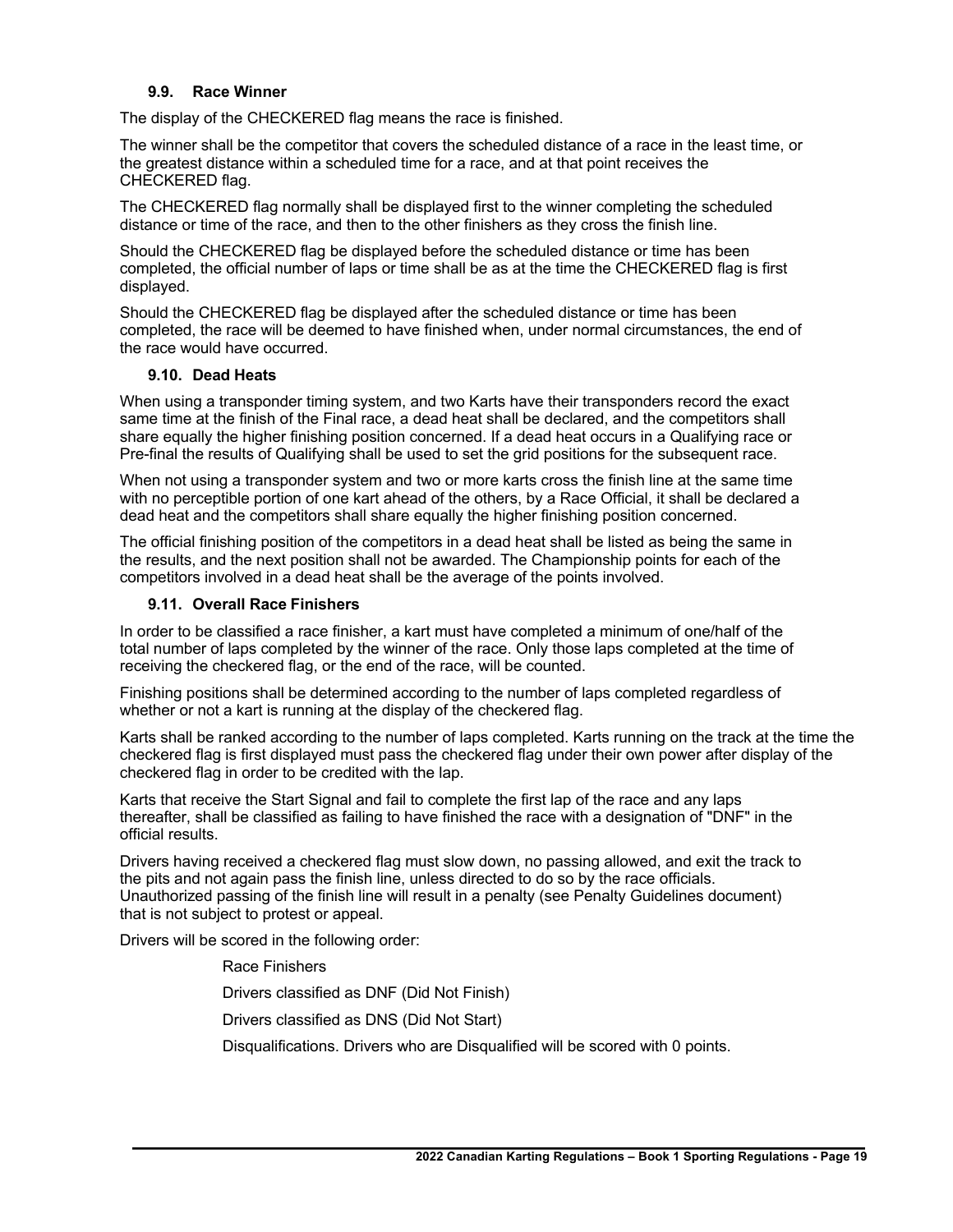# **9.12. Crossing the Start/Finish Line**

A kart crosses the finish line when any portion of the kart first intercepts the vertical plane of the finish line. Pushing a kart, by the driver or another kart, along the track to cross the finish line is prohibited and will entail immediate Disqualification.

#### **9.13. Weighing Scales**

The Organizer shall provide scales, on a level pad, able to weigh one kart at a sitting. Such scales shall be the official event scales and the only scales that shall be used.

The only kart weights allowed to be used for official purposes shall be those recorded by the Scale Officials.

The weigh scale will be closed to all competitors once qualifying sessions or racing starts except for official checking as part of the Technical Inspection procedure unless approved by an Official.

The weigh scale official should record in a Scale Log the weights of all competitors that were required to pass over the scale after a qualifying session, heat or race.

The weigh scale official shall record the weight of any competitor in the Scale Log that does not conform to the regulations. The Technical Inspector must be informed immediately. The Technical Inspector will inform the Steward(s) and/or the Race Director so a penalty can be issued. Timing and Scoring and the Race Control Recorder will be informed when the penalty is issued.

If a kart is unable to reach the weigh area by its own means it will be placed under exclusive control of race officials who will supervise its transportation to the weighing area. The driver shall report directly to the weighing area and remain with the kart.

If a kart does not meet the minimum weight on its first attempt it will be removed from the scale and placed to the side. A Steward and the Technical Inspector must immediately be called to the scale area. The driver must remain with the kart under supervision of an official. The kart and driver will be placed back on the scale for one attempt to re-weigh. The driver must sit in the kart. If the kart does not meet the minimum weight the driver will be Disqualified. No additional attempts to weigh are allowed.

The penalty for a weigh scale violation is Disqualification from the qualifying session, heat or race.

# **9.14. Noise Level of Karts – (95 dB/A Guideline)**

Noise tests are not required to remove a kart from the track in the case of exhaust system failure or by the judgment of Race Officials. Additional noise restrictions may be employed to meet community requirements where necessary.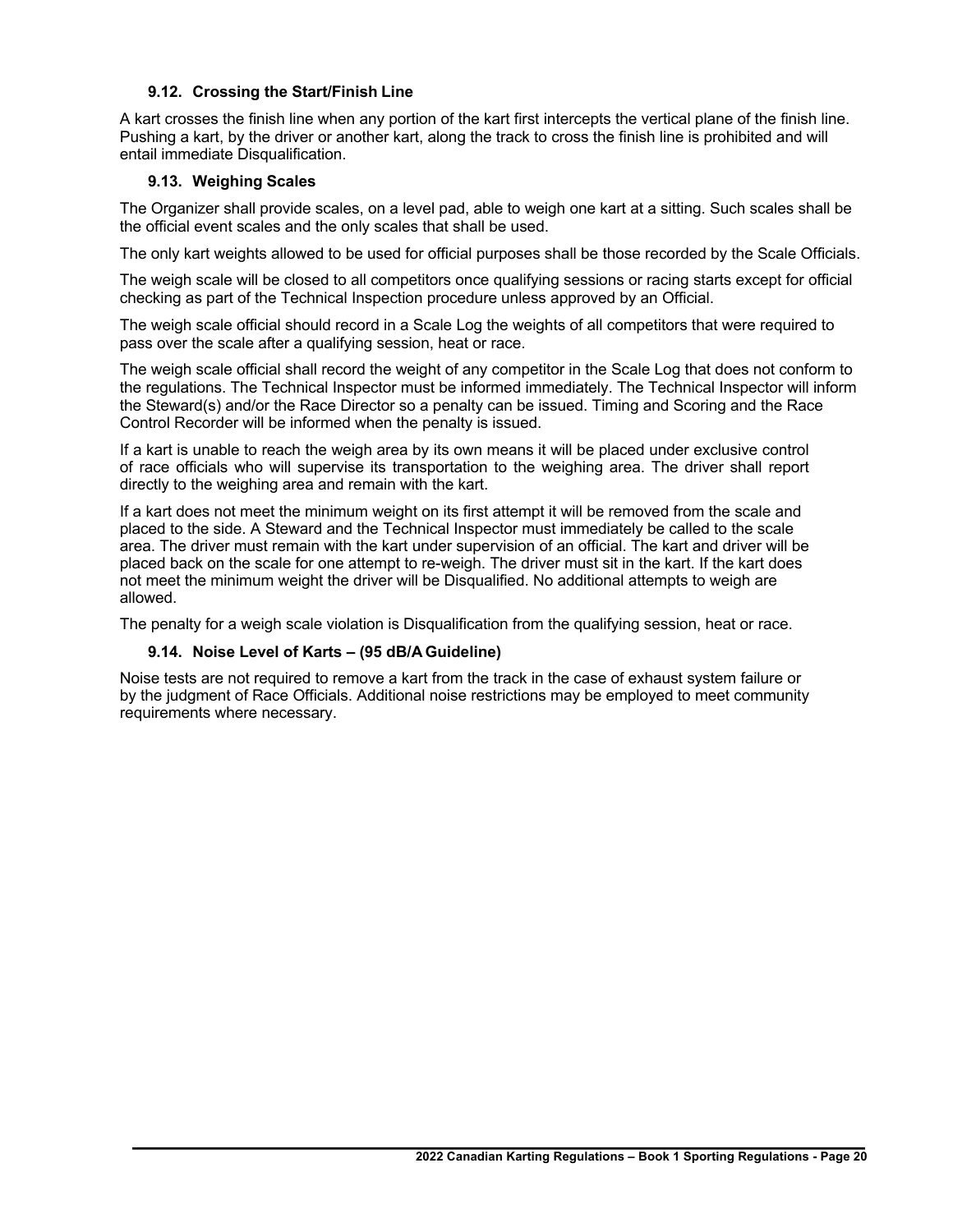#### **10. CONDUCT OF RACE EVENTS**

#### **10.1. Practice/Testing at an Event**

If a driver does not participate in at least one official practice or qualifying session for an event, the Steward(s) and/or Race Director may elect to start the driver at rear of grid or prevent the driver from competing.

#### **10.2. Instructions to Competitors – Driver's Briefing**

Special conditions and/or regulations for the event may be established by the Race Director or the Steward(s).

At all race events, it is mandatory to conduct a Driver's Briefing. It is mandatory for all drivers (and parents/guardians where applicable) to attend.

Failure for a driver to attend a Driver's Briefing or being late will waive the competitor's right of protest for that event. Roll call may be taken and monetary fines may be issued (see Penalty Guidelines document).

#### **10.3. Qualifying for a Race**

- a) **Driver of Record:** To be considered the driver of record for an event, a competitor must qualify their kart (if applicable) and/or complete at least one racing lap of an event. There are no driver substitutions or relief driversallowed.
- b) **Transponders:** All karts must meet the requirements for the mounting of a transponder. The transponder must be fitted in accordance with the ASN Technical Regulations.
- c) **Transponder Responsibility:** Drivers must arrange to have a transponder at an event. Drivers are responsible to install a timing transponder on their kart prior to each practice, qualifying session, heat or final race as specified in the Supplementary Regulations.

It is recommended that drivers purchase their own transponders.

- d) **Qualifying Procedures:** Karts will qualify with the method specified in the Supplementary Regulations or by the Steward(s). Race conditionsapply.
- e) Not following qualifying procedures may result in a penalty.
- f) A driver may not leave the track and enter the pits, paddock or grid and return during a qualifying session.
- g) Should one or several drivers achieve the same time, the tie will be settled on the basis of the second- best time, and so on. No method of adjustment is allowed to equalize the qualifying results if they are affected by changing weather conditions or force majeure

#### **10.4. Pre-Grid, Grid and Starting Positions**

**If specified in the Supplementary Regulations, karts can be required to come to the Pre-Grid with the Front Fairing off the kart. The Front- Fairing would then be mounted under supervision of an Official.**

#### **An Official can request that a Front-Fairing that is already installed be removed and re-mounted.**

The karts placed on the Grid must be ready to race. It is strictly forbidden to carry out any work and/or set-up on the kart on the Grid, with the exception of tire pressures, which can be adjusted by the Driver or their Mechanic by their own means.

Unless specified otherwise in the Club, Series or Event Supplementary Regulations, competitors shall be positioned on the Grid in the order of their qualifying results.

The pole position driver can make the choice of the pole position (on the left or right side of the track) providing the driver advises the Grid Marshal upon arriving at the Grid. The Grid Marshal shall then inform the Starter and the Race Director. This choice will only modify the first row.

If the driver does not advise the Grid Marshal of their choice the pole position shall always be as follows;

When the first turn after the start is to the right, the pole position shall be on the right.

When the first turn after the start is to the left, the pole position shall be on the left.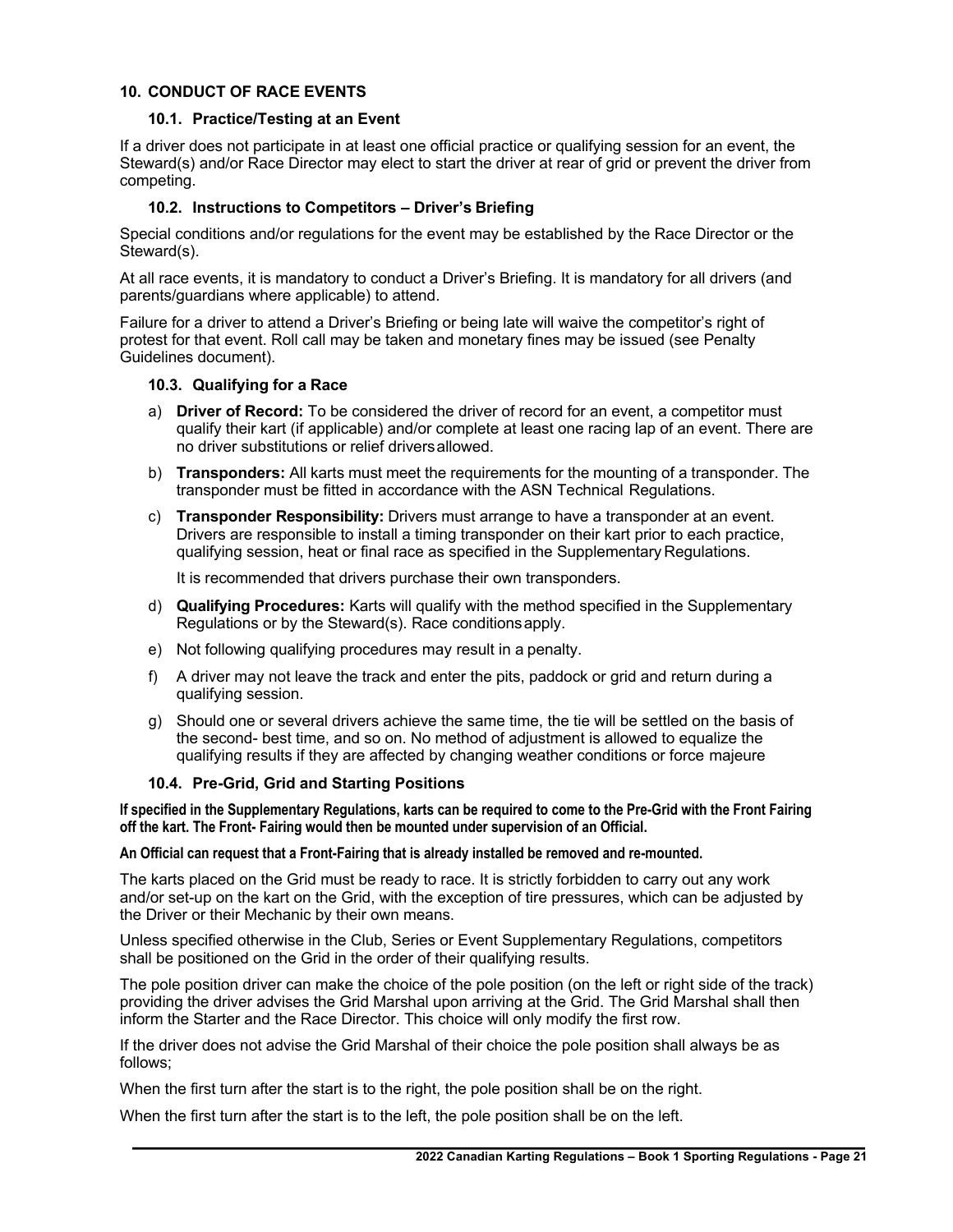All karts must be in their designated position on the Grid prior to the ONE MINUTE signal from the Grid Marshal. The ONE MINUTE signal will not be delayed to wait for missing karts.

If a kart does not leave the Grid with the rest of the field and officials do not think the kart will be able to catch the field before the Start Signal is given and may interfere with the start procedure, the kart will be held on the Grid and released after all karts have passed the pit exit. If the Start Signal has not been given the kart shall remain at the rear of the field for the start of the race.

# **10.5. To Be Considered a Race Starter**

Any driver who is present, with their kart, on the grid within the time limit will be considered as a starter.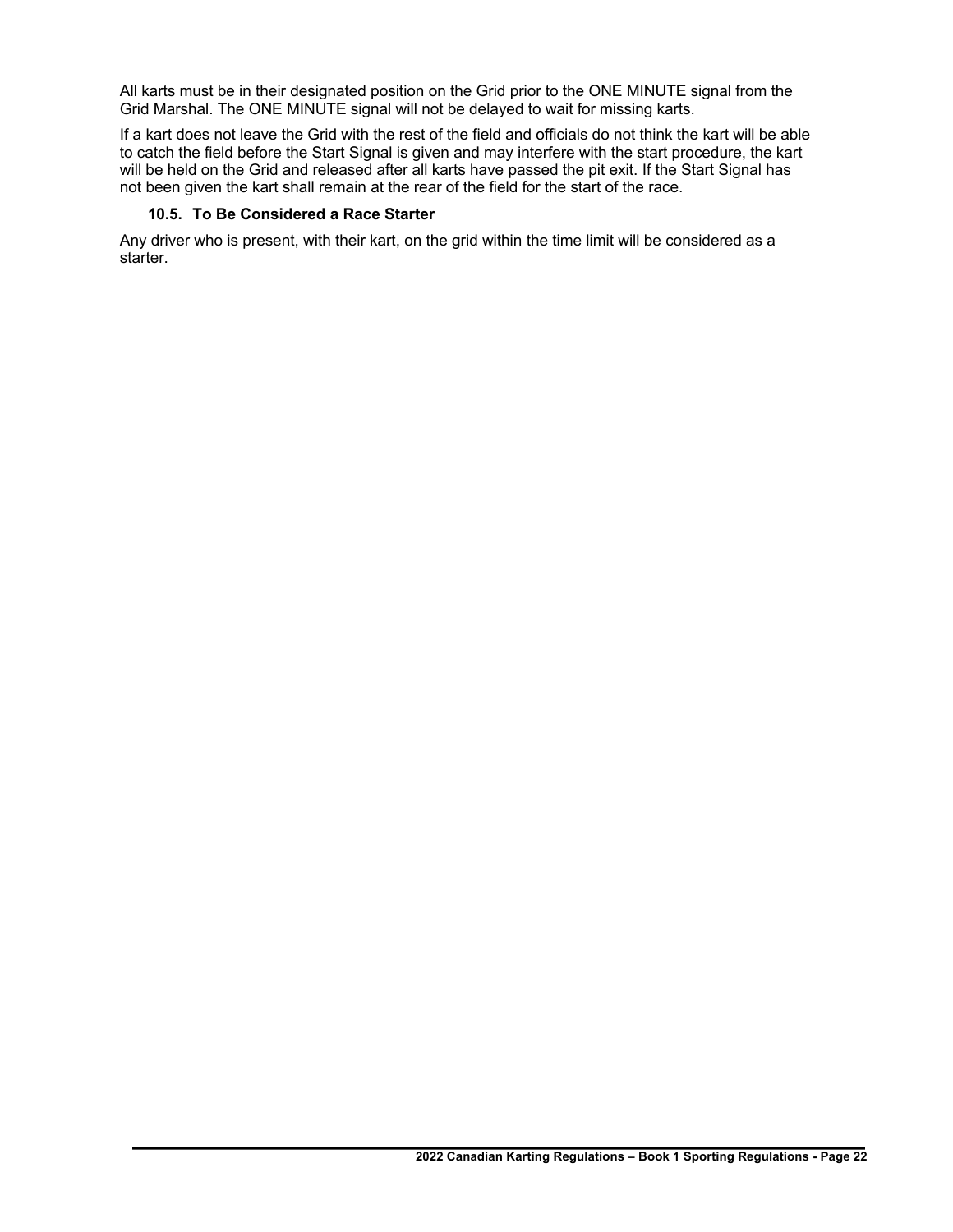# **10.6. The Rolling Start Procedure**

# **a. The Formation Line**

There will be a marked Formation Line on the racetrack. Typically, the Formation Line shall be located no less than 2 corners prior to the Start Area. The Formation Line will also be indicated by soft cones (1 cone on each side of the track).

# **b. The Start Area**

The Acceleration Line shall be painted 25 m prior to the Start Line. The Acceleration Line will also be indicated by soft cones (1 cone on each side of the track).



# **c. The Formation Lap**

On the formation lap(s) all Marshal posts will display Yellow Flags.

Upon leaving the Pre-Grid, drivers must maintain their starting grid order at all times.

Any driver who is passed by the entire field must remain at the rear of the field for the start of the race.

Passing is not permitted unless a driver becomes out of position on the track. Such drivers are allowed to regain their position only prior to reaching the Formation Line.

If a driver fails to regain their position prior to reaching the Formation Line they must blend into the closest available row regardless of how far back from their grid position they are. Drivers in this row are obliged to open up enough space to let the out of position driver blend in.

After passing the Formation Line karts may move up in their own row to fill vacant spaces ahead of them. Karts may not move to an adjacent row to fill a vacant space at any time.

It is prohibited to warm the tires by swerving back and forth (tire scrubbing) after crossing the Formation Line.

# **d. Pole Position Drivers Responsibility**

From the Formation Line to the Start Area, the DRIVER IN THE POLE POSITION KART sets a "slow" and constant pace.

# **e. Drivers may NOT accelerate until passing the Acceleration Line**

The two front row karts must maintain a reduced and constant speed (45 kph is recommended) to the Acceleration Line. The DRIVER IN THE POLE POSITION KART must cross the acceleration line first.

# **f. Approaching the Start Area**

Drivers must maintain position in their own lane in the Start Area and are not allowed to pass until the Start Signal is given. Any driver leaving the formation of the grid before the Start Signal is given is liable to receive a penalty.

A driver who fails to maintain the speed of the pack during the approach to the Start Area is liable to receive a penalty.

A driver putting 2 wheels out of their marked lane prior to the Start Signal being given is liable to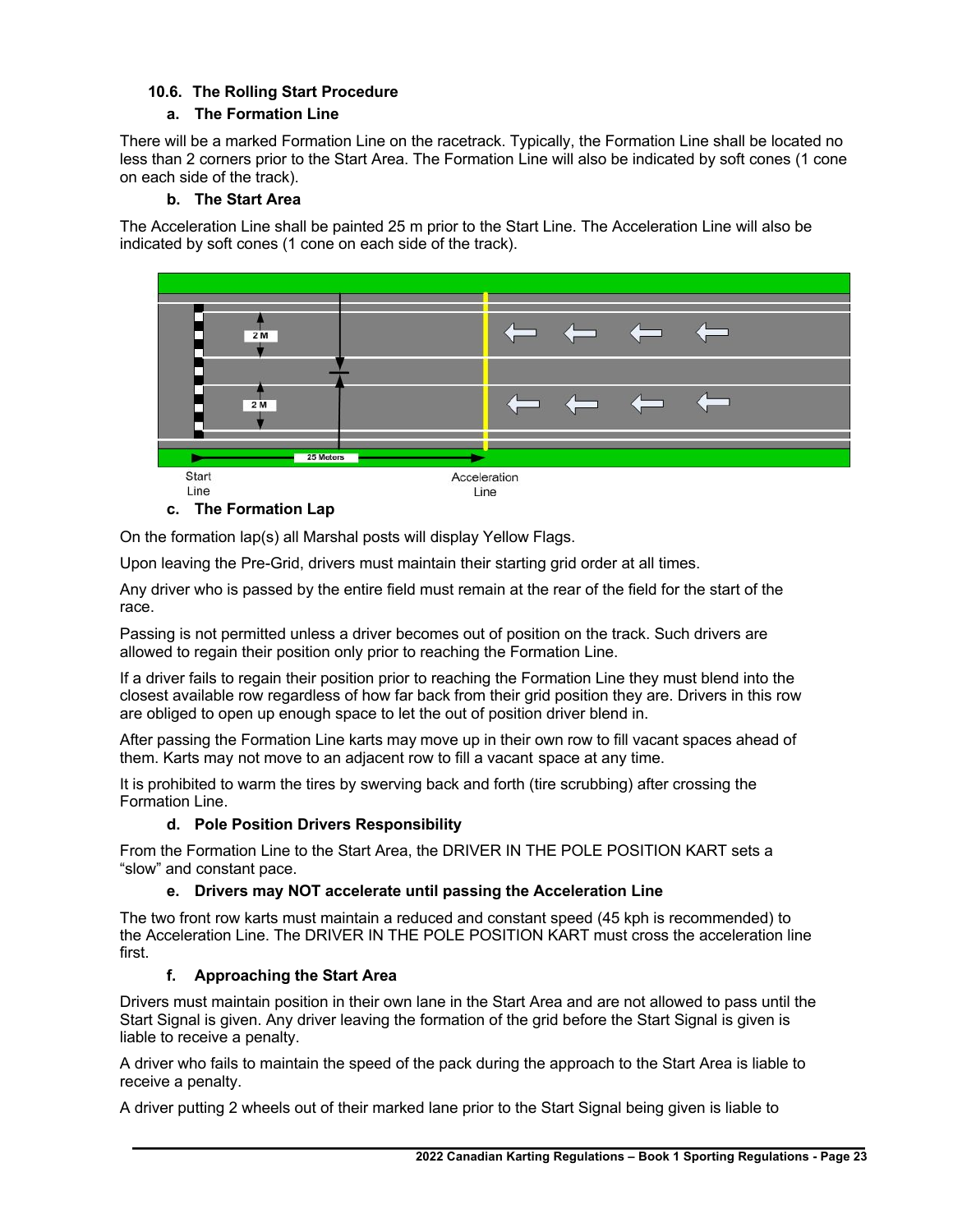receive a penalty.

A driver completely leaving their marked lane prior to the Start Signal being given is liable to receive a penalty.

#### g. **The Start Signal**

The decision to start the race is made by the Starter alone.

A driver may only commence racing when the START Signal (Green Flag displayed or Red Lights turned off) is first shown by the Starter.

If the Starter is not satisfied with the procedure, a Yellow Flag or Amber (Yellow) Lights will be displayed by the Starter and all Marshal posts will display a Yellow Flag.

#### **h. If No Start Signal is Given**

If the formation is not satisfactory, one more Formation Lap will be completed. Counting of laps will begin at the end of the **last scheduled** Formation Lap (unless specified otherwise in the Supplementary Regulations).

If the Start Signal has not been given Racing has not yet started.

Drivers will reform by the Formation Line. A driver who did not regain their position before the Formation Line on the first attempt at a start may try and regain their position. If a driver fails to regain their position prior to reaching the Formation Line they must blend into the closest available row regardless of how far back from their grid position they are after crossing the Formation Line. Drivers in this row are obliged to open up enough space to let the out of position driver blend in.

The DRIVER IN THE POLE POSITION KART sets a "slow" and constant pace.

Drivers may NOT accelerate until passing the Acceleration Line.

The two front row karts must maintain a reduced and constant speed (45 kph is recommended) to the Acceleration Line. The DRIVER IN THE POLE POSITION KART must cross the acceleration line first.

If the second formation is not satisfactory, a Red Flag may be displayed in all corners. Drivers deemed to have caused an improper start may be penalized and placed in a revised position on the grid for the next start.

# **i. Starting Penalties**

If the Pole Position kart has not crossed the Acceleration Line first, and the Start Signal is given, penalties may be applied.

Any false or jump start may subject the violators to a penalty.

A jump start exists when a kart is clearly visible ahead of the kart on the same starting row. The kart that is ahead may not have jumped the start.

Starting violation time penalties are added to the competitors finishing time.

See the Penalty Guidelines document which lists standard penalties.

Start procedures and start penalties are not subject to protest or appeal.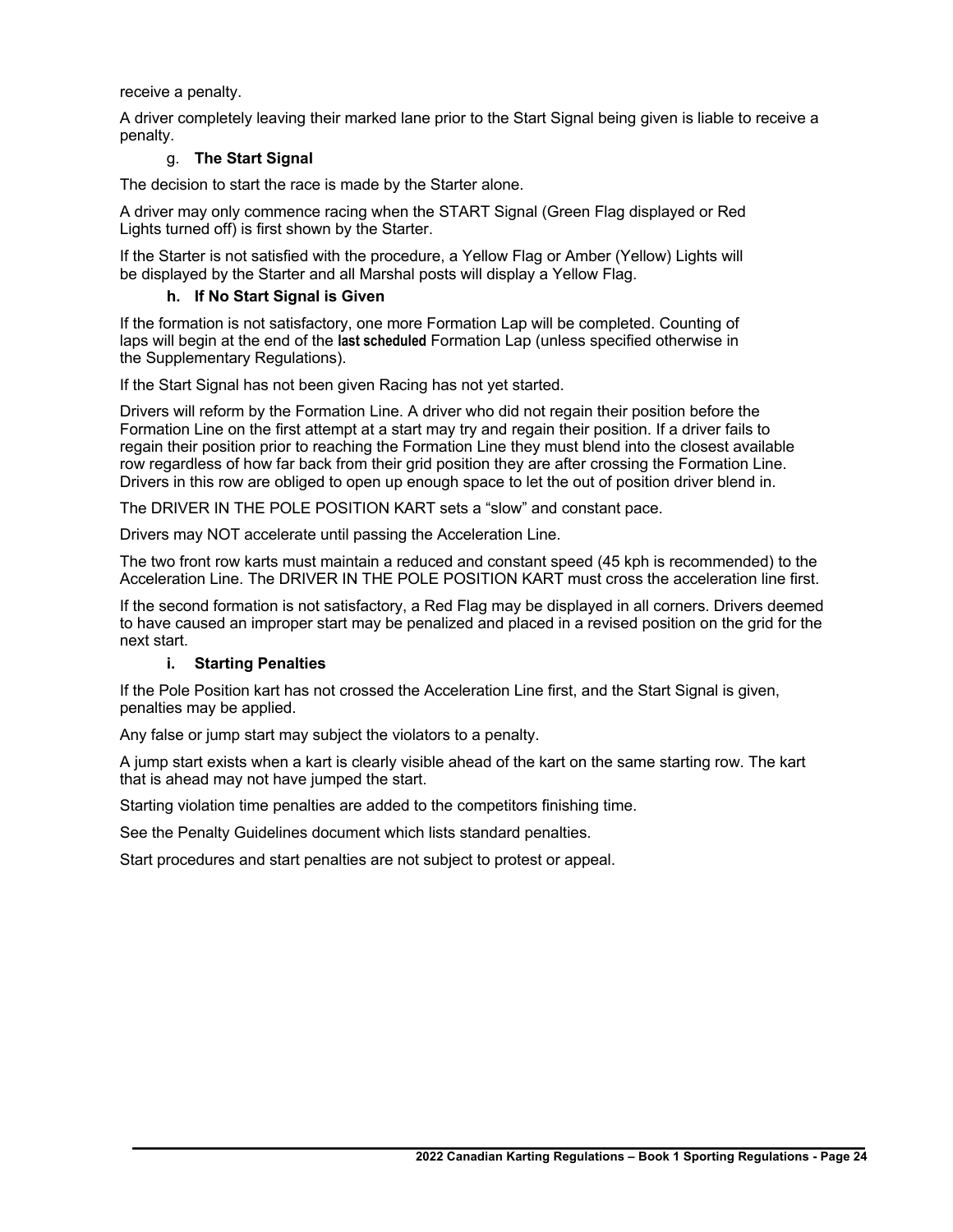# **10.7. The Standing Start Procedure**

For Classes cited in the Supplementary Regulations.



# **b. The Formation Laps**

Standing Start races shall have two formation laps.

On the second of the formation laps, Marshal posts will display Yellow Flags.

# **c. Grid Formation**

At the on-track Start Line a Red Flag will be displayed. Drivers are responsible for stopping exactly in their official grid position. When all karts are completely stopped on the grid, a Green Flag will be displayed at the end of the grid, then the Red Flag will be removed.

# **d. The Start Signal with Lights**

The decision to start the race is made by the Starter alone.

A driver may only commence racing when the Start Signal is first shown by the Starter.

When the Starter is satisfied that everything is ready for the start, the Starter will display the Red Lights. The Red Lights will be turned off to start the race between three (3) and eight (8) seconds. When the Red Lights are turned off, racing has begun.

If the Starter is not satisfied with the procedure, the Starter will switch on the Amber (Yellow) Lights which means that an additional formation lap must be covered.

At the Starters discretion, the karts may be sent around for an additional formation lap for any reason.

# **e. The Start Signal with Flags**

The decision to start the race is made by the Starter alone.

A driver may only commence racing when the Start Signal is first shown by the Starter.

When the Starter is satisfied that everything is ready for the start, the Starter will raise a furled Green Flag and a furled Yellow Flag. The Green Flag will be displayed to start the race between three (3) and eight (8) seconds. When the Green Flag is displayed, racing has begun.

If the Starter is not satisfied with the procedure, the Yellow Flag will be displayed which means that an additional formation lap must be covered.

At the Starters discretion, the karts may be sent around for an additional formation lap for any reason.

# **f. Additional Standing Start Procedures**

Should a driver stop outside their grid position a penalty will be applied. The start procedure may be stopped, and the offending driver may be moved to the rear of the field.

Drivers who stall their engine on the grid before the start is given must raise their hands clearly above their head and remain stationary in their seat. Any driver who gets out of their seat or attempts to restart stalled kart(s) at this point in the starting procedure will be penalized.

Should a kart or karts stall on the grid the Starter may abort the start. If the start is aborted the Amber (Yellow) Lights or Yellow Flag will be displayed and an additional formation lap must be covered. Stalled karts may be restarted only by the driver after the rest of the field has departed on the new formation lap.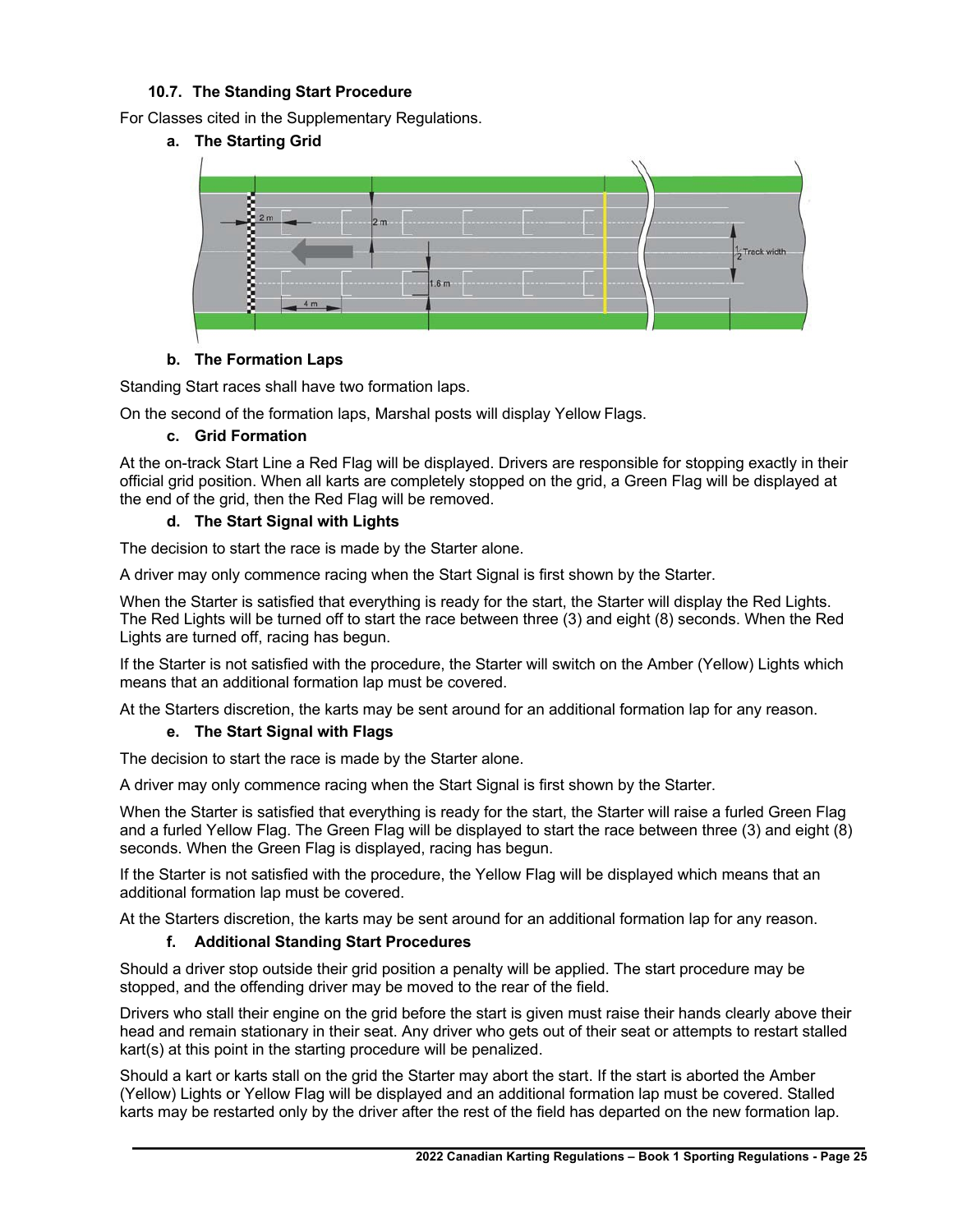Restarted karts can join at the back of the grid. If a stalled kart does not restart after one attempt it is the driver's duty to place the kart as far as possible off the traveled portion of the track and move to a place of safety.

Karts may move up in their own row to fill vacant spaces ahead of them on the starting grid. Karts may not move to an adjacent row to fill a vacant space.

After the Start Signal has been given stalled karts may attempt to re-start only after all other running karts have left the starting grid and passed the start line.

# **g. Starting Penalties**

Any driver leaving the formation of the grid before the Start Signal is given shall be considered to be jumping the start and shall be subject to a penalty.

A jump start exists when a kart is clearly visible ahead of the kart on the same starting row or moves prior to the start signal being given.

Starting violation time penalties are added to the competitors finishing time.

See the Penalty Guidelines document which lists standard penalties.

Start procedures and start penalties are not subject to protest or appeal.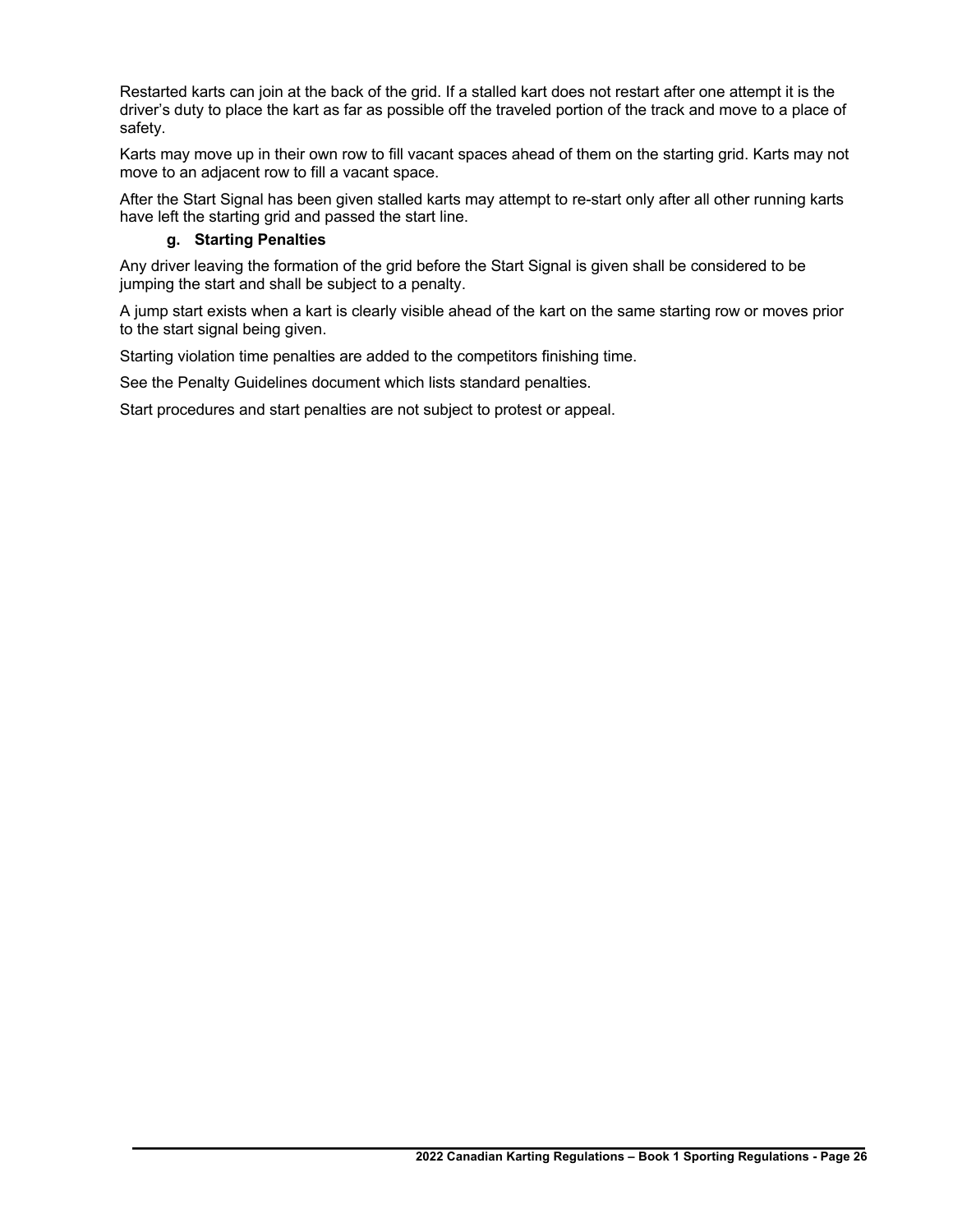# **11. GENERAL RACING CONDUCT**

#### **11.1. Re-starting Karts**

a) Should a kart stop on the racetrack whether the engine is running or not, and there is no perceived imminent danger, the driver may attempt to restart the kart without assistance other than from officials. The driver is responsible to move the kart to a location designated by officials. The officials may provide assistance but are not obliged to do so.

Should a kart stop on the racetrack, whether the engine is running or not, the officials may order the kart to be removed immediately for safety reasons. Once ordered removed, a kart may not rejoin the track session.

In the opinion of the officials, should attempts to restart appear to be unsuccessful or are taking too much time, or possibly endangering the driver or others, the kart is to be removed from the track when the driver is instructed to do so by the officials.

b) **For Practice, Qualifying and Race Sessions:** If a kart is taken to the pit or paddock area, it is not permitted to rejoin the track unless the Supplementary Regulations for the event state otherwise.

Failure to follow the regulations above and/or instructions from the officials may result in penalties including loss of times, Disqualification and additional penalties.

The regulations above are not subject to protest or appeal.

#### **11.2. Stopping/Re-starting a Race**

a) **Procedure to Stop A Race:** Should it be necessary to stop a race for any reason; the Red Flag will be shown by the Starter at the Start/Finish line on order of the Steward(s) and/or Race Director only. All Marshal posts will display a Red Flag to indicate the race has been stopped. Waved Yellow Flags will be displayed at the Marshal post closest to the accident if applicable.

It is the responsibility of all drivers to immediately slow down, stop racing. No passing is allowed. Exercise extreme caution. Be prepared to stop if instructed to do so at any location.

The kart may not be worked on by the driver or the mechanic/tuner when it is stopped during a Red Flag situation, regardless of its stopped position **unless there is a complete Re-Start**. Drivers must stay with their karts unless directed otherwise by an official. Mechanics/tuners may not attend a stopped kart unless approved by an official.

**If a kart needs to return to the pit lane for repairs in order to participate in the race re-start, such repairs must be authorized by the Officials.** The kart must then start from the back of the grid or from the **pit lane** at the back of the field. **If more than one kart is starting from the back, the driver with the higher original starting position will start ahead of a driver with a lower starting position.**

Drivers may take refreshment during a Red Flag if authorized by Officials.

b) **Complete Re-Start After a Red Flag:** If less than two laps have been completed by the entire field of lead lap karts a newstart will be given using the original grid positions in rows of two. The length of the new race will be the full original race distance.

**The kart may be worked on by the driver alone without the use of tools when it is stopped on-track during this Red Flag situation if authorized by an Official. This includes putting a Front-Fairing Drop-Down (Push Back Bumper) back in position.**

Karts may move up in their own row to fill vacant spaces ahead of them on the starting grid if a kart that took the original start is not rejoining the race or is starting at the back **after returning to the pit lane for repairs.** Karts may not move to an adjacent row to fill a vacant space.

c) **Red-Flag Re-Starts:** If a Red Flag is issued during a race, and the race is to be re-started, the driver(s) causing the Red Flag may be penalized. If the Race Director and/or the Steward(s) determine, by the information available, that the Red Flag incident was deliberately caused, then the participant(s) deemed to have caused the red flag incident are subiect to Disqualification. Driver(s) involved but not causing an incident that caused the Red Flag can restart in **their original starting position if they have not returned to the pit lane for repairs.**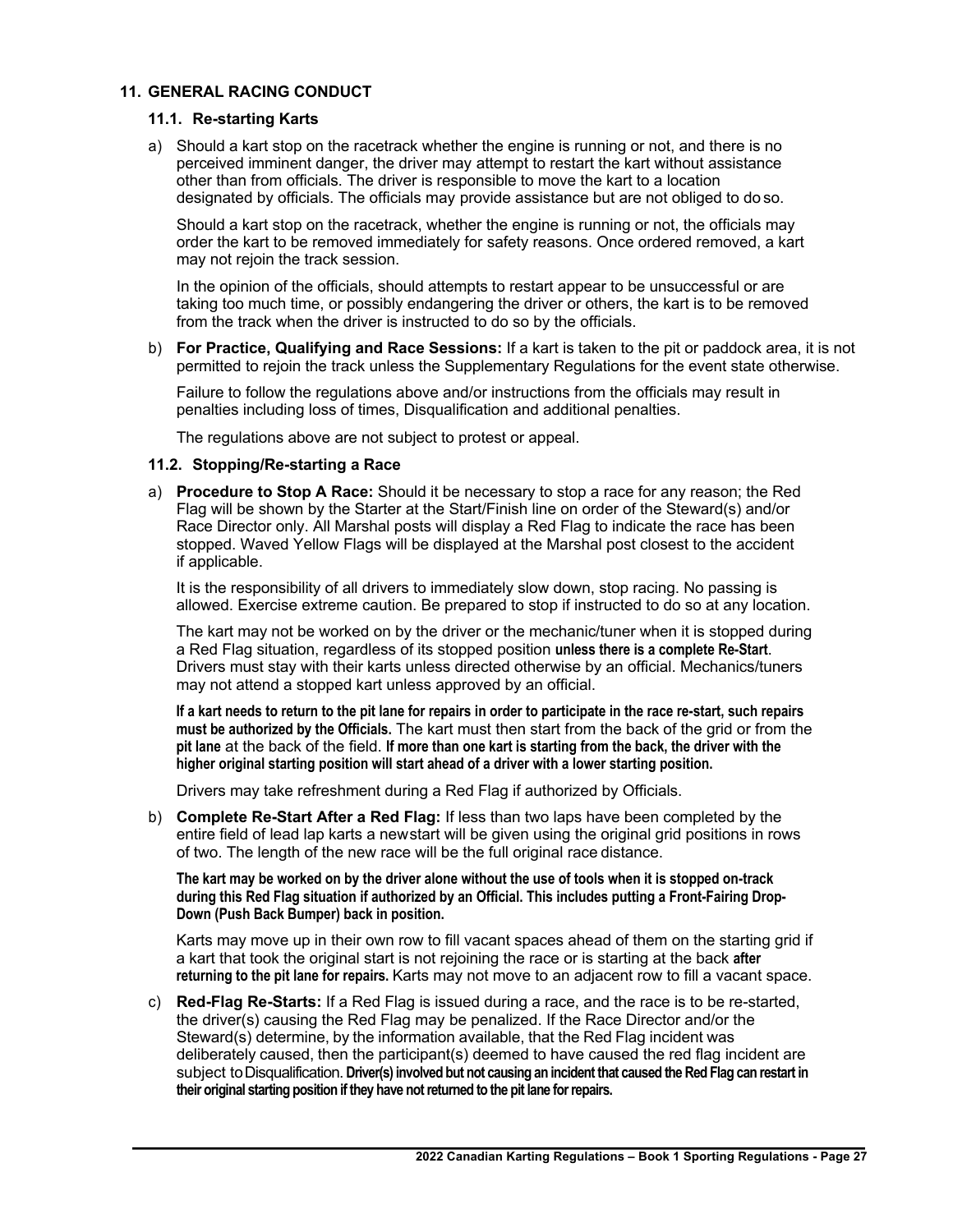If more than 2 laps have been completed by the entire field of lead lap karts the re-start order will be single file formation according to positions on the previously scored complete lap. **From the Formation Line to the Start Area, the DRIVER IN THE FIRST POSITION KART sets a "slow" and constant pace. Drivers may NOT accelerate until passing the Acceleration Line.**

Repairs **to a kart that has been returned to pit lane** may be carried out by no more than three people, including the driver. The driver of any repaired kart must start at the back of the grid. Driver's involved in the incident causing the Red Flag to be displayed requiring medical intervention may take the restart only if cleared by medical personnel.

The restart will occur as soon as the karts are placed in the correct order and clearance to resume racing is given to the Race Director by medical personnel, if required. The start will not be delayed to allow repair of damaged karts or for drivers to obtain medical clearance to rejoin the race.

If the Race Director, in consultation with the Steward(s), decides to return all karts to the paddock area after a Red Flag prior to the completion of two laps by the entire field of lead lap karts, when the restart occurs all drivers are eligible to resume their original grid positions.

**d) Scoring A Stopped Race:** A race that is stopped after 50% of the scheduled laps have been completed may be considered complete at the discretion of the Officials.

A race that is stopped by the Officials before 50% of the scheduled laps have been completed, for any reason, can be declared complete.

If the race is stopped by a Red Flag and is not re-started, the race order will be scored according to official positions on the previous completely scored lap.

The driver(s) causing the Red Flag occurrence may be penalized.

# **11.3. Effect of Stopping a Race That is Not Re-started**

|                       |                      | <b>Points Award</b> |       |
|-----------------------|----------------------|---------------------|-------|
| <b>Laps Completed</b> | <b>Status</b>        | Qualify             | Race  |
| 0 to 2 laps           | if cancelled         | 100%                | $0\%$ |
| 3 laps to 50%         | if cancelled         | 100%                | $0\%$ |
| 3 laps to 50%         | If declared complete | 100%                | 50%   |
| 51% to 100%           | completed            | 100%                | 100%  |

Series points shall be awarded on the following scale:

# **11.4. Point Systems**

Point scoring system for Series events will be specified in the Supplementary Regulations. Organizers of Regional and/or Club events are responsible for developing and publishing points scoring systems. In the event of a tie in the year-end points total, the tie will be broken as follows:

- a) the holder of the greatest number of first places;
- b) if the number of first places is the same, the holder of the greatest number of second places;
- c) if the number of second places is the same, the holder of the greatest number of third places and so on until a winner emerges.

# **11.5. Points System Charts**

Point scoring methods for an Event, Series or Championship will be specified in the Supplementary Regulations. Events, Series or Championships may use the following charts.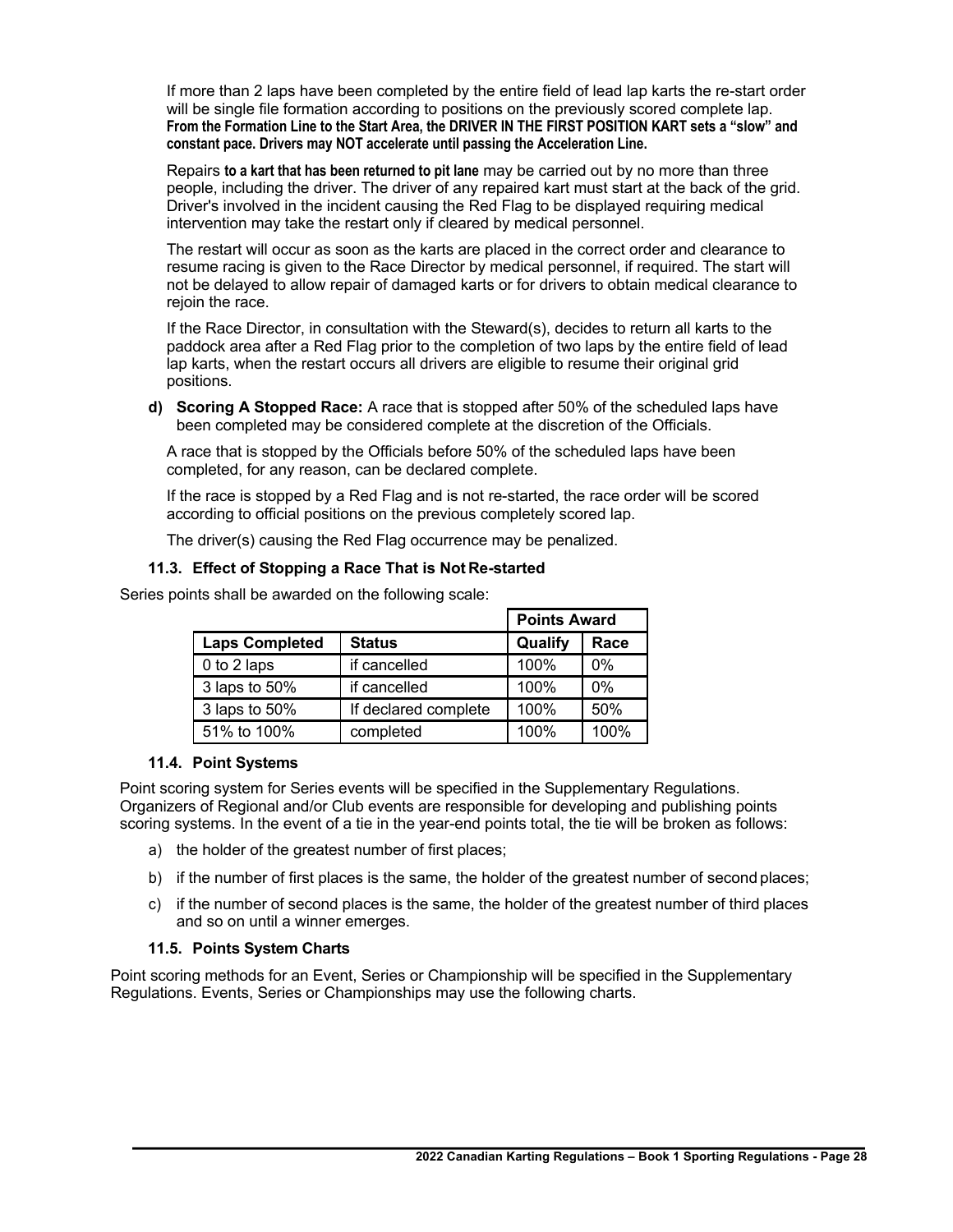#### **Qualifying**

| <b>Position</b> | <b>Points</b> | <b>Position</b> | <b>Points</b> |
|-----------------|---------------|-----------------|---------------|
|                 | 15            |                 |               |
|                 |               |                 |               |
|                 |               |                 |               |
|                 |               |                 |               |
|                 |               |                 |               |

#### **Pre**-**Final or Heats**

| <b>Position</b> | <b>Points</b> | <b>Position</b> | <b>Points</b> | <b>Position</b> | <b>Points</b> |
|-----------------|---------------|-----------------|---------------|-----------------|---------------|
|                 | 25            |                 |               |                 |               |
|                 | 20            |                 | 1 U           | 12              |               |
|                 |               |                 |               | 13              |               |
|                 | 15            |                 |               | 14              |               |
|                 | 10            |                 |               | 15              |               |

#### **Final Race**

| <b>Position</b> | <b>Points</b> | <b>Position</b> | <b>Points</b> | <b>Position</b> | <b>Points</b> |
|-----------------|---------------|-----------------|---------------|-----------------|---------------|
|                 | 100           |                 | 45            |                 | 20            |
|                 | 85            |                 | 38            | 12              |               |
|                 | 70            |                 | つ<br>ັບ∠      | 13              |               |
|                 | 61            |                 |               | 14              | 10            |
|                 | よつ            | 10              | 23            | 15              |               |

#### **Races with Qualifying Heats**

**All entries must participate in Qualifying for their class.**

**All entries must participate in all designated Qualifying Heats for their class. A driver who is not considered to be a Race Starter in all Heats they were designated to start in can't start in the Pre-Final.**

**Qualifying positions will determine the starting grid for all Heats.**

**The winner of each Heat scores 0 points, 2nd place scores 2 points, 3rd place scores 3 points and so on.**

**A non-finisher receives points for their finishing positions plus one. For example, if the 30th placed driver is a nonfinisher, the driver will score 31 points.**

**If two or more drivers have the same point total, the driver with the faster qualification time will be scored ahead of the driver with the slower time.**

**Point standings based on the combined results of all Heats will be posted.**

**The driver with the lowest point total starts the Pre-Final in pole position. The driver with the second lowest point total starts second and so on.**

**A driver who is not considered to be a Race Starter in the Pre-Final can't start in the Final.**

**The finishing positions in the Pre-Final will determine the starting grid for the Final.**

**The finishing positions in the Final will determine the overall finishing positions.**

#### **11.6. Wet and Dry Race Procedures**

The use of dry tires is mandatory unless a race is declared WET.

a) **Wet Race:** If the Officials declare the race to be a WET RACE, all karts on the Pre-Grid or Grid on dry tires will be allowed 15 minutes to change to wheels upon which wet tires are already mounted if desired.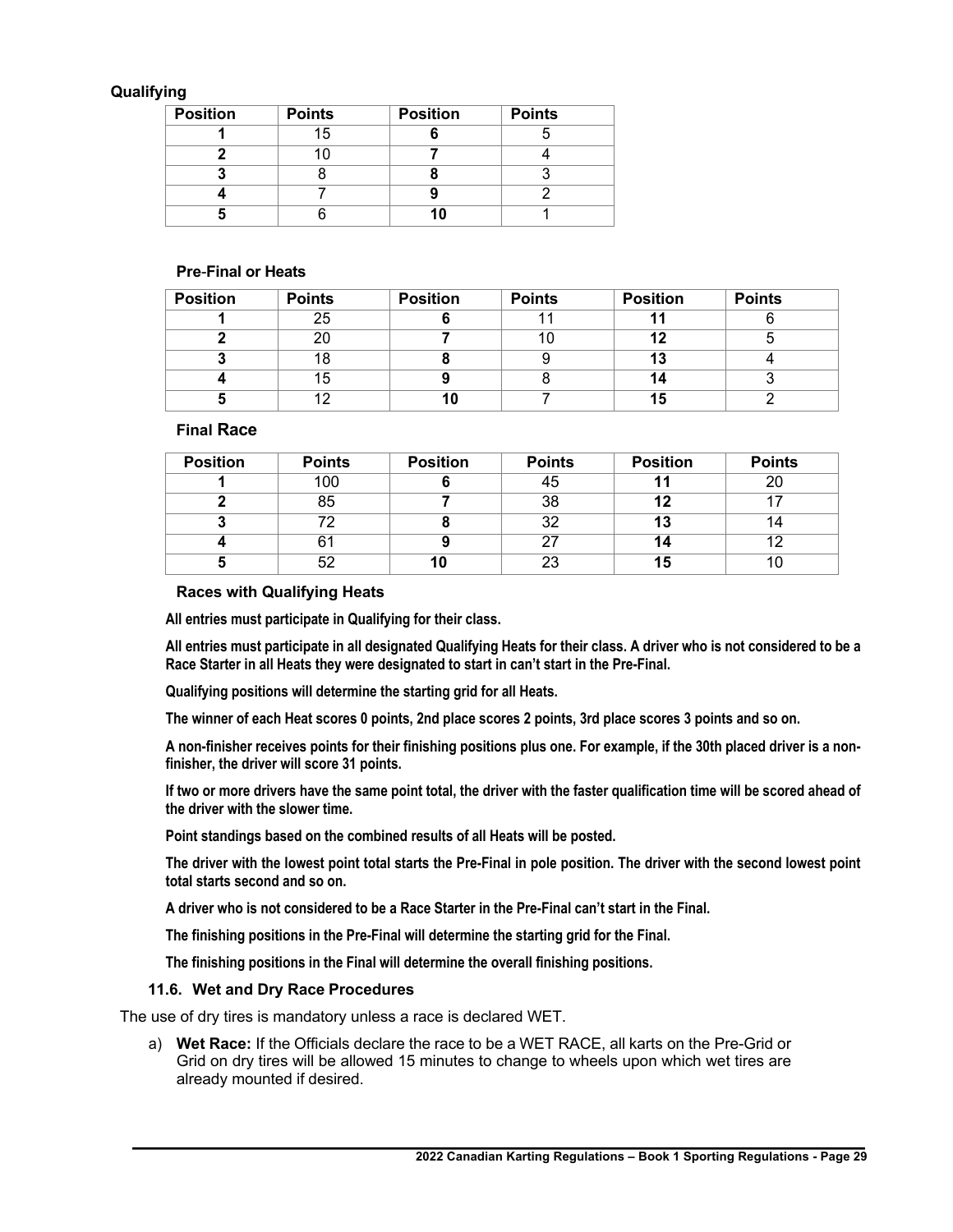Once a race is declared WET this applies to all subsequent classes. No additional notice is required to be given. Karts may make whatever chassis adjustments that can be completed within the 15-minute period. The choice of wet or dry tires will be decided by the individual driver. The Officials reserve the right to use the Black Flag if it is deemed that a kart is too slow or is interfering with other drivers due to the use of inappropriate tires for the track conditions.

b) **Stopping A Dry Race Due to Rain:** If a race is started in the DRY, and it starts to rain on all or part of the course prior to completion of 50% of the scheduled race length, the Officials are empowered to use the procedures for Stopping/Re-starting a Race in theseregulations.

If the race is to be declared WET and restarted, 15 minutes shall be allowed for changing to wheels with rain tires already mounted if desired. Once a race is declared WET this applies to all subsequent classes. No additional notice is required to be given. Karts may make whatever chassis adjustments that can be completed within the 15-minute period.

# **11.7. Procedure at The End of a Qualifying Session or Race**

No person, except Officials, may approach a driver or kart for any reason until the driver and kart has passed across the scale or has been given permission to leave the scale area. If a driver is approached it may result in a penalty being issued. If a driver requires assistance, permission must be obtained from an Official. Permission must be requested every time it is required. Failure to request permission may result in a penalty being issued (see Penalty Guidelines document).

# **11.8. Podium Procedure and Dress Code**

Drivers who achieve a podium finish must wear their driver suit to the award ceremony. The suit must be worn as designed, and not tied around the waist. Sponsor caps may be worn in addition to normal racing attire. Driver's not wearing their driver suit or not attending the podium or award ceremony may be subject to penalty, including monetary fines, loss of awards, loss of points or Disqualification unless prior notice is given to an event official or the event organizer that they are unable to attend (see Penalty Guidelines document).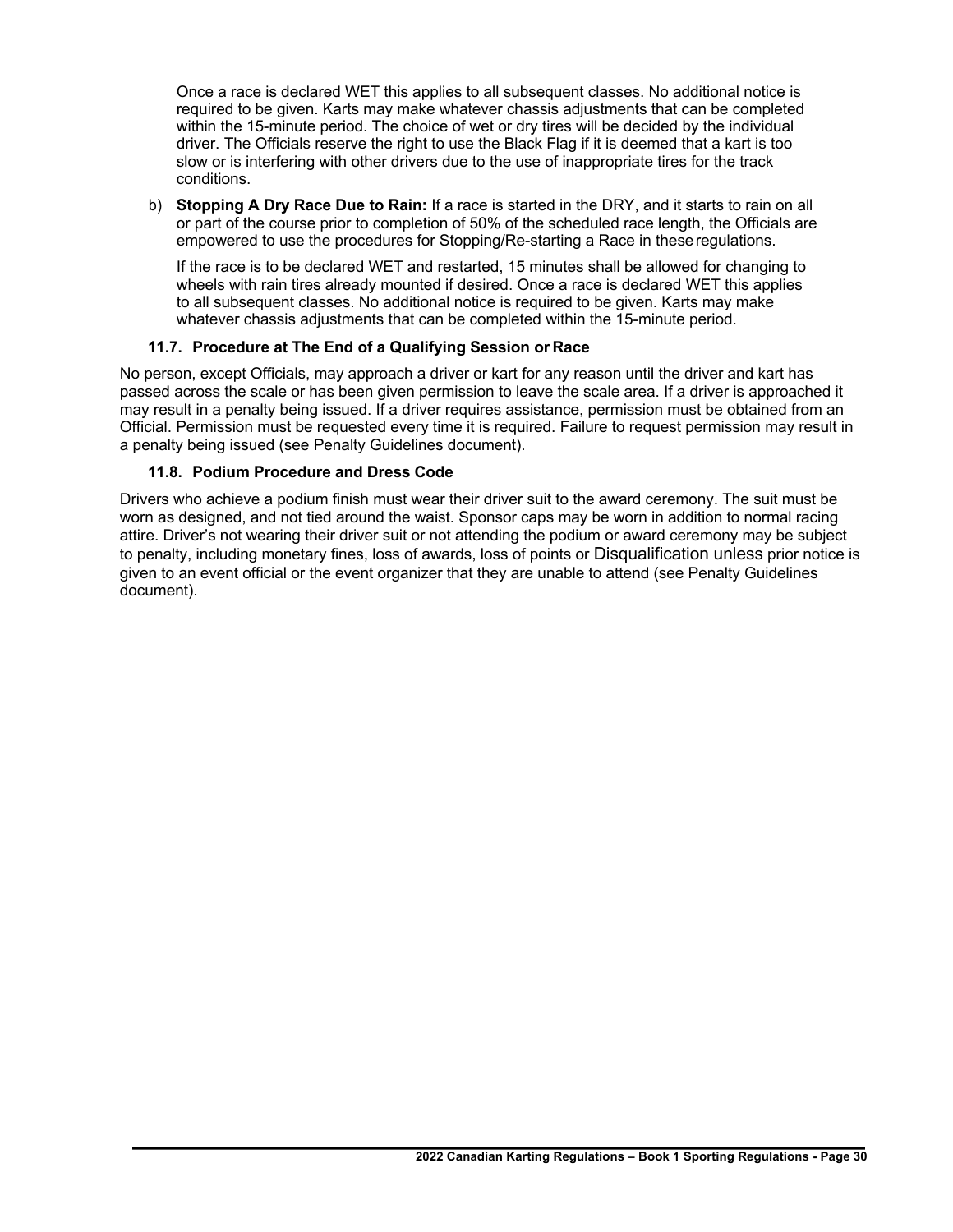# **12. FLAG SIGNALS**

These flag signals are used at all sanctioned events.

| Green                                                                                                                                                                                                                                                            |                                                                                                                                                                                                                                                                                                                                                                           | Used by the Starter to start all track sessions and races, and<br>sometimes by corner Marshals to indicate that the track is<br>clear.<br>Some races may be started by using a light system.                                          |  |  |  |
|------------------------------------------------------------------------------------------------------------------------------------------------------------------------------------------------------------------------------------------------------------------|---------------------------------------------------------------------------------------------------------------------------------------------------------------------------------------------------------------------------------------------------------------------------------------------------------------------------------------------------------------------------|---------------------------------------------------------------------------------------------------------------------------------------------------------------------------------------------------------------------------------------|--|--|--|
| Yellow                                                                                                                                                                                                                                                           | Any YELLOW flag is a signal of danger of any nature at or<br>beyond the post displaying the flag.                                                                                                                                                                                                                                                                         |                                                                                                                                                                                                                                       |  |  |  |
| Yellow<br><b>Motionless</b>                                                                                                                                                                                                                                      | Take care, Danger, Slow down. NO PASSING FROM THE FLAG UNTIL PAST THE<br><b>EMERGENCY AREA.</b><br>Note: A driver may encounter several YELLOW flags before reaching the emergency                                                                                                                                                                                        |                                                                                                                                                                                                                                       |  |  |  |
|                                                                                                                                                                                                                                                                  | area. The requirements are the SAME, SLOW DOWN, NO PASSING.                                                                                                                                                                                                                                                                                                               |                                                                                                                                                                                                                                       |  |  |  |
| <b>Yellow Waved</b>                                                                                                                                                                                                                                              | Great Danger, Slow Down. Be prepared to stop. NO PASSING FROM THE YELLOW<br>FLAG UNTIL COMPLETELY PAST THE EMERGENCY AREA(S).                                                                                                                                                                                                                                             |                                                                                                                                                                                                                                       |  |  |  |
|                                                                                                                                                                                                                                                                  | Note: AT AN EMERGENCY AREA, THERE MAY BE MULTIPLE KARTS INVOLVED IN<br>AN INCIDENT. IT IS THE DRIVER'S RESPONSIBILITY TO NOT PASS UNTIL FULLY<br>PAST THE END OF THE EMERGENCY AREA(S).                                                                                                                                                                                   |                                                                                                                                                                                                                                       |  |  |  |
| <b>Red Flag at</b><br><b>Start/Finish</b><br>and Red All<br><b>Posts</b>                                                                                                                                                                                         |                                                                                                                                                                                                                                                                                                                                                                           | Should a decision be made to stop any track session,<br>including a race, because of an accident or an incident, a<br>RED flag will be shown at the Start/Finish line and<br>simultaneously each corner post will display a RED flag. |  |  |  |
| During a practice session it is the responsibility of all drivers to immediately slow down, no passing is<br>allowed, exercise extreme caution, be prepared to stop if instructed to do so, proceed to the pit lane and<br>STOP.                                 |                                                                                                                                                                                                                                                                                                                                                                           |                                                                                                                                                                                                                                       |  |  |  |
| During a qualifying or race session it is the responsibility of all drivers to immediately slow down, stop<br>racing, no passing is allowed, exercise extreme caution, be prepared to stop if instructed to do so, proceed<br>to the start/finish line and STOP. |                                                                                                                                                                                                                                                                                                                                                                           |                                                                                                                                                                                                                                       |  |  |  |
| If a RED flag is shown during a qualifying or race session, repairs may be performed on a kart as allowed by the<br>regulations if authorized by an Official.                                                                                                    |                                                                                                                                                                                                                                                                                                                                                                           |                                                                                                                                                                                                                                       |  |  |  |
| <b>Blue Flag</b><br><b>Motionless</b>                                                                                                                                                                                                                            |                                                                                                                                                                                                                                                                                                                                                                           | Another competitor is following you very CLOSELY.                                                                                                                                                                                     |  |  |  |
| <b>Blue Flag</b><br><b>Waved</b>                                                                                                                                                                                                                                 | This flag should normally be waved, as an indication to a Driver that they about<br>to be overtaken. The overtaken driver must keep his racing line but making sure<br>he leaves enough space to let the overtaking driver to pass. Failure to obey the<br>BLUE flag may result in the BLACK Flag with kart number being shown and additional<br>penalties may be issued. |                                                                                                                                                                                                                                       |  |  |  |
| <b>Yellow Flag</b><br>with Red<br><b>Stripes</b>                                                                                                                                                                                                                 | Advise drivers to take care. Used to indicate a slippery<br>surface such as the presence of oil, water and/or debris on<br>the surface                                                                                                                                                                                                                                    |                                                                                                                                                                                                                                       |  |  |  |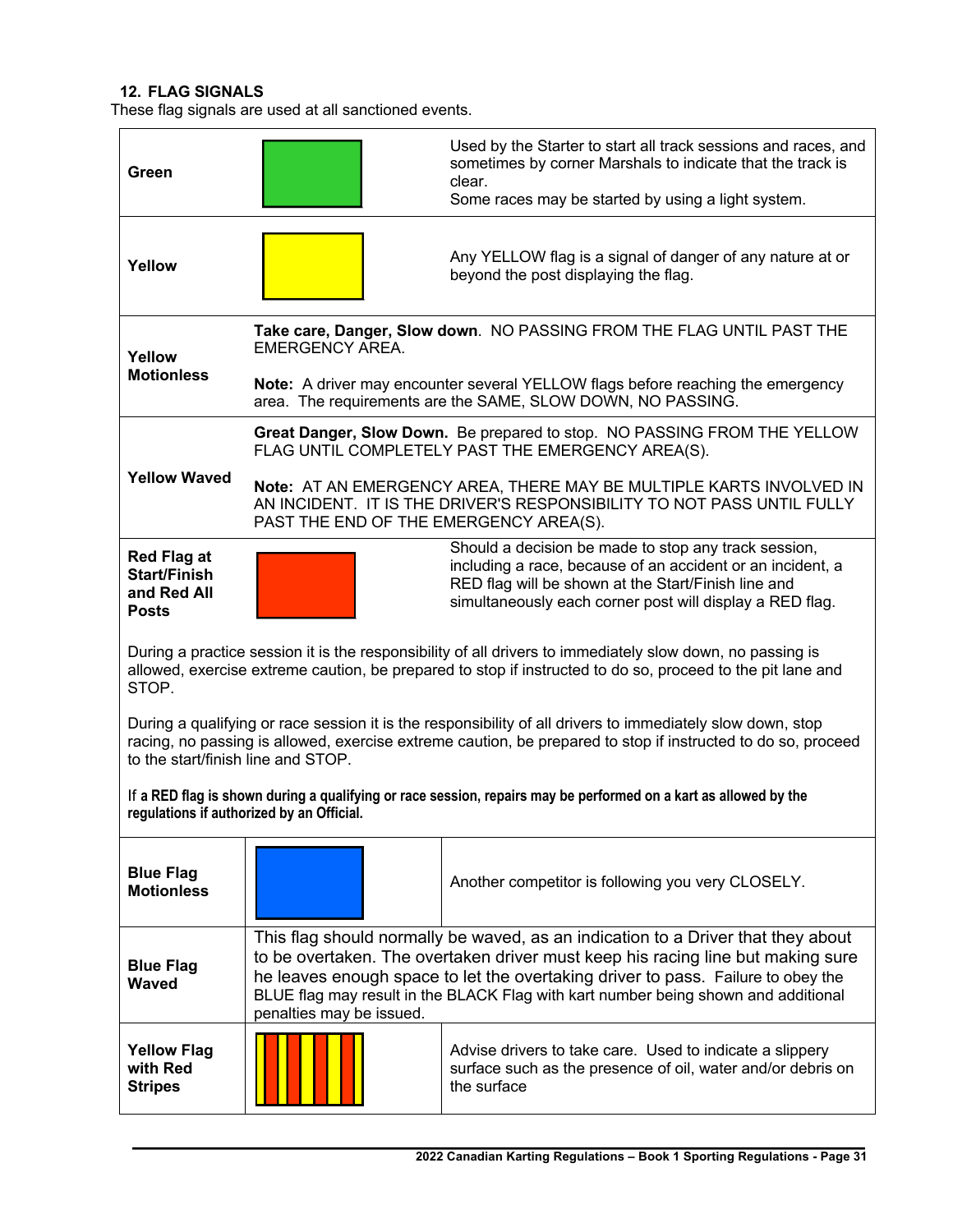| <b>White Flag</b>                                                    | This flag should be waved and is used to indicate to<br>the Driver that there is a much slower vehicle on the<br>sector of track controlled by that flag point.                                                                                                                                                                                                                                                                                                                                                                                                                                     |
|----------------------------------------------------------------------|-----------------------------------------------------------------------------------------------------------------------------------------------------------------------------------------------------------------------------------------------------------------------------------------------------------------------------------------------------------------------------------------------------------------------------------------------------------------------------------------------------------------------------------------------------------------------------------------------------|
| <b>Black &amp; White</b><br>Triangle, with<br><b>Kart Number</b>     | Warns the driver of unsportsmanlike or unsafe conduct and<br>that a penalty may be pending.                                                                                                                                                                                                                                                                                                                                                                                                                                                                                                         |
| <b>Black Flag,</b><br>with Kart<br><b>Number</b>                     | Informs the driver to complete the current lap and stop for<br>consultation at the pits, or at a location designated by the<br>Steward(s) or Clerk of the Course/Race Director.<br>A driver who fails to obey this flag after it has been<br>displayed twice will be Disqualified from the results and<br>additional penalties may be issued.                                                                                                                                                                                                                                                       |
| <b>Black Flag</b><br>with Orange<br>Disk, With<br><b>Kart Number</b> | Informs the driver of a mechanical problem likely to cause<br>danger and to reduce speed and stop at the pits.<br>Failure to obey this flag may result in a BLACK flag with kart<br>number being shown, the driver will be Disqualified from<br>the results and additional penalties may be issued.                                                                                                                                                                                                                                                                                                 |
| <b>Checkered</b><br><b>Flag</b>                                      | This flag must be waved. It signifies the end of a<br>practice session or a race.                                                                                                                                                                                                                                                                                                                                                                                                                                                                                                                   |
| <b>Blue with</b><br>Red "X"                                          | Shown to a driver about to be lapped or who has already<br>been lapped. The driver must stop racing, maintain racing<br>speed and return directly to the pits. Drivers who do so will<br>be scored in the position they were in the last time they<br>crossed the timing and scoring line.<br>Failure to obey this flag will result in a BLACK flag with kart<br>number being shown, the driver will be Disqualified from<br>the results and additional penalties may be issued.<br>This flag is unique to karting and may only be used at<br>events if specified in the Supplementary Regulations. |

# **12.1. Marshal (Observation) Posts**

Each post should be provided with a set of signaling flags comprising: 1 - Yellow, 1 - Green, 1 - Red. An additional Yellow, 1 - Black, 1 - Yellow with Red Stripes may be provided. 1 – Blue may be provided and used only under instruction from the Officials. Marshals and observers must normally remain behind a protective barrier while performing their duties.

# **12.2. Flag Size**

The minimum size of all flags is 60 cm x 80 cm except the Red and Checkered flags which shall be at least 80 cm x 100 cm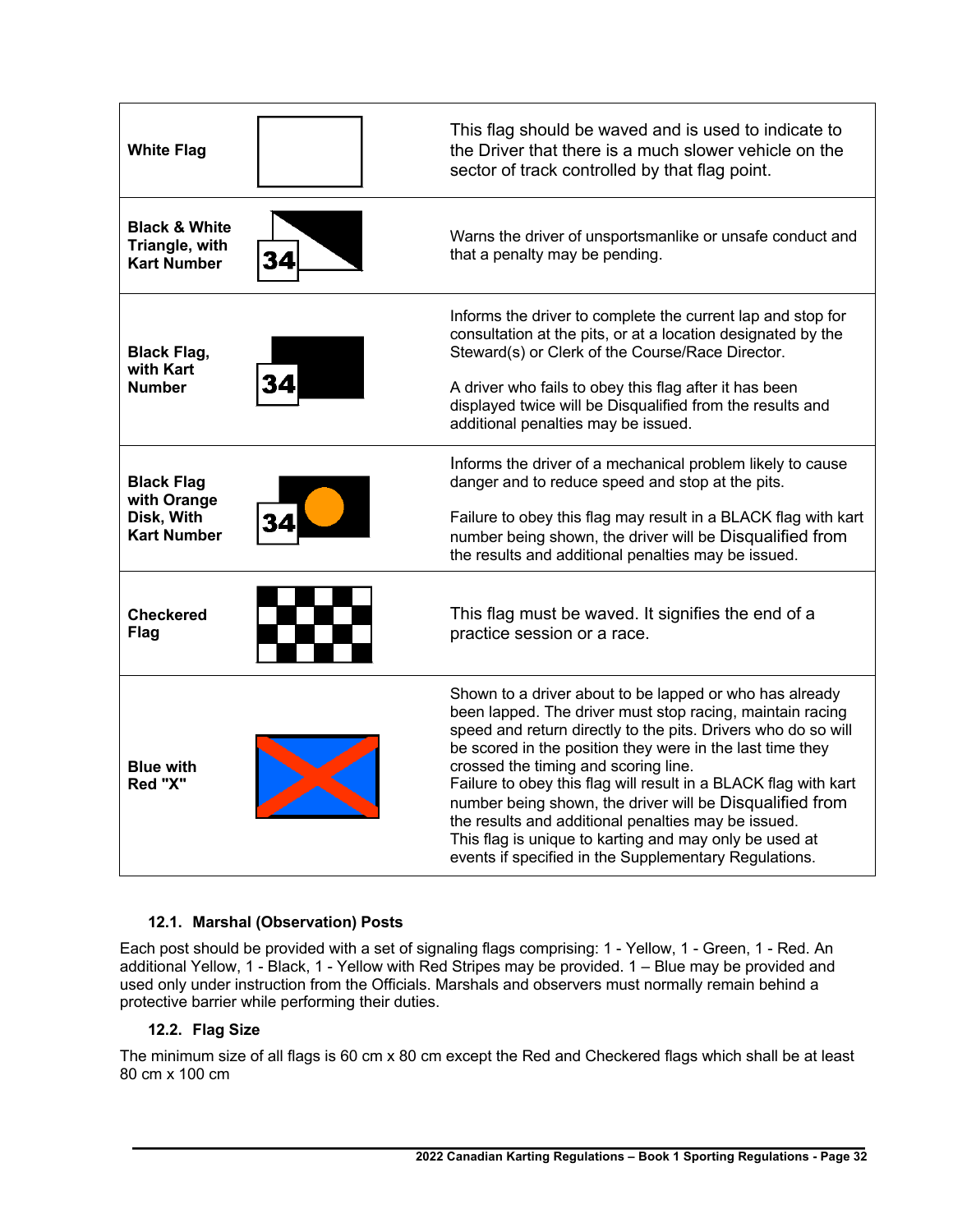# **13. RULES OF THE PITS, PADDOCK AND GRID**

# **13.1. Penalties**

Penalties applied for violation of regulations in this section are not subject to protest or appeal.

# **13.2. General**

At and after the start of any race, the pit lane must be clear.

Signaling to drivers on the track is done only by Race Officials.

Participants signaling to drivers from anywhere trackside is not permitted.

Mechanics/tuners working in the pit area must be clean and fully clothed at all times.

Mechanics/tuners shall not sit on any pit wall during any track session.

Animals of any kind are not permitted in the pit or on the marked racetrack. Animals in the paddock must be leashed and restrained.

Smoking is not permitted at any time in the pits, pre-grid and grid or at Marshal posts.

#### **13.3. Quiet Rule - Running of Engines Prohibition**

Running of engines on the track property is prohibited at all times except for the following:

- a) The starting up, running in, warming up or testing of engines can only be carried out in an area designated in the Event Supplementary Regulations.
- b) Upon a signal from the Officials Engines may be started for one 10 second period in the designated area prior to an on-track session.
- c) Anyone needing to run their engine due to mechanical issues must take the kart to the Technical Inspection area and get permission from Technical Inspector.

#### **13.4. Pit Lane and Track Entry and Exit SpeedLimit**

- a) Burn-outs or practice starts are not permitted anywhere.
- b) Drivers must always drive at reduced speed and use extreme caution when driving in the track entry lane, exit lane or when approaching the scale area.
- c) A speed limit may be imposed.
- d) Any driver deemed to be driving with excessive speed by an Official may be issued a fine and/or another penalty (see Penalty Guidelines document).

#### **13.5. Pit Stops**

When the Supplementary Regulations permit work to be done when a kart stops in the pit lane;

- a) No more than 3 people, including the driver, even if the driver remains in the kart, shall touch the kart, or in any other way whatsoever provide assistance.
- b) In the case of a driver change, such as during endurance events, a driver being replaced may assist the replacing driver to prepare for driving but may not work on the kart in any other way. Should a driver participate in the servicing of the kart in any way, the rule of 3 people applies.
- c) The addition of any fluids to a kart during a race is prohibited, except during endurance races.

It is the responsibility of the mechanic/tuner to notify the pit Marshals immediately of any liquid spills and to assist in their cleanup.

#### **13.6. Refueling**

Refueling in the pit lane is prohibited during any track session. Karts are to be refueled in the paddock area only. Karts may not be refueled on the Grid or Pre-Grid. During any refueling, the engine must be stopped, and the driver must vacate the kart.

During endurance races, karts may be refueled in the pit lane if the procedure is permitted in the Event Supplementary Regulations.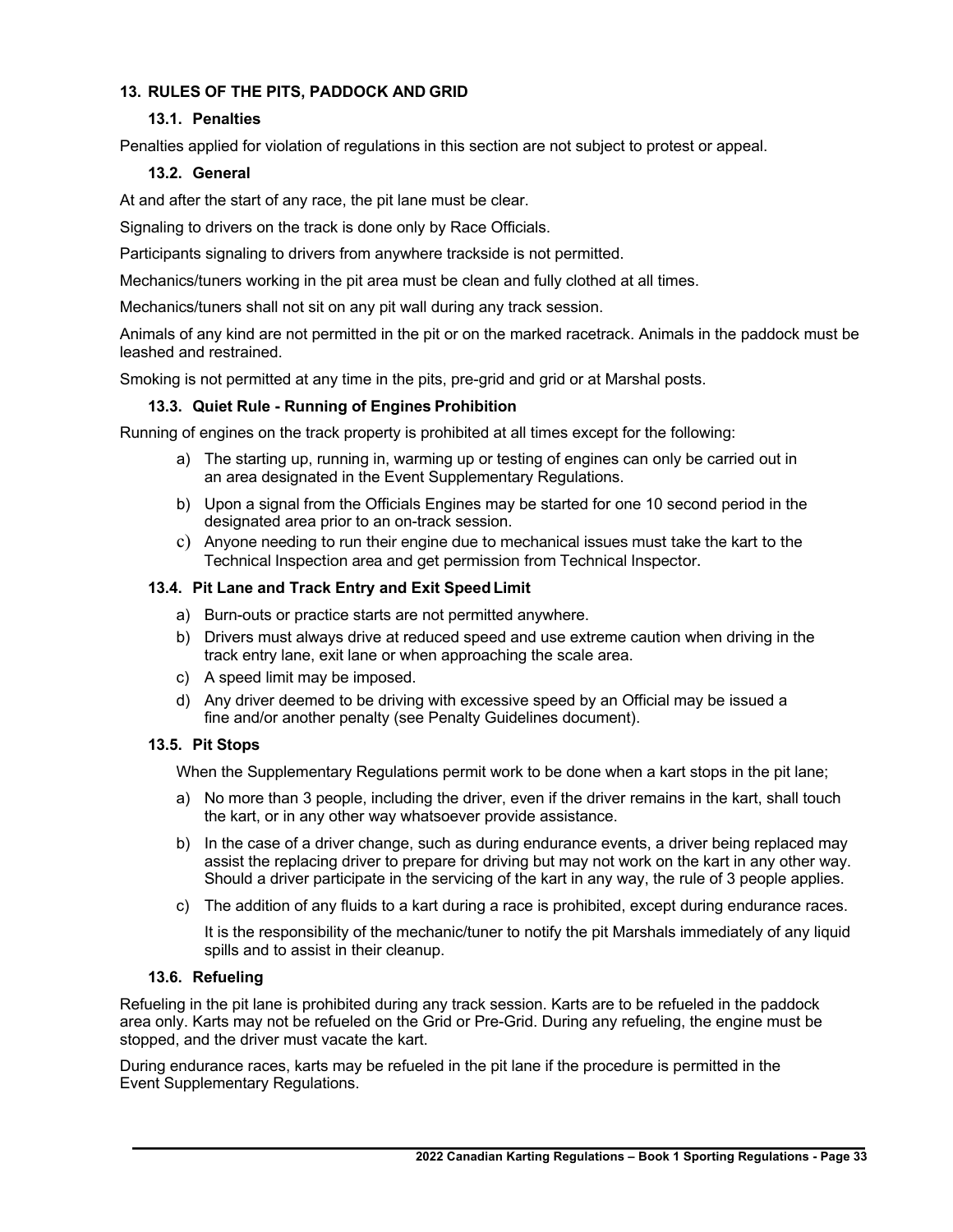# **13.7. Devices in the Pre-Grid and Pit Lane**

Generators and air compressors are not permitted in the pit lane.

Compressed gas cylinders must have a protective structure around their gauges and valves when in the pit area. High pressure cylinders must remain upright and properly supported.

Tools which may by their use may cause flame, sparks or a high temperature are not permitted.

#### **13.8. Driving in the Pits or Paddock**

It is not permitted to drive a kart under power anywhere on the track property except **in the pit entry or exit lanes** and on the racetrack when permitted by the event schedule.

#### **13.9. Devices in Paddock or on Racetrack**

Devices such as golf carts, motorcycles, scooters, bicycles, skateboards, razers, toy cars **may be** prohibited in the paddock **and are prohibited on the racetrack**. Approved official vehicles for specific purposes are exempted.

#### **13.10.Restricted Areas**

The racetrack infield, the perimeter of the racetrack the Technical Inspection **and Scale** Areas, Race Control and Steward(s) offices are restricted areas and accessible only to Officials.

#### **13.11.Pre-Grid, Grid Area, Hot Pits**

Access to the Pre-Grid or Grid area and pit lane is only available to participants when their class is running.

One mechanic/tuner with the appropriate Credential is allowed on the Pre-Grid or Grid with each driver. Entry to the grid areas is strictly under control of the race officials and failure to comply with their directives will subject violators to immediate removal from the restricted/pit area and possible suspension of license, credential or membership privileges.

Where "hot" pit area is necessary for conduct of event, all regulations regarding grid area apply. If a "hot" pit is to be used at an event, procedures must be outlined in the Event Supplementary Regulations. Adjustments or repairs may only occur in the Paddock or the designated Repairs Area.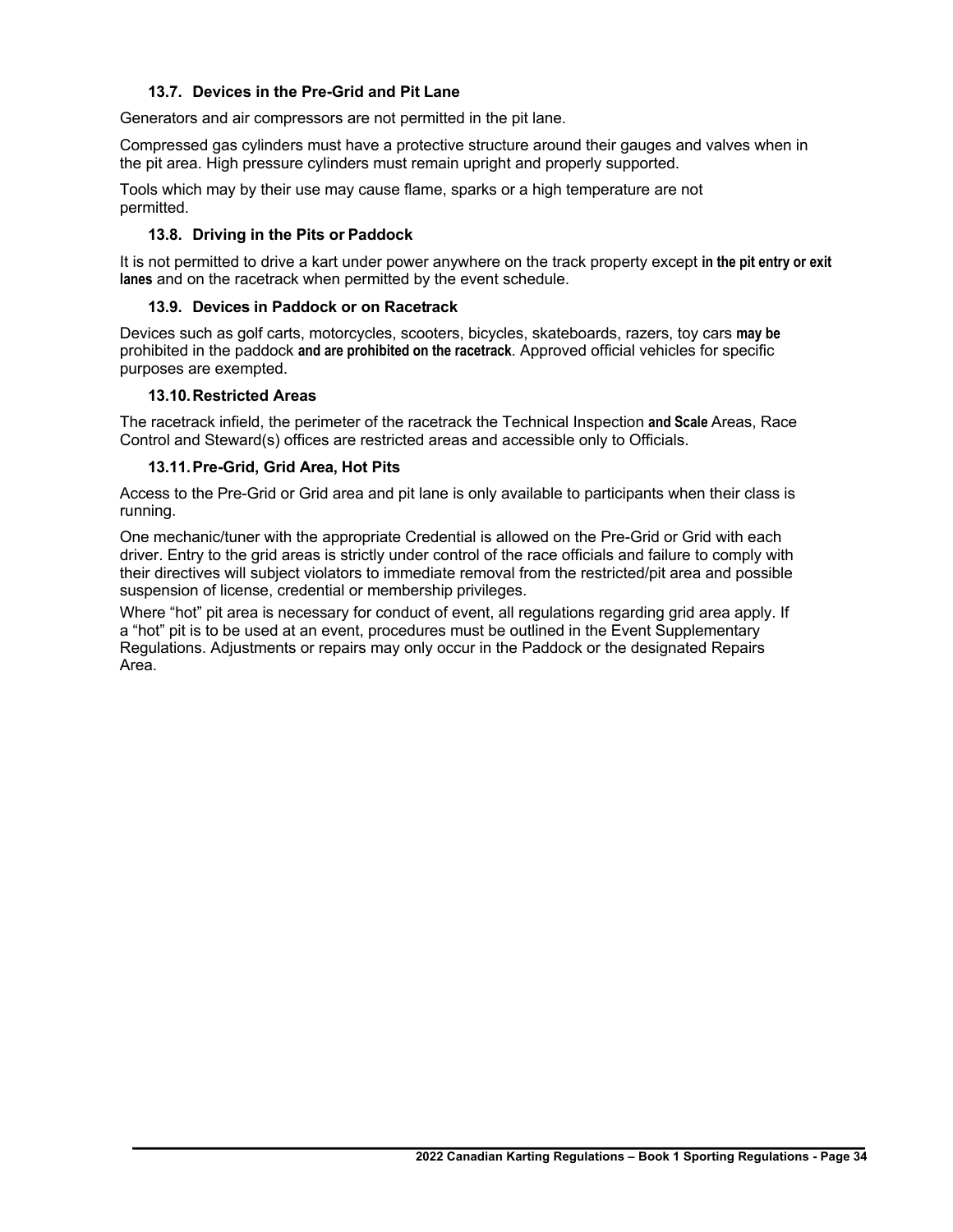# **14. COMPETITOR CONDUCT ON THE RACETRACK**

#### **14.1. Driver Conduct on the Racetrack**

- a) No kart, other vehicle, or person is permitted on the racetrack and its verges at any time during an event without permission from the Race Director.
- b) Drivers entering the racetrack from the pit lane shall first receive permission to do so from the pit exit Official (or obey the pit exit lights if used) and be prepared to slow significantly or stop if requested.

Notwithstanding having received permission to enter the track from the pits, drivers shall keep to the side of the track from which they are entering and must satisfy themselves that the track is clear of oncoming karts before entering the main path of traffic, and shall yield the right-of-way to oncoming traffic, and not interfere with the path of other karts.

It is not permitted to drive a kart, at any time, in the opposite direction of traffic. Infractions of this Regulation may mean immediate Disqualification.

- c) Drivers shall drive in a manner compatible with general safety respecting at all times the right of competitors to space marked on theracetrack.
- d) It is the responsibility of all drivers to avoid physical contact between karts on the racetrack.

Only the marked racetrack surface and any curbing may be used by drivers. A penalty may be applied for short cutting the track whether an advantage is gained or not including Disqualification.

- e) If a kart stops on the track it is the driver's duty to place the kart as far as possible off the traveled portion of the track.
- f) Except for medical or safety reasons, the driver must move to a protected place as instructed by officials until the end of the practice, qualifying or racesession.
- g) The driver of a stalled kart should raise one or both arms to indicate that the kart will not move until the track isclear.

Any driver who has left the marked track with all four wheels must respond so as to regain control of the kart, stop if necessary, and without driving against the direction of the racetrack, rejoin the track at the nearest point to that where the exit occurred, compatible with safety, and obey the directions of the track Marshals in the area.

- h) A driver who goes off the marked track, in the presence of track Marshals or not, and attempts to return to the track and in doing so causes a disadvantage to another competitor or gains an advantage themselves is subject to penalty.
- i) The repetition of serious mistakes or the appearance of a lack of control over the kart may entail Disqualification or other penalty of the driver involved. This includes leaving the marked track, jumping up in the seat, ducking of the head behind the steering wheel so as not being able to see the track infront.
- j) The Officials may order any kart removed from the racetrack which, in their opinion constitutes a hazard to other competitors. Such action is not subject to protest or appeal.
- k) The driver alone may repair the kart on the course provided it is safe to do so. The kart must be placed in a safe location. The driver must not receive any physical assistance. This does not preclude assistance by track Marshals for safety reasons. It is forbidden to take any tools and/or spare parts on board thekart.
- l) When exiting the track, the driver must signal by raising an arm. Failure to raise an arm may result in a fine being issued (see Penalty Guidelines document).
- m) A driver must not cross over and must stay within the limits of the track exit line if one exists with all four wheels.
- n) A driver may not improve or maintain a race position by entering or traversing through the pits, regardless of whether or not a stop is made.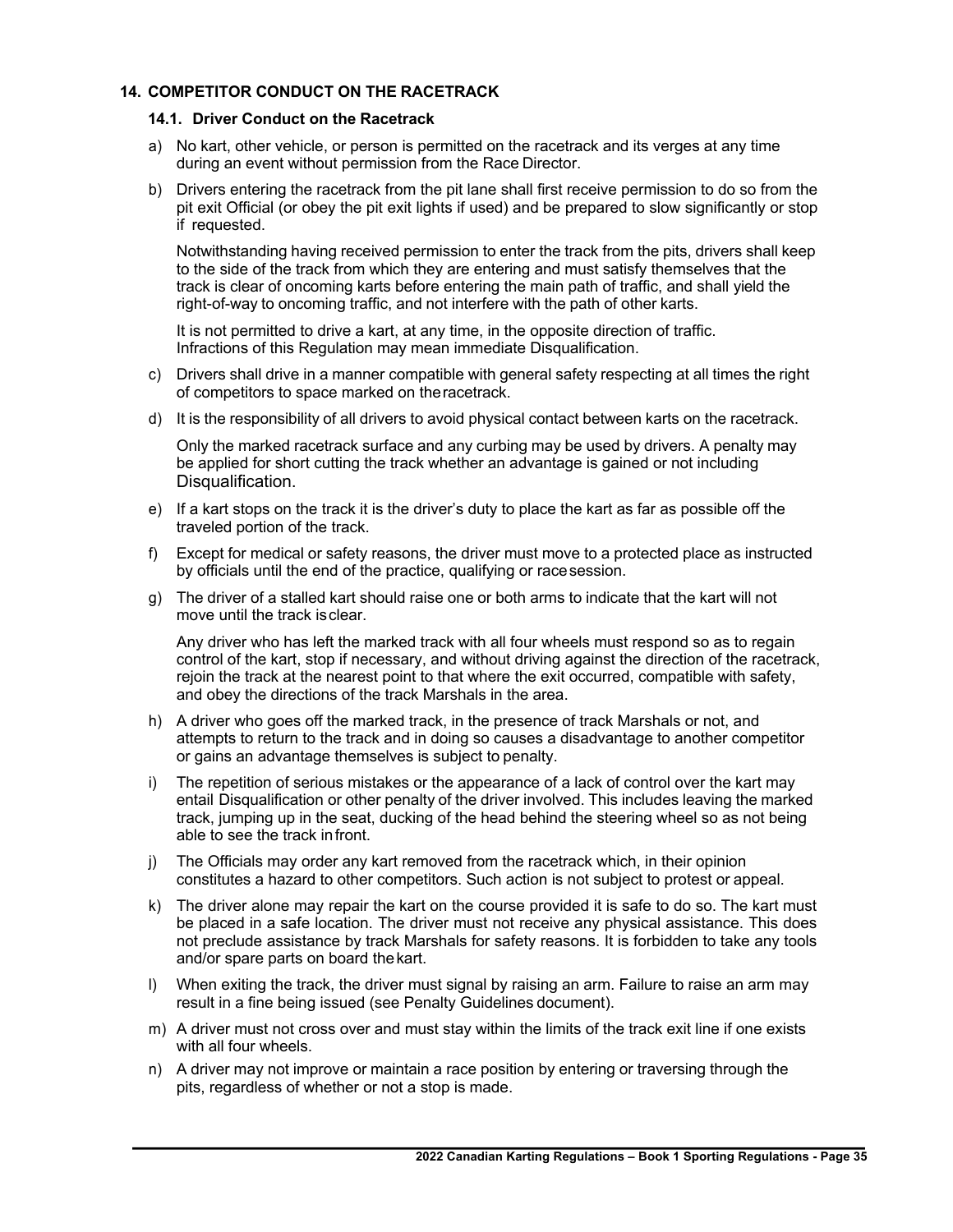#### **14.2. Passing Other Competitors on the Racetrack**

- a) Corners and curves, as well as the entry and exit zones thereof may be negotiated by drivers as they wish, within the limits of the marked track. Overtaking, according to the circumstances, may be done on the right or on theleft.
- b) The responsibility for the decision to pass another kart rests with the overtaking driver. However, this will not relieve the overtaken driver from the responsibility for the safe passing of another kart. The overtaken driver must not block.
- c) Drivers are obliged to heed the flag signals displayed around the track. Failure to respond to a flag signal is a serious violation of these Regulations.
- d) Any driver driving in a manner which, even if unintentionally, appears to hinder or discourage another driver seeking to pass, including premature or dangerous changes in direction or deliberate crowding of karts towards the inside or outside of the track, or appearing to ignore the BLUE flag, may be given the BLACK flag with kart number. Systematic or repeated offences may result in Disqualification of the offending driver.
- e) The penalty inflicted for ignoring the BLUE flag shall be applied to the drivers who obstruct part of the track and shall range from monetary fine to Disqualification. The same penalty shall be applied to drivers who swing from one side of the track to the other side of the track in order to prevent other competitors from overtaking.

#### **15. INCIDENTS**

An incident means a fact or series of facts involving one or several drivers who:

Provoked the stopping of a race.

Violated these Sporting Regulations.

Have jumped the start.

Have not respected flag signaling.

Have caused one or several karts to take a false start.

Have caused a collision intentionally or unintentionally.

Have forced another driver off the track intentionally or unintentionally.

Have prevented a legitimate passing maneuver by a driver.

Have impeded another driver during a passing maneuver. Gain of position after contacting another kart.

If a driver is involved in a collision or an incident a penalty may be issued.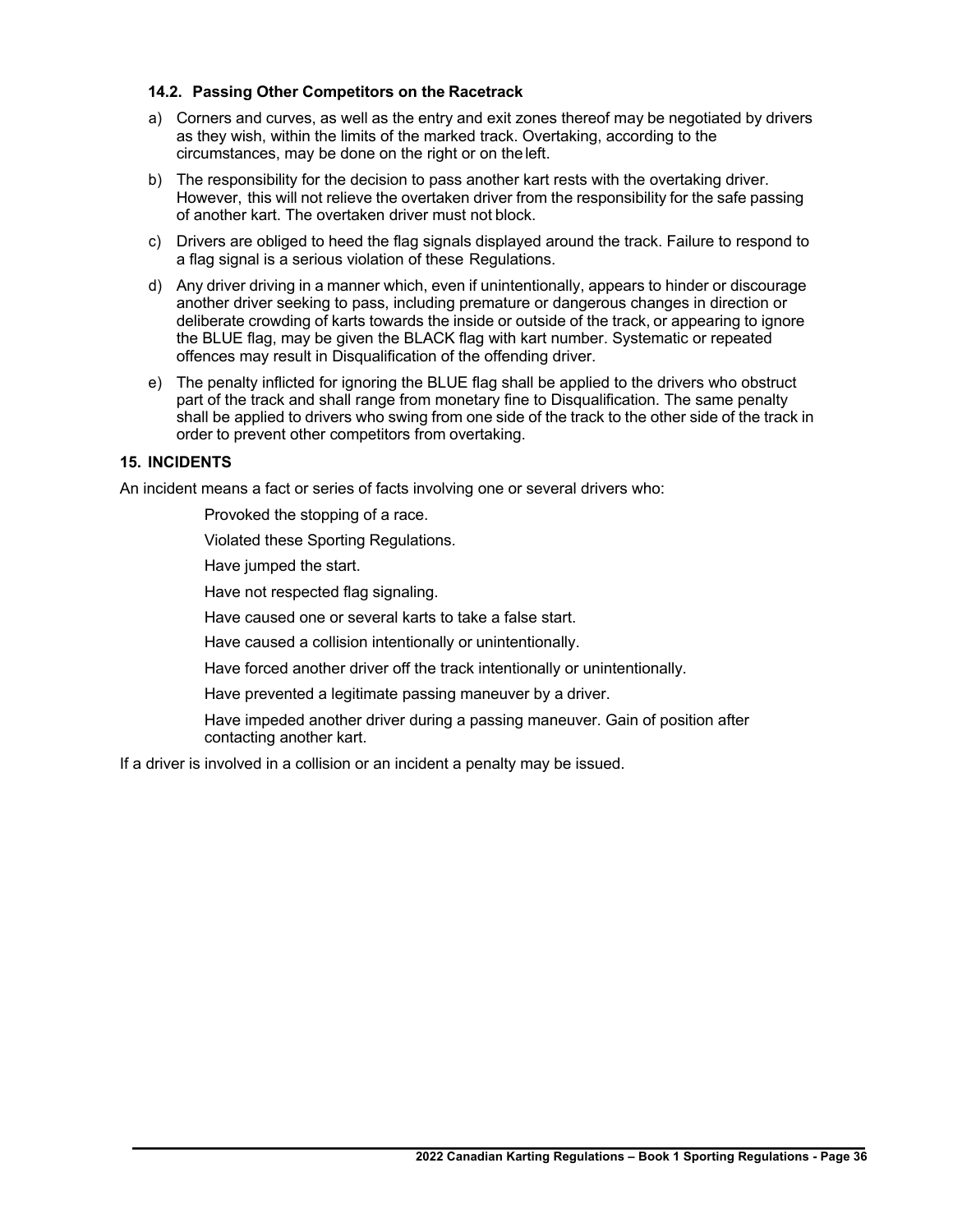# **16. REGULATION OF COMPETITIONS – OFFICIALS**

#### **16.1. Steward(s)**

At events when a Steward is not available the Stewards duties will be assumed by the Race Director or other designated official.

The Steward(s) shall be responsible for the application of these Regulations and relevant Series and Event Supplementary Regulations and in addition may;

> Provide participants with information about regulations or procedures, including during the Driver's Briefing.

> Decide what penalty to enforce in the event of a breach of the regulations. In exceptional circumstances amend the Supplementary Regulations.

Authorize amendments to the schedule or a change in the program. In the event of heats, alter the composition or the number of heats.

Authorize the modification of the race start procedures and/or finish line.

In the event of dead heats, authorize a new start.

Authorize a change of driver or kart.

Accept or refuse any correction proposed by a Judge of Fact.

Inflict penalties and fines.

Pronounce Disqualifications.

Amend the classification to take into account a time or distance penalty or the Disqualification of a competitor.

Prohibit from competing any driver or vehicle which they consider to be dangerous or which is reported to them by the Race Director as being dangerous.

Disqualify any driver who they consider, as being ineligible to take part, or who they consider as being quilty of improper conduct or unfair practice.

Order the removal from the course and its precincts of any participant who refuses to obey the order of a responsible official.

Postpone a competition in the event of force majeure or for serious safety reasons. Take the decision to stop a race.

#### **16.2. Race Director**

The Race Director is responsible for conducting the race meeting in accordance with the official program and in addition shall;

> Shall provide participants at the Driver's Briefing with event specific information and explain raceprocedures.

Ensure that the officials are at their posts.

Ensure that the officials are provided with the necessary information to enable them to carry out their duties.

Control competitors and their karts and prevent any Disqualified, Suspended or Excluded competitor or driver from taking part in a competition for which they are not eligible.

Ensure that each kart, and if necessary each competitor, carries the proper identification numbers in accordance with those in theprogram.

Ensure that each kart is driven by the eligible driver and organize the karts in categories and classes asrequired.

Convey to the Steward(s) of the meeting any proposal to modify the program, the improper conduct, breach of rule, or protest by a competitor.

Receive these protests and transmit them immediately to the Steward(s), who shall take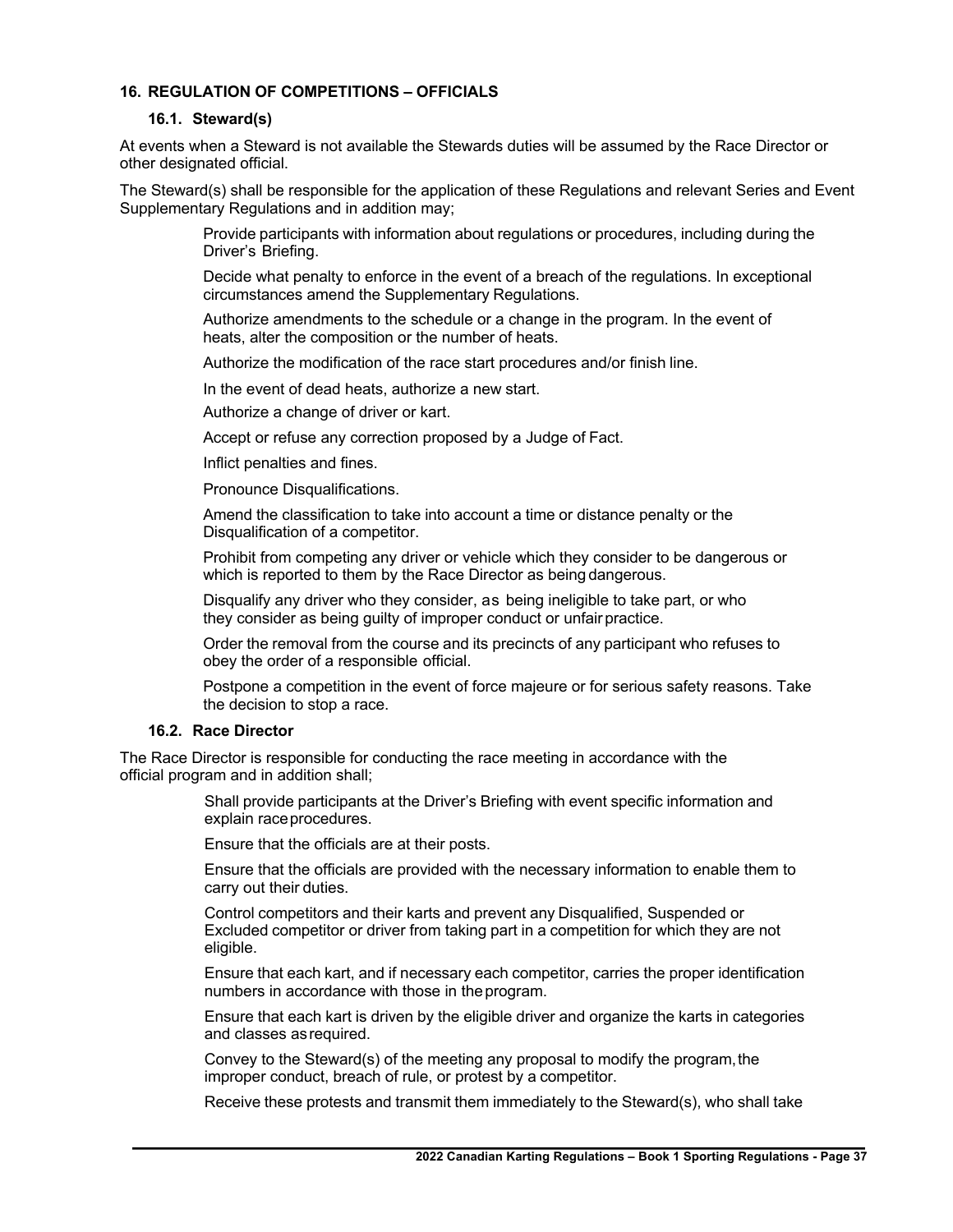the necessary action thereon.

Apply penalties in the event of a breach of the regulations.

Collect the reports of the Timekeepers, Technical Inspectors, Marshals, together with such other official information as may be necessary for the determination of the results.

#### **16.3. Timekeepers**

Timekeepers are not to communicate any times or results except to the Steward(s) and the Race Director or when instructed otherwise by these officials.

# **16.4. Technical Inspectors**

The Technical Delegate or Chief Technical Inspector is responsible for scrutineering and has full authority over the Technical Inspectors. All Technical Inspectors are entrusted with all checking relating to the mechanical components of karts.

They shall not communicate any official information except to the Steward(s) or the Race Director.

Technical Inspectors are entrusted with the checking of the weight of karts, dimensions of their bodywork and accessories, and of all documents relating to competitors and drivers. They shall report to the Technical Delegate or Chief Technical Inspector the results of all inspections.

#### **16.5. Grid Marshals**

The Grid Marshals control and monitor the activities of all karts, drivers, mechanics/tuners or others permitted on the Pre-Grid, Grid or in the Pit Lane, and enforce safety and pit rules, and in addition shall:

Control the entry and exit of karts from the pit lane to the track under direction from the Race Director or Starter.

Organize karts on the Pre-Grid and Grid according to information received from timing and scoring officials.

# **16.6. Race Control Recorder**

A Race Control Recorder should maintain a written Race Control Log of significant on-track activity and incidents during qualifying sessions, heats and races based on reports from officials. The event, class, driver, time and details of the activity or incident are to be logged. At the conclusion of the event the Race Control Log to be given to the Steward(s).

# **16.7. Officials Licence**

**Grade A:** International (Issued by ASN)

**Grade B:** National (Issued by ASN)

**Grade C:** Local (Club, Regional, Series) (Issued by Club, Region, Series)

Licences can be issued for the following roles: Steward, Race Director, Deputy Race Director, Technical Delegate, Technical Inspectors, Chief Timekeeper, Starter, Grid Marshal, Flag Marshal

Every licence shall display the following information including:

Local (Club, Regional, Series) or National or International LICENCE Licence # Licence Holder First and Last Name Grade of Licence Issue Date Expiry Date (all licences must expire on December 31, of the year they were issued)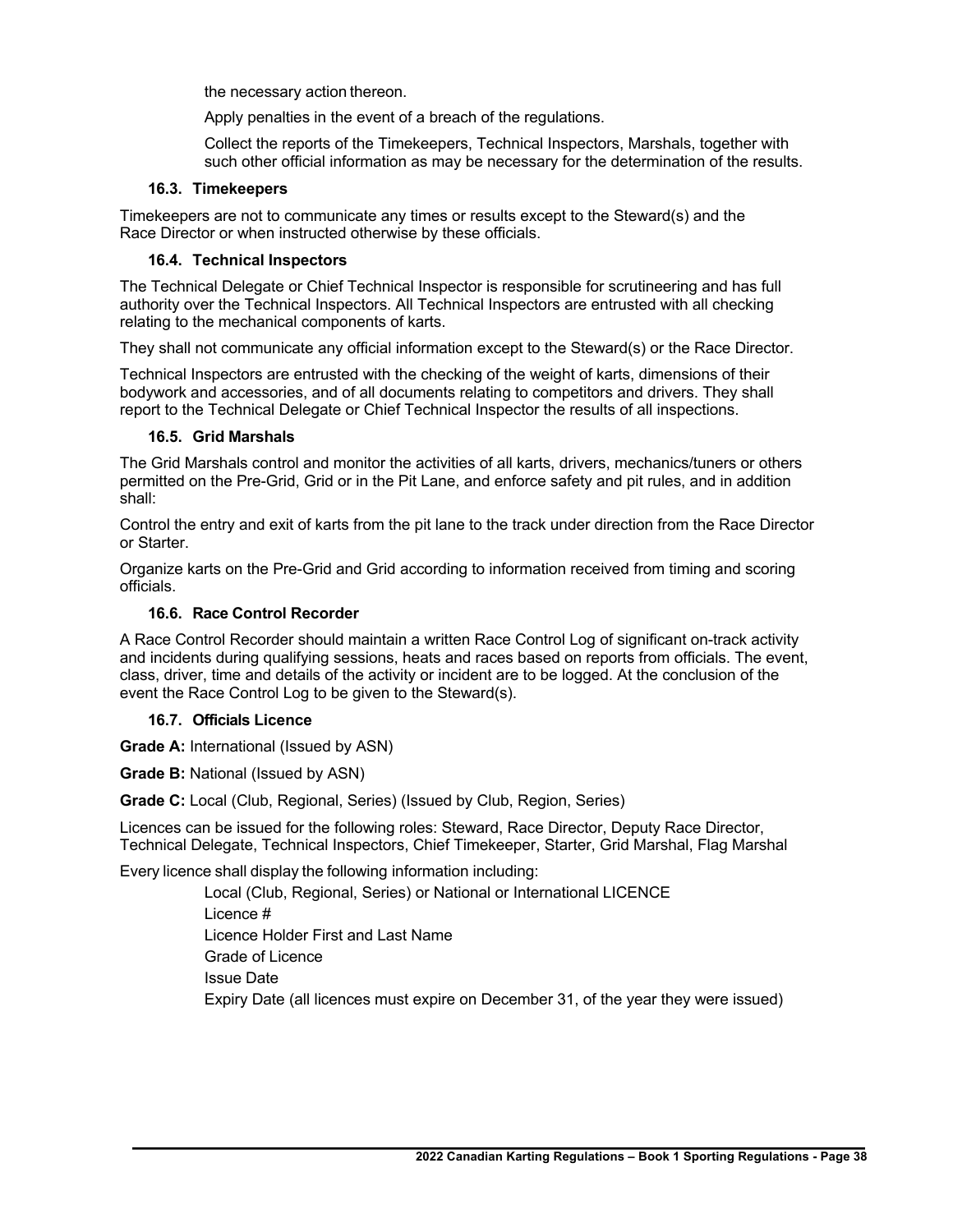#### **16.8. Guide for Officials**

**An Official is a person who:**

**presents themselves professionally in appearance and in a physical condition to perform duties.**

**respects themselves, and in turn treats and respects each of the participants (organizers, other officials, drivers and team members), in the context of their activity, without regard to sex, ethnic origin, religion or political orientation.**

**is not officious, bossy, overbearing, or focuses on self-importance, and is a role model to other officials.**

**is a team player that knows their function in detail and works in harmony with other officials.**

**knows the ASN, Series or Event Regulations inside out as it relates to their function, and never pretends to know the regulations if they do not.**

**has a positive attitude.**

**makes a commitment and keeps it, particularly with regard to being on-time at events.**

**remains calm and discrete, behaves in a professional manner at all times, and knows that getting angry rarely accomplishes anything positive.**

**knows how to listen and does not interrupt others when they are speaking.**

**is impartial, conscientious and works within the framework of their assigned duties.**

**whether on duty or not, abstains from commenting on the decisions of the other officials.**

**accepts and is not offended if one of their decisions be nullified or reversed.**

**contributes to recruiting and to the growth of the ASN family of officials by their encouragement and work.**

**An Official is a person who will:**

**make sure that every competitor has a reasonable opportunity to perform to the best of their ability, within the limits of the rules.**

**maintain a safe, healthy atmosphere and environment for competition.**

**avoid or put an end to any situation that threatens the safety of the drivers and other officials.**

**not permit the intimidation of any driver either by word or by action.**

**not tolerate unacceptable conduct toward themself, other officials, or drivers.**

**be consistent and objective in calling all infractions, regardless of their personal feelings toward a team or individual driver, or other official.**

**handle all conflicts firmly but with dignity according to the rules.**

**accept their role as an educator and role model for fair play.**

**be open to discussion and contact with drivers before and after an event.**

**remain open to constructive criticism and show respect and consideration for different points of view.**

**seek and obtain proper training and continue to upgrade my officiating skills.**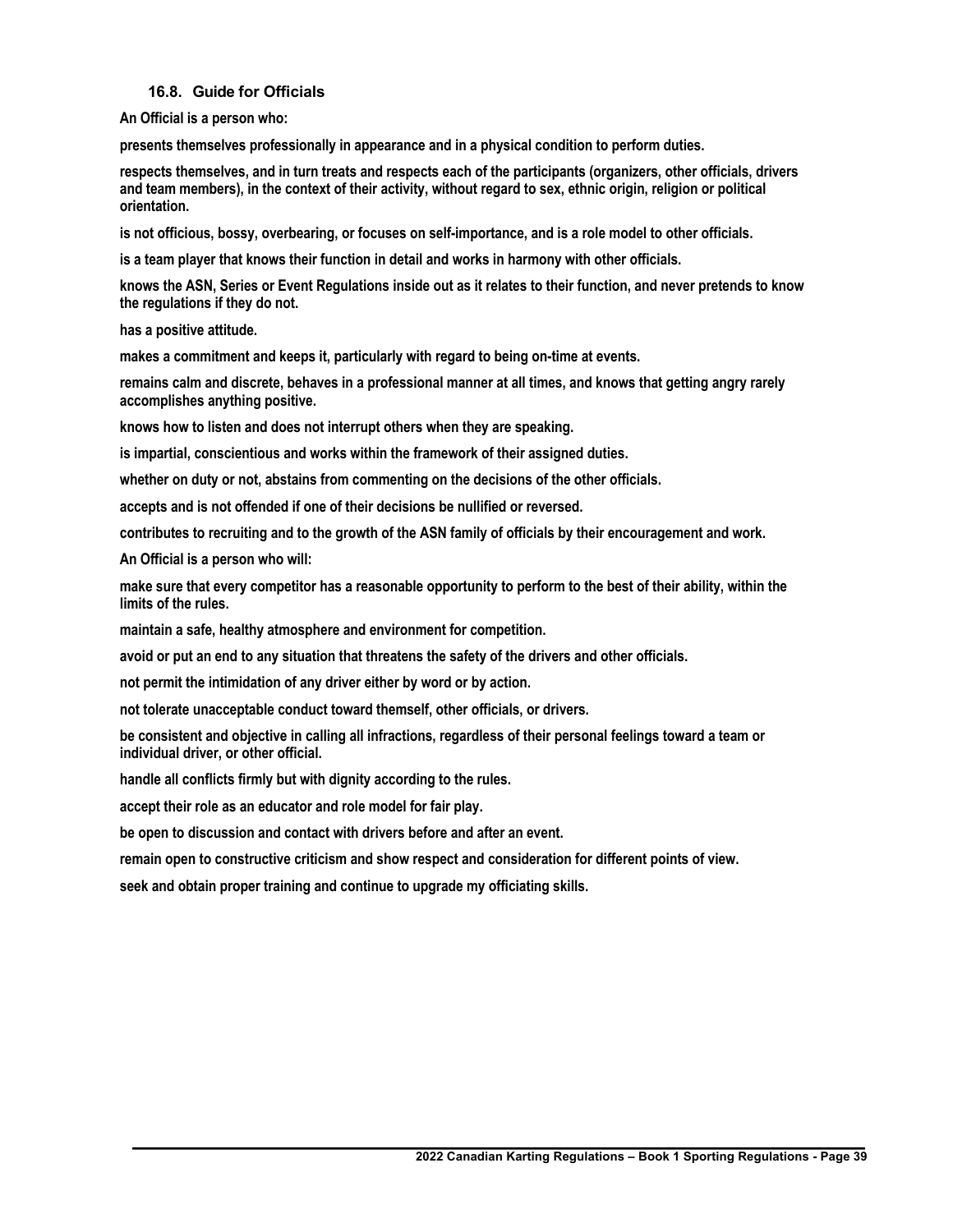# **17. VIOLATION OF REGULATIONS**

# **17.1. Evidence**

The Officials may acquire evidence of any kind as they see fit in the adjudication of real or alleged rule infractions, inquiries, protests, appeals or for any other purpose as it relates to the enforcement of these Regulations.

#### **17.2. Assessment of Penalties**

Any promoter, organizer, official, entrant, driver or other person committing a breach of these Regulations or those of a Series or event, or of any conditions attached to an organizing permit, or of any instructions to drivers, or of any special racetrack Regulations, may be penalized.

ASN or the karting organization may suspend or terminate for a definite period of time, the racing license of a competitor or the membership of any individual upon a finding of a violation of any rules and regulations, or for any other just cause, if such action is determined to be in the best interest of the association.

#### **17.3. Breach of Regulations**

In addition to any other offences, the following offences shall be deemed to be a breach of these Regulations;

- a) Bribery or attempt to bribe anyone connected with the competition, and the acceptance ofor offer to accept abribe.
- b) Any action having as its objective participation in the competition of a person or kart known to be ineligible.
- c) Any fraudulent proceeding or act prejudicial to the interests of ASN, the karting organization or of motorsport in general.
- d) Refusing to cooperate with, interfering with or obstructing the action of an official.
- e) Abusing (physically or verbally) another competitor or official.
- f) Unsportsmanlike conduct.
- g) Driving infractions as defined in these Regulations.

#### **17.4. Repeated Violations**

Repeated breaches of these Regulations are subject to an increase in severity of the penalty imposed for each subsequent occurrence.

In cases of incidents that involve multiple violations, consecutive penalties may be imposed. Combinations of penalties may be assessed.

# **17.5. Technical Infractions**

a) **Impounding of Racing Equipment**: Any kart, racing equipment or materials or components or driver safety equipment may be impounded at the event including when a technical Disqualification occurs. The Technical Inspector shall label the impounded racing equipment and one of these officials will be responsible for providing the impounded racing equipment at an appeal hearing if called.

**Return of Impounded Racing Equipment:** If the entrant does not submit an approved complete Refusal of Appeal form, the part(s) in question should be retained by the Technical Inspector. If the entrant wants the part(s) in question to be returned it is the responsibility of the entrant to obtain the approved Refusal of Appeal form and submit the completed form to the Steward(s). If the part(s) in question are removed from the impound area by the entrant without a Refusal of Appeal form being submitted the entrant will be Disqualified from the results and no protest or appeal can be submitted.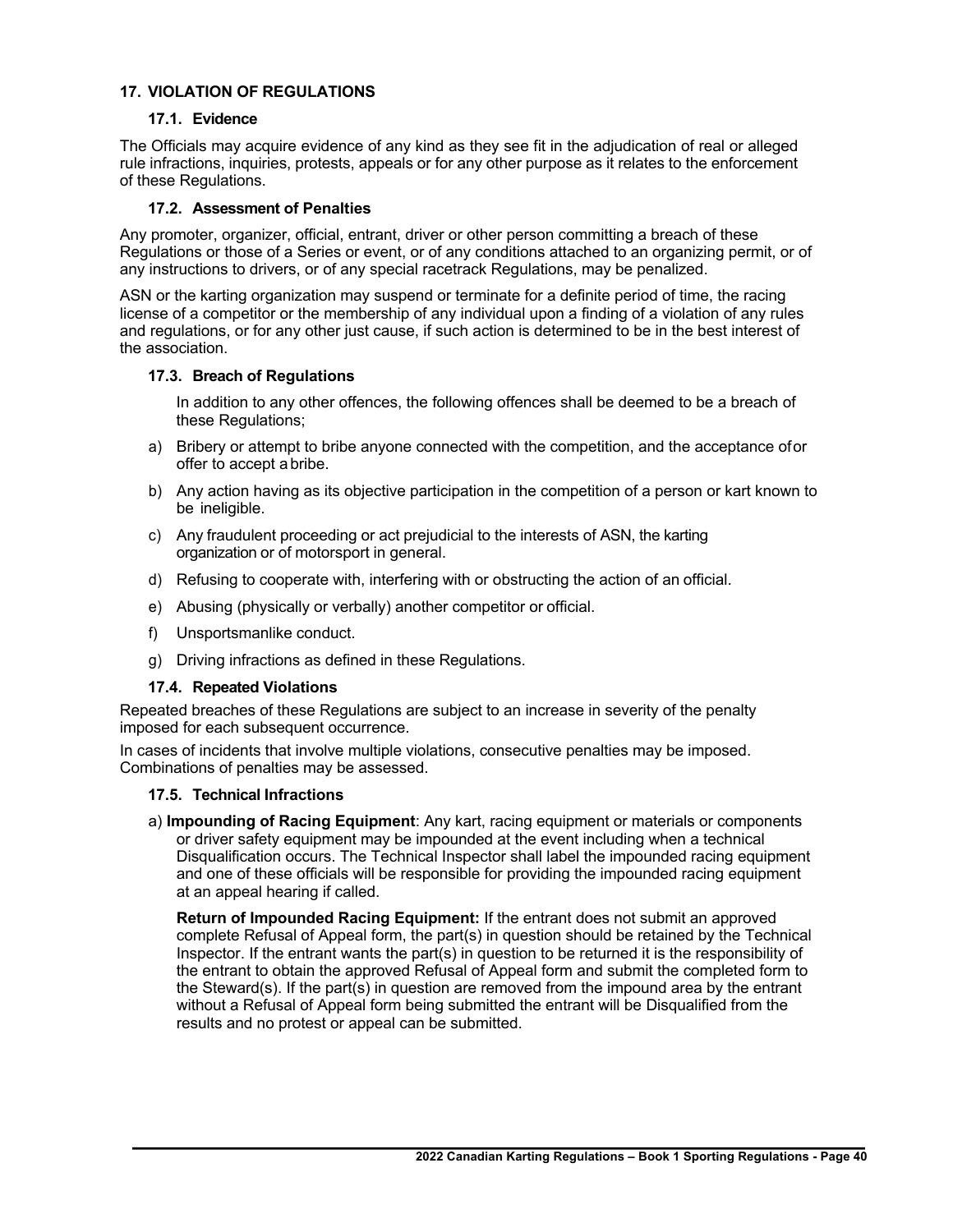# **18. PENALTIES**

The Officials may issue penalties during an event.

The ASN Standard Karting Penalty Guidelines to aid in the consistent application of penalties are published in a separate document.

# **18.1. Scale of Penalties**

Penalties may be inflicted as follows in order of increasing severity:

Warning; Reprimand (blame); Monetary fines; Position penalty; Time penalty; Disqualification; Suspension; Exclusion.

# **18.2. Warning**

A Warning may be imposed by the Steward(s) and/or the Race Director.

#### **18.3. Reprimand (blame)**

A Reprimand (blame) may be imposed by the Steward(s) and/or the Race Director.

#### **18.4. Monetary Fines**

Fines may be imposed by the Steward(s) and/or the Race Director. Fines imposed must be paid immediately or within the time period specified when the fine is issued. Any delay in making payment will entail suspension of competition privileges equal to the period during which a fine remains unpaid. All fines shall be remitted to ASN or the karting organization. At an event all fines must be paid in cash

Failure to honour a cheque payable to ASN or the karting organization will result in suspension of the entrant's or driver's competition privileges until full payment of the fine, bank charges, and an additional service charge of \$100.00 has been paid.

#### **18.5. Position Penalty**

Position penalties may be imposed by the Steward(s) and/or the Race Director. A penalty may be in the form of 1 or more positions.

#### **18.6. Time Penalty**

Time penalties may be imposed by the Steward(s) and/or the Race Director. Standard time penalties shall be 3 seconds, 5 seconds, 10 seconds or 20 seconds.

#### **18.7. Disqualification**

A Disqualification penalty may be imposed by the Steward(s) and/or the Race Director. Disqualification means that a person or persons may not continue to participate in a Competition. The Disqualification may be for part of a Competition (e.g. heat, final, free practice, qualifying practice sessions, race, etc.) the whole Competition or several Competitions within the same Event, at the discretion of the Steward(s), and may be pronounced during or after the Competition, or part of the Competition, as determined by the Steward(s). The disqualified person's relevant results or times are voided.

#### **18.8. Suspension**

A sentence of suspension may be pronounced by ASN or an affiliated karting organization.

A notice of suspension should be sent to the recipient by a registered delivery method within 72 hours of being pronounced. A sentence of suspension pronounced by the karting organization will be honoured by all **other** karting organizations upon request.

A sentence of suspension pronounced by ASN will be honoured by all ASN affiliated organizations.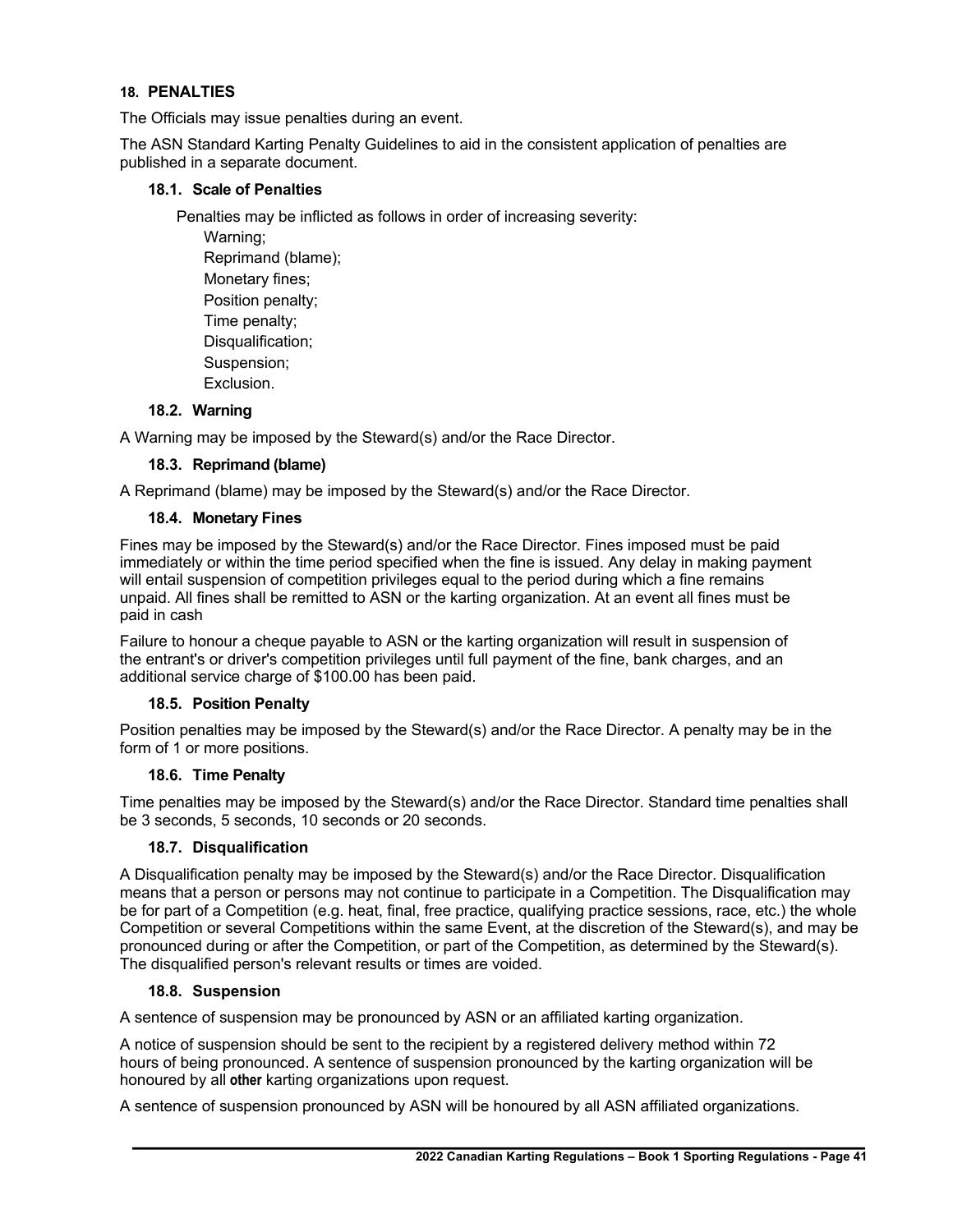A sentence of suspension pronounced by an affiliated karting organization shall only apply within the territory of jurisdiction of the karting organization issuing the suspension. If, however, the karting organization wishes the sentence of suspension to be recognized by ASN or other ASN's or other karting organizations a formal written request must be submitted to the ASN or karting organizations where the suspension is to be recognized.

# **18.9. Exclusion**

A sentence of exclusion may be pronounced by ASN or an affiliated karting organization. A person or body shall be said to be excluded when they have been definitively forbidden to take part in any Competition whatsoever. It shall render null and void any previous Entry made by the person excluded and shall entail the forfeiture of Entry fees.

# **18.10.Withdrawal of Licence**

When a sentence of suspension is levied against a driver, the driver's competition licence is deemed ineligible and must be immediately surrendered to ASN or the karting organization having jurisdiction. Delay in surrendering a licence as directed shall automatically result in the extension of the suspension by a period double the period of the delay.

# **18.11.Disciplinary Action**

Participants who display a disregard or repeated disregard for Regulations, or who by their conduct display unsportsmanlike conduct are subject to disciplinary proceedings.

ASN or the karting organization at its discretion may commence a Disciplinary Action at a competition.

The results of a Disciplinary Action are final, and any orders or penalties applied to a competitor are binding upon the parties.

# **18.12.Probation**

Probation may be imposed by the Steward(s) and/or the Race Director with conditions applied as part of a drivers continued participation or result from a Disciplinary Action or Appeal Proceedings.

Failure to comply with the terms of probation shall be reason for further penalties. ASN or the karting organization having jurisdiction may review any probation before its expiration.

# **18.13.Notice of Penalty**

The Steward(s) and/or the Race Director **and/or Deputy Race Director** may give verbal notice of penalty to any participant. Penalties issued to a driver at an event shall be noted on the Official Results and posted on the Official Notice Board **or online**. **No additional notice is required.**

# **18.14.Publication of Penalties**

ASN or the karting organization reserves the right to publicize a notice that it has penalized any person or organization and to state the reasons. The persons or body referred to in the notice shall have no right of action against ASN or the karting organization, or its officials, or against any person publishing or printing such notice, and may incur further penalties if such action is taken.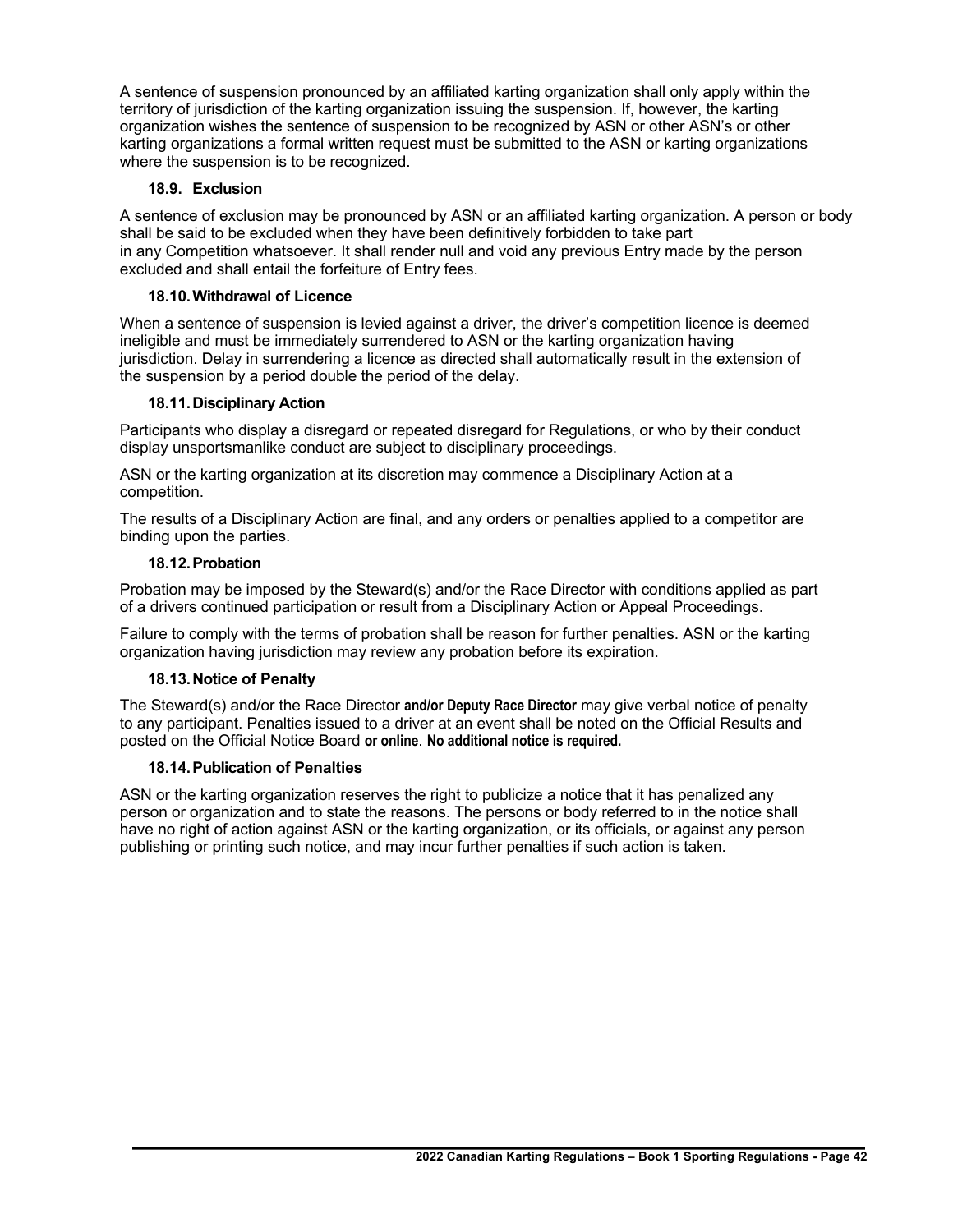# **19. PROTESTS**

#### **19.1. The Right of Protest**

The right of protest lies solely with participating drivers, or their parent/legal guardian if the driver is under the age of majority in the province of jurisdiction. Protests must be well founded. Protests can only be filed against drivers or karts in the same class as the protestor.

A well-founded protest is defined as being reasonable, logical, based on relevant facts and supported by relevant evidence. A fact is defined as something that can be proven, and evidence is defined as that which supports fact, logic or reason. Protests that are deficient in reason, logic, facts or evidence may be deemed as not well founded and may be denied by the Steward(s) with no further recourse.

There shall be no right to protest against refusal of an entry, nor where otherwise expressly prohibited by these Regulations.

The onus is always on the driver, as the protestor, to establish the exact terms of the protest.

Drivers must remain at a competition until any protest period relating to their competition has elapsed. No substitute representation is permitted.

Participants involved in a dispute or protest shall remain at the racetrack for the protest period, and for any reasonable period of time beyond as may be requested by the Steward(s).

Competitors who do not comply or cannot be easily contacted, are subject to judicial proceedings and penalties being applied in their absence. In such cases where penalties are applied, the possibility of appeal is forfeited. Any penalty applied shall remain in force.

It is the protestor's responsibility to understand and comply with these Protest procedures, and no claim for misunderstanding of any kind will be accepted.

A Protest must be completed in full without exception or it will be refused without further recourse. Once submitted, a Protest may not be modified and resubmitted.

Videotape, digital video or digital still images from any source cannot be submitted by the protestor in support of the protest. Officials may use any physical evidence they deem useful, including video footage from the Event official video marshalling system if such system is in place for the event.

#### **19.2. Time Limits for Protests**

For a protest to be considered it must be lodged with the Steward(s) in accordance with the following time schedule;

#### *Protesting the Eligibility of a Kart Time Limit*

When the alleged ineligibility of a kart, or a component of a kart is apparent; within 30 minutes after the end of the track session in which the alleged infraction is observed.

#### *Protesting On-Track Conduct Time Limit*

A protest against any occurrence or irregularity while a practice, qualifying or race session was in progress; within 30 minutes of the end of the track session in which the infraction is alleged to have occurred or no later than 30 minutes after the publication of the results.

#### *Protesting Results*

A protest concerning the results of a qualifying session or the results of a race: no later than 30 minutes after the publication of the results.

#### **19.3. Protest of a Kart**

Only drivers, or their parent/legal guardian if the driver is under the age of majority in the province of jurisdiction, entered in an event in the same class may protest the eligibility of another kart. A protest can only be submitted by a single individual. **If the driver's parent/legal guardian submits a protest on behalf of their driver, the diver must be present when the protest is submitted.**

In such cases the protestor shall clearly state the exact Regulation(s) alleged to have been violated and shall additionally stipulate the component(s) that are to be inspected.

Components are defined as and include engine, chassis, tires, bodywork.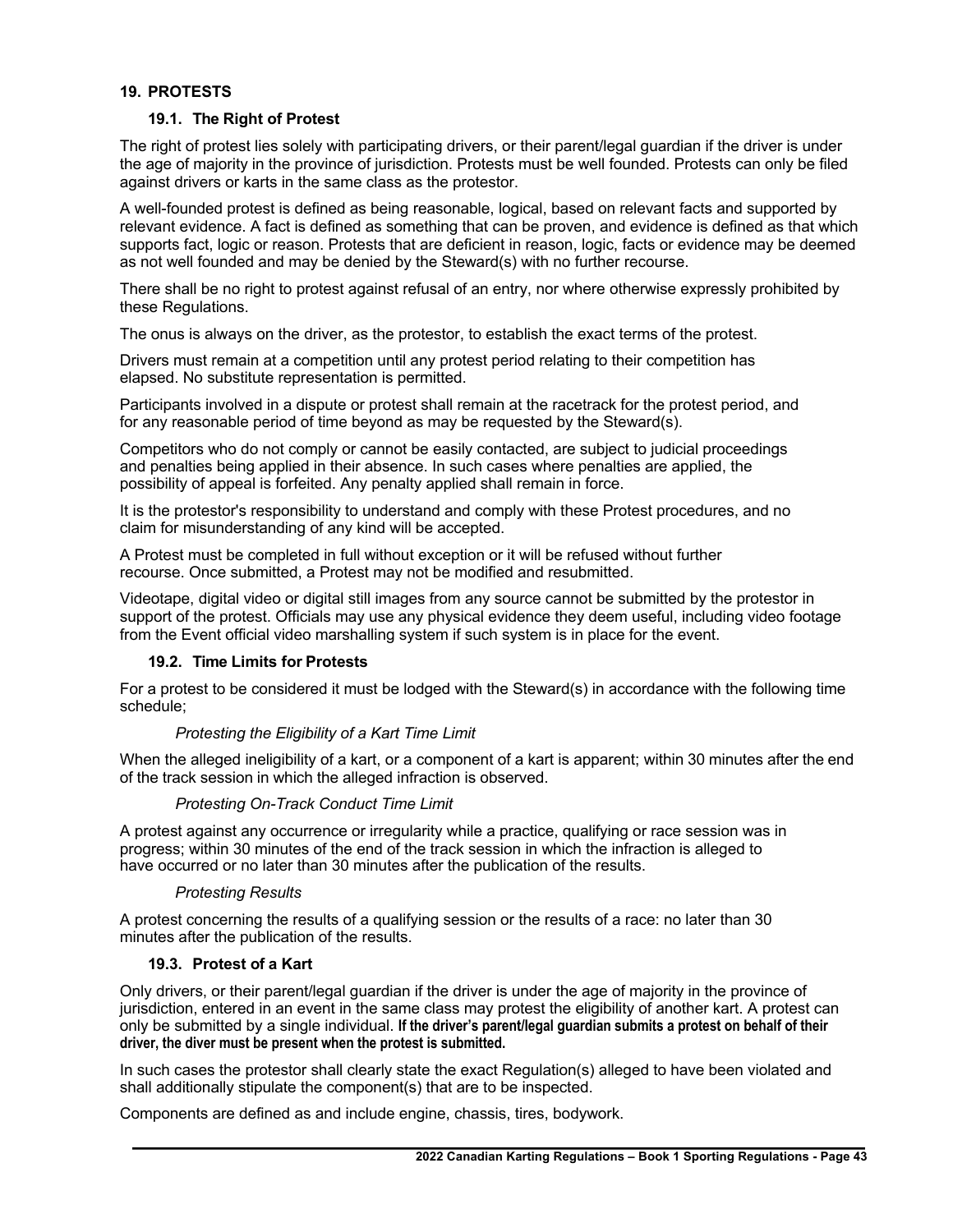Such Inspections shall be performed under the direction of the Technical Inspector.

Failure of the entrant and/or driver of a protested kart to allow inspection under the terms of this Regulation shall result in immediate Disqualification and other penalties.

A protest under this Regulation may be reduced in scope by the protestor, but not added to, at the time the fee is paid. Once the fee is paid, the stipulated inspections must be completed, except if entirely or partially withdrawn by the protestor before the inspection begins.

If a protest under this Regulation is withdrawn completely by the protestor prior to the commencement of the inspection, the Steward(s) the protest fee will not be refunded.

#### **19.4. Lodging a Protest**

The protest must be submitted on the official Protest Form provided by the organizer of the event. The Steward(s) and/or the Race Director will be provided with copies of the approved Protest Form for distribution by the event organizer. All protests must be addressed to the Steward(s) and/or Race Director.

Every protest shall be made in writing, and;

Specifying which part(s) of the applicable regulations for the event considered to have been violated and by whom, providing names of witnesses, if any, signed by the driver or their parent/legal guardian if the driver is under the age of majority in the province of jurisdiction making the protest,

Accompanied by the required protest fee payable in cash only.

Delivered to the Steward(s) or Race Director (if the Race Director is also the Steward) within the time limit specified within these Regulations.

The Protest must be completed in full without exception or it will be refused without further recourse. Once submitted, a Protest may not be modified and resubmitted.

#### **19.5. Hearing of a Protest**

The Steward(s) will assemble a Protest Board of 1 to 3 people to hear a protest. A Steward will be the Chairman of the Protest Board.

Unless specified otherwise in the Supplementary Regulations, protests will be dealt with after ontrack activity is over for the day. All parties concerned shall be given notice of the time and location of the hearing and must appear in person.

Failure of a party given notice to attend a hearing at a designated place and time will accept that a decision will be made without the participation of the absent party(s).

The Steward(s) shall determine if the protest was submitted in full accordance with these Regulations.

Failure of the protestor to comply with all of these conditions shall result in the return of the protest without hearing and the retention of the protest fee by the karting organization having jurisdiction. The onus is always on the protestor to properly present a protest, and no claim based on lack of knowledge of ASN or Club or Series or Event Supplementary Regulations shall be allowed.

The driver and their parent/legal guardian if the driver is under the age of majority in the province of jurisdiction submitting the Protest must attend the Protest Hearing.

Protestors at a hearing shall themselves (or with the assistance of a designated translator if language difficulties exist) state their case in person and are entitled to call witnesses and shall be responsible for the prompt availability of any witnesses called. Should a protestor designate a translator for purposes of stating or arguing a protest, the words of the translator shall be deemed to be those of the protestor.

In the absence, or undue delay in attendance, of any party to a protest, judgment may proceed by default.

Every effort must be made to handle protests at the event where witnesses can present evidence pertaining to the protests.

Podium celebrations will proceed even if a Protest has not been heard or decided. All results will be considered Provisional and subject to change. Some awards may be withheld pending the publication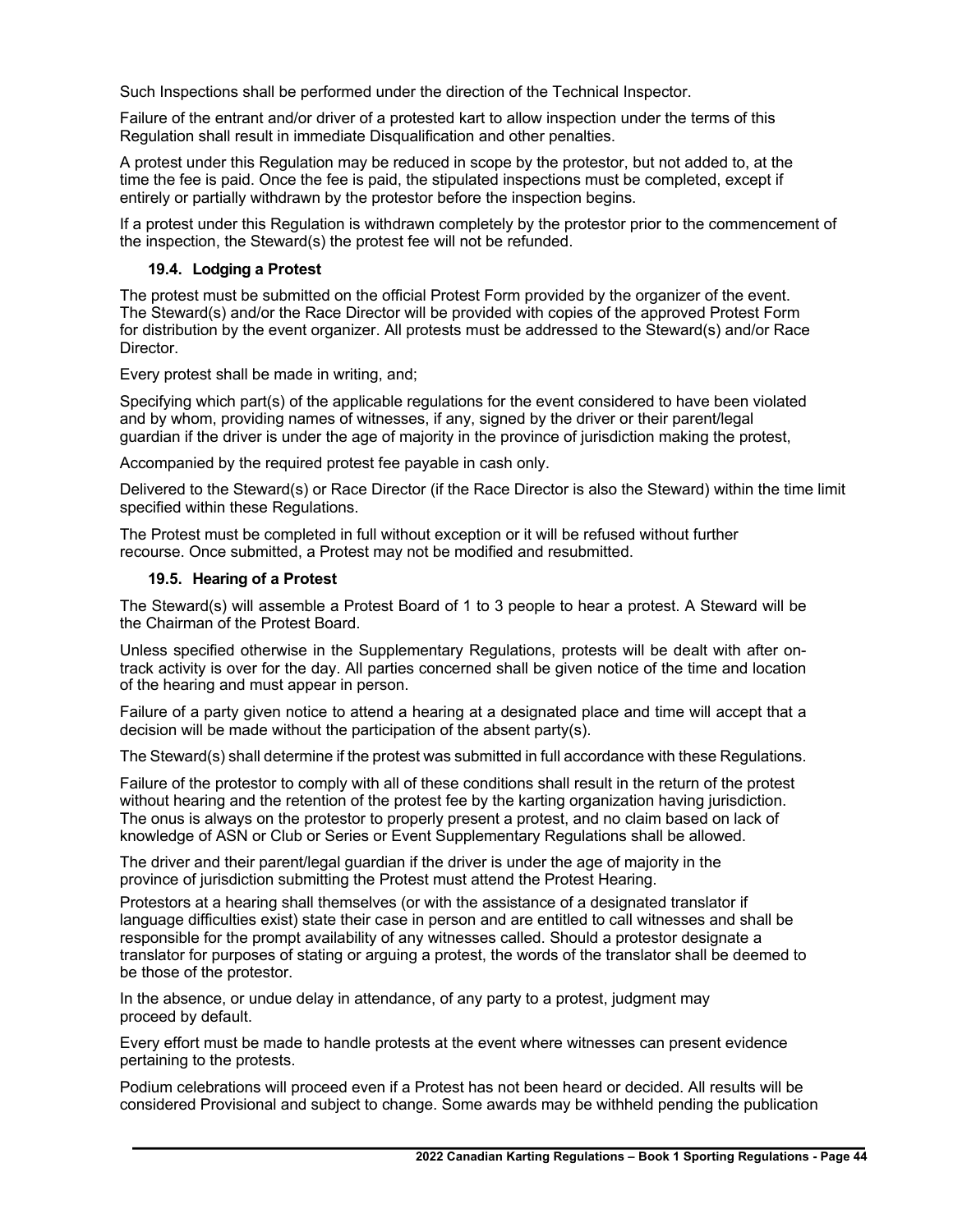of Final results which may be after the completion of the event.

# **19.6. Judgment from a Protest Hearing**

All parties concerned shall be bound by the decision given, subject only to the Appeal Proceedings as provided in these Regulations.

#### **19.7. Protest Fees**

The fee for a Protest is \$500.00 in cash only, which must be submitted at the time of submitting the Protest. Any costs associated with a Protest are the responsibility of the protestor regardless of the outcome of the Protest.

Should a Protest be upheld, \$250.00 will be returned.

If the protest is deemed vexatious the protestor shall be deemed guilty of a breach of these Regulations and may be further penalized for this breach.

#### **19.8. Notice of Decision**

When a decision is made on a protest the person submitting the protest will be given a written explanation of the decision by the Protest Board.

Every effort must be made to resolve the protest before the competitor leaves the circuit where the event is being held.

#### **19.9. Publication of Judgments**

ASN or the karting organization having jurisdiction shall have the right to publish or cause to be published a judgement of a protest and to state the names of all parties involved. The persons or bodies referred to in such a notice shall have no right of action against ASN or the karting organization or against anyone printing or publishing said notice.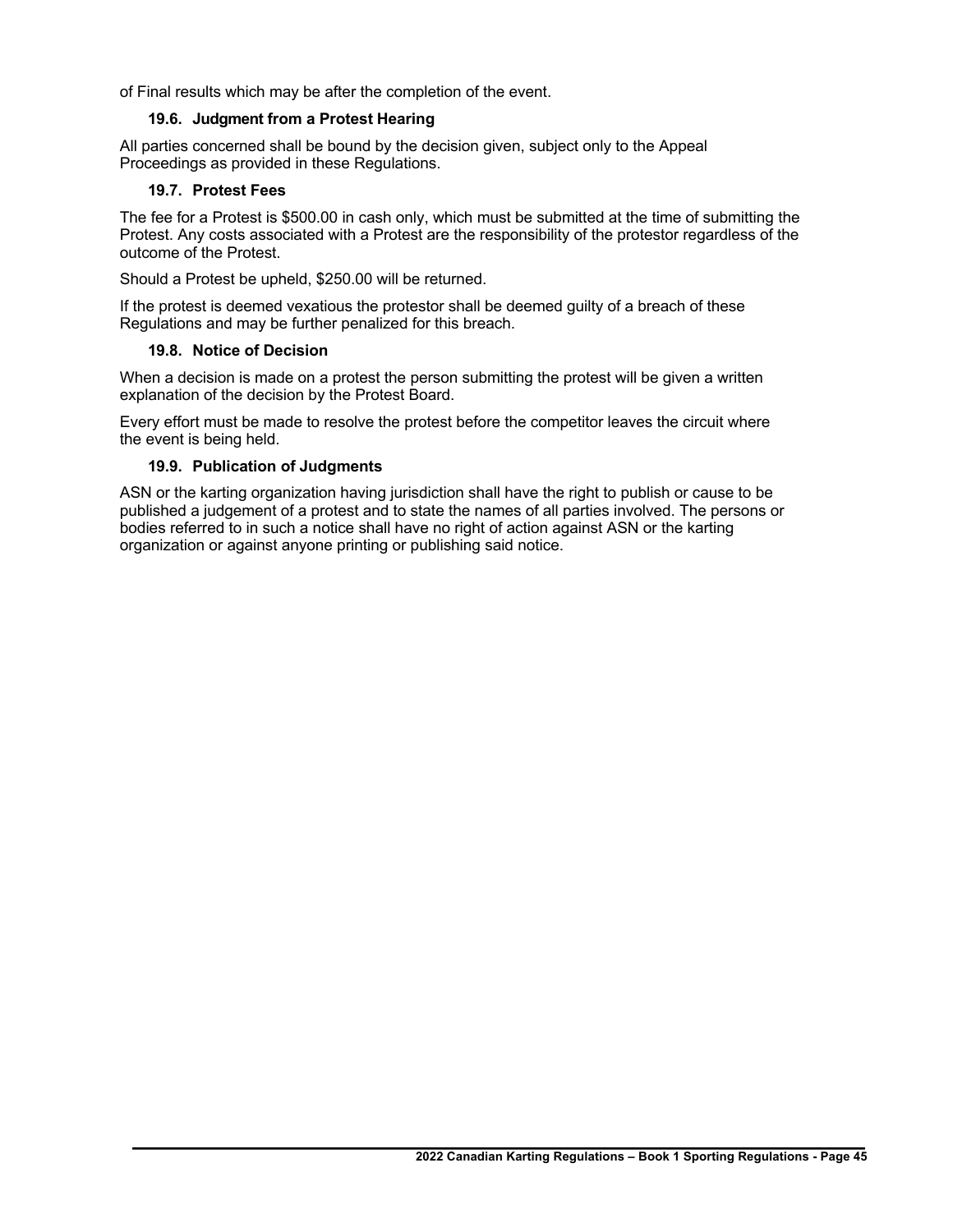# **20. APPEALS**

#### **20.1. Intent to Appeal**

Except where excluded in these Regulations, a driver or their parent/legal guardian if the driver is under the age of majority in the province of jurisdiction may submit an Intent to Appeal of a decision that was rendered by a Race Official or Protest Board on the required form.

The fee for an Intent to Appeal is \$1,000.00 in cash only which must be submitted at the time of filing an Intent to Appeal. Any costs associated with an Appeal are the responsibility of the Appellant regardless of the outcome of the Appeal.

In all cases the Appeal fee is non-refundable regardless of the outcome of the Appeal. Submitting an Intent to Appeal does not mean the Appeal will be allowed automatically.

Appeal proceedings of ASN or the karting organizations having jurisdiction are designed to expedite sporting disputes in a timely and efficient manner and do not necessarily follow practices or formalities normally associated with those of the legalprofession.

It is the appellant's responsibility to understand and comply with these Appeal procedures, and no claim for misunderstanding of any kind will be accepted.

#### **20.2. Grounds for Appeal Requests**

The grounds for a Request for An Appeal are any of the following allegations;

The Race Official or Protest Board has dealt with the case using improper procedures.

New substantial evidence and/or expert testimony relating to the casethat could not have been readily available at the time of the application of the original decision by the Race Official.

An Appeal will not be granted for a repeat presentation of the original protest.

#### **20.3. Time Limit**

The Intent to Appeal form must be submitted to the Steward(s) within 30 minutes of a decision of a Race Official or decision of a Protest Board which will be time stamped.

The Steward(s) will determine the Appeal process and timing based on the nature of the appeal.

A Request for An Appeal letter, signed by the appellant, must be submitted in an absolutely clear and legible form otherwise it may be denied without further action.

A Request for An Appeal may be withdrawn with the agreement of ASN or the karting organization having jurisdiction. If the appeal is withdrawn the appeal fee will be retained by ASN or the karting organization having jurisdiction. An Appeal that is withdrawn cannot be modified and resubmitted.

#### **20.4. Effect of Requesting an Appeal**

Notice of Request for An Appeal shall not affect the validity of enforcement of any decision, penalty or sentence appealed against.

The Steward(s), if notified of intention to submit a Request for An Appeal, may permit a competitor to continue to participate in a competition if the matter arises during the course of an event.

This decision itself cannot be appealed. The Steward(s) may require that awards which may be affected by the outcome of the appeal to be withheld pending the outcome of a Request for An Appeal.

#### **20.5. Required Submissions**

A Request for An Appeal shall only be submitted in person, by mail, courier, fax or email. It is the responsibility of the person submitting the Request for Appeal to confirm that it has been received the ASN or karting organization having jurisdiction within the time limit.

A Request for An Appeal must contain sufficient information to allow ASN or the karting organization having jurisdiction to determine how a dispute will be managed, and whether or not formal Appeal Proceedings will take place. Failure of the appellant to provide sufficient information will result in the rejection of the appeal without a hearing and forfeiture of the appeal fee.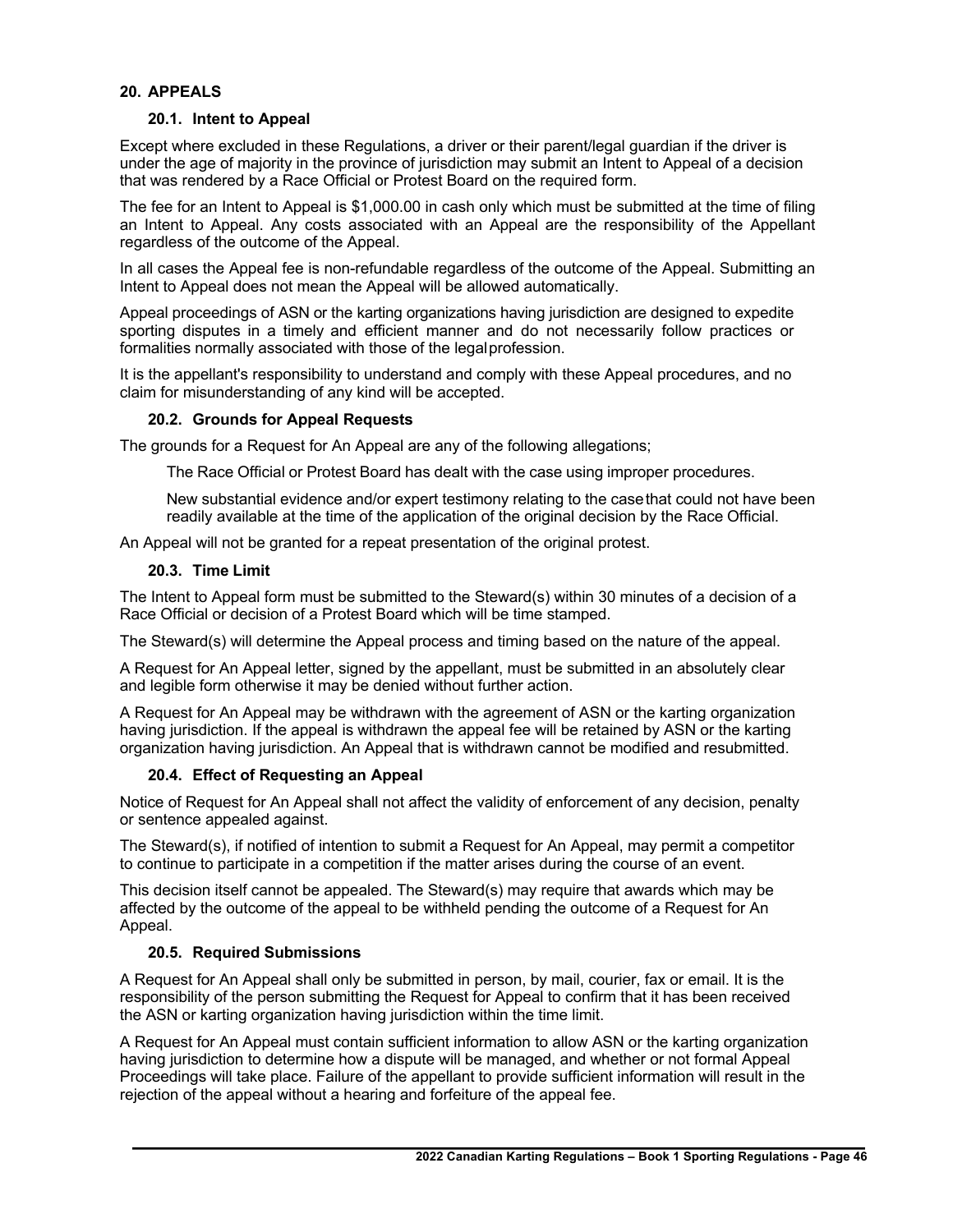A Request for An Appeal shall specify in full;

The grounds for claiming that the Race Official acted improperly, clearly indicating which part(s) of any Regulations are considered to have been enforced in a manner that was not fair or equitable to theappellant.

A complete description of any new evidence and/or expert testimony and how it may affect the original protest decision.

A list of witnesses, and their telephone numbers, that the appellant maywish to call, a description of their involvement in the incident in question, and the general nature of their testimony.

The Request for An Appeal shall bear the signature of the appellant or an authorized representative of the appellant accompanied by a letter authorizing the representative to act on behalf of the appellant and shall include the address to which communications should be sent with a telephone number and email address.

Videotape, digital video or digital still images from any source cannot be submitted. Officials may use any physical evidence they deem useful, including video footage from the Event official video marshalling system if such system is in place for the event.

Appeals that are deemed not well founded or deemed frivolous and/or vexatious will be denied with no further recourse. In such instances further penalties may be applied.

#### **20.6. Decision to Grant an Appeal**

ASN or the karting organization having jurisdiction will decide if a Request for An Appeal is well founded.

ASN or the karting organization having reserves the right to settle any dispute that may be referred to in a Request for an Appeal without submitting the case to Appeal Proceedings.

#### **20.7. Appeal Proceedings**

An Appeal may be handled administratively by ASN or the karting organization having jurisdiction without a formal hearing.

When a formal hearing is deemed necessary by ASN or the karting organization having jurisdiction, an Appeal Chairperson will be appointed by ASN or the karting organization having jurisdiction. The Appeal Chairperson will attempt to convene and hear an appeal no later than 1 week after the decision to grant an appeal hearing.

Notice to the appellant indicating the time and place for the hearing will be given. It is incumbent upon the appellant to assemble any witnesses at the appointed place and time.

Failure of a party given notice to attend a hearing at a designated place and time will accept that a decision will be made without the participation of the absent party(s).

The driver and their parent/legal guardian if the driver is under the age of majority in the province of jurisdiction who submitted the Request for Appeal must attend the Appeal Hearing.

At a formal Appeal Hearing the appellant may present evidence and may call witnesses. The appellant may have counsel present with the permission of the Appeal Chairperson but must always present their casepersonally.

The Appeal Chairperson may hear evidence and witnesses in any manner deemed by the Chairperson to be appropriate, relevant or necessary.

#### **20.8. Jurisdiction of Appeal Proceedings**

Appointees to Appeal Proceedings shall not participate or sit in judgment if they have taken part as competitors, officials, organizers, promoters or sponsors in the competition which involves the subject of the appeal, or who have been directly involved in the matter under consideration.

# **20.9. Judgment of Appeal Proceedings**

After considering the material deemed relevant to reach a decision, an Appeal Chairperson shall prepare a written judgment. An existing penalty may be nullified, mitigated, affirmed, increased, or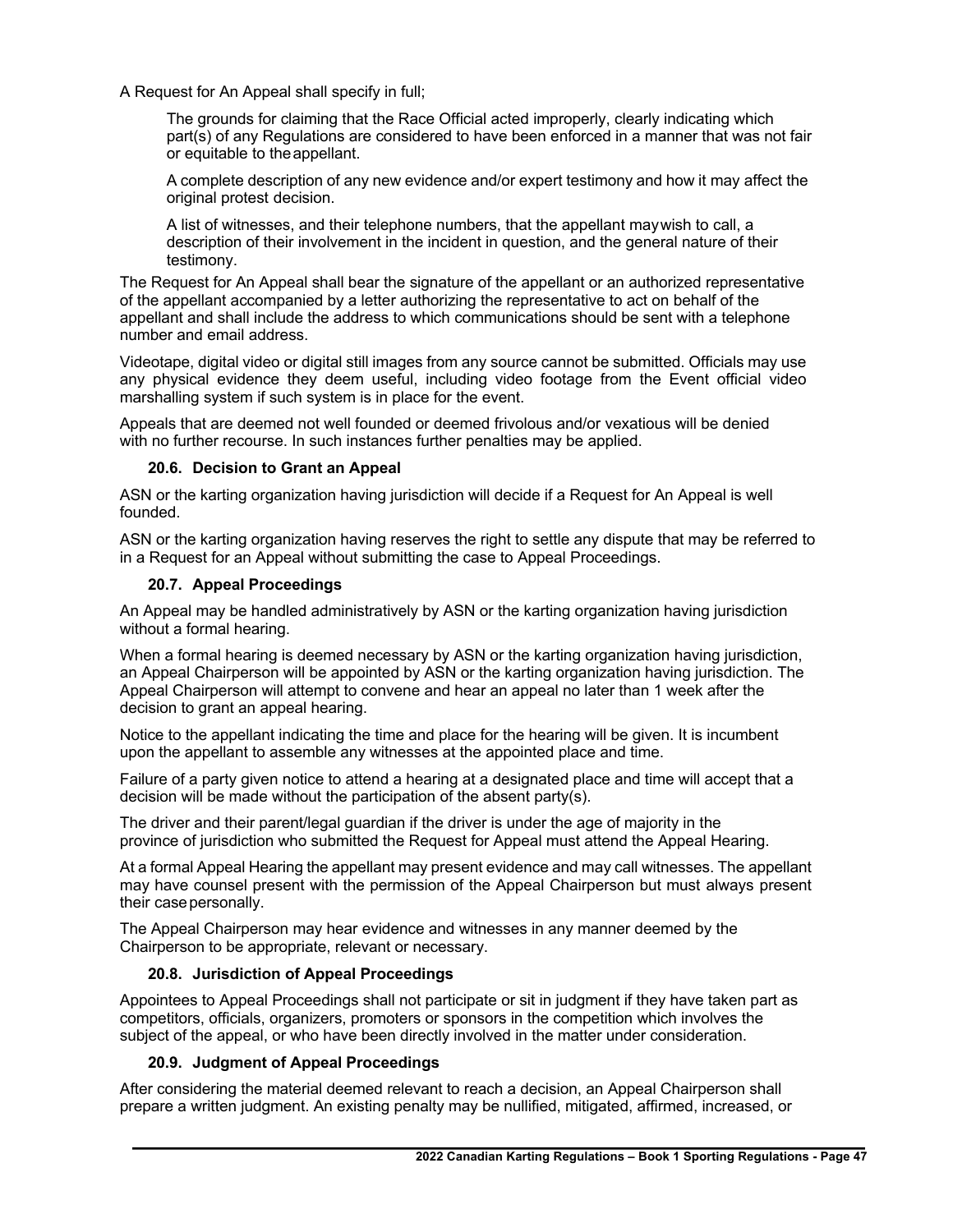a different penalty imposed. A competition cannot be rerun nor an event schedule revised.

# **20.10.Appeal Judgment is Final**

Appeal judgments constitute the final court of appeal to settle any dispute arising out of or in connection with a Club or Series competition and no further action may be taken by the appellant.

# **20.11.Conduct After Judgment**

Any participant who, subsequent to an Appeal judgment, discredits or attempts to discredit the judgment shall be subject to disciplinary action.

# **21. ASN JURISDICTION ON DISPUTES**

An ASN affiliated karting organization or ASN Regional Representative may request advice from the ASN office concerning Penalties, Protests, Appeals or disputes involving Club, Regional or Series karting competition.